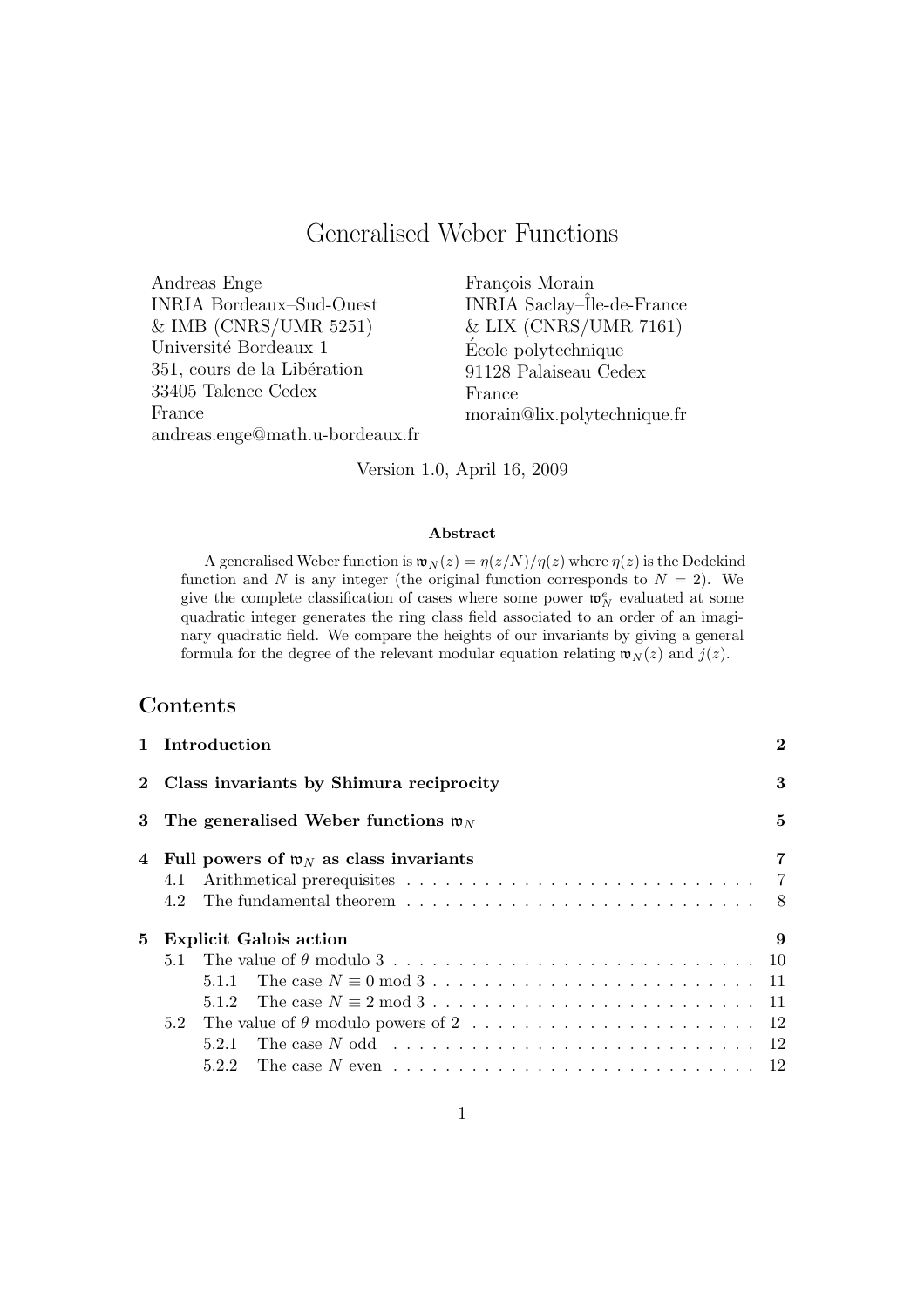| 6           |     | Lower powers of $\mathfrak{w}_N$ as class invariants                                                     |    |  |  |  |  |  |  |  |  |  |
|-------------|-----|----------------------------------------------------------------------------------------------------------|----|--|--|--|--|--|--|--|--|--|
|             |     |                                                                                                          |    |  |  |  |  |  |  |  |  |  |
|             |     |                                                                                                          |    |  |  |  |  |  |  |  |  |  |
|             |     |                                                                                                          |    |  |  |  |  |  |  |  |  |  |
|             |     |                                                                                                          |    |  |  |  |  |  |  |  |  |  |
|             | 6.2 | The case N even $\dots \dots \dots \dots \dots \dots \dots \dots \dots \dots \dots \dots \dots \dots 20$ |    |  |  |  |  |  |  |  |  |  |
|             |     |                                                                                                          |    |  |  |  |  |  |  |  |  |  |
|             |     |                                                                                                          |    |  |  |  |  |  |  |  |  |  |
|             | 6.3 |                                                                                                          |    |  |  |  |  |  |  |  |  |  |
| $7^{\circ}$ |     | Heights and comparison with other invariants                                                             | 27 |  |  |  |  |  |  |  |  |  |
|             |     |                                                                                                          | 27 |  |  |  |  |  |  |  |  |  |
|             | 7.2 |                                                                                                          |    |  |  |  |  |  |  |  |  |  |
| 8           |     | Conclusions                                                                                              | 30 |  |  |  |  |  |  |  |  |  |

## 1 Introduction

Let K be an imaginary quadratic field of discriminant  $\Delta < 0$ . We will be interested in orders 0 of K having discriminant  $D = c^2 \Delta < 0$ ; the principal order is  $\mathcal{O}_K$  and generated by  $\omega$ . For such an order, let  $K_D$  denote the ring class field that is associated to it. It is well-known that if j denotes the modular invariant, then  $K_D$  can be represented as  $K(j(c\omega))$ , or  $K_D/K \simeq K[X]/(H_D(X))$  for some polynomial  $H_D$  called the *class* polynomial. Since this polynomial has too large height, it is desirable to find smaller defining polynomials.

There is a long history of such studies (Watson, Greenhill, etc.), going back at least to Weber [20]; see e.g., [1, 19] for the links with the class number 1 problem. Many of these concentrated on special functions f and special values  $\alpha$  such  $f(\alpha)$  generates  $K_D$ , called *class invariant*. Two approaches were used: fix  $\alpha$  and vary f among the roots of some associated modular polynomial; or fix f and vary  $\alpha$ . The latter path is followed here. The former is represented by the classical Weber functions and is continued in [11, 12]. Results on  $\eta$ -quotients are given in [15, 14, 16] and also [11], but are limited to a level prime to 6; our results coincide on the generalised Weber functions when the level is prime to 6. Note that having one  $f(\alpha)$  is not enough if one really wants all the conjugates so as to be able to compute its minimal polynomial and in this respect, we follow [17].

Shimura's reciprocity law has become the main tool in the study of class invariants, i.e., singular values of modular functions that generate class fields of imaginary-quadratic fields [18, 12, 17]. For the sake of self-containedness, we briefly summarise the presentation of [17], that is most suited for actual computations, in §2. In §3, we examine the properties of generalised Weber functions  $\mathfrak{w}_N$ . Our work will then be to give for all N all the cases where  $\mathfrak{w}_N^e(\alpha)$  generates  $K_D$  as well as a set of conjugates for doing this, the tasks of  $\S$ §4 and 5. We will start by the *canonical power s* associated to N,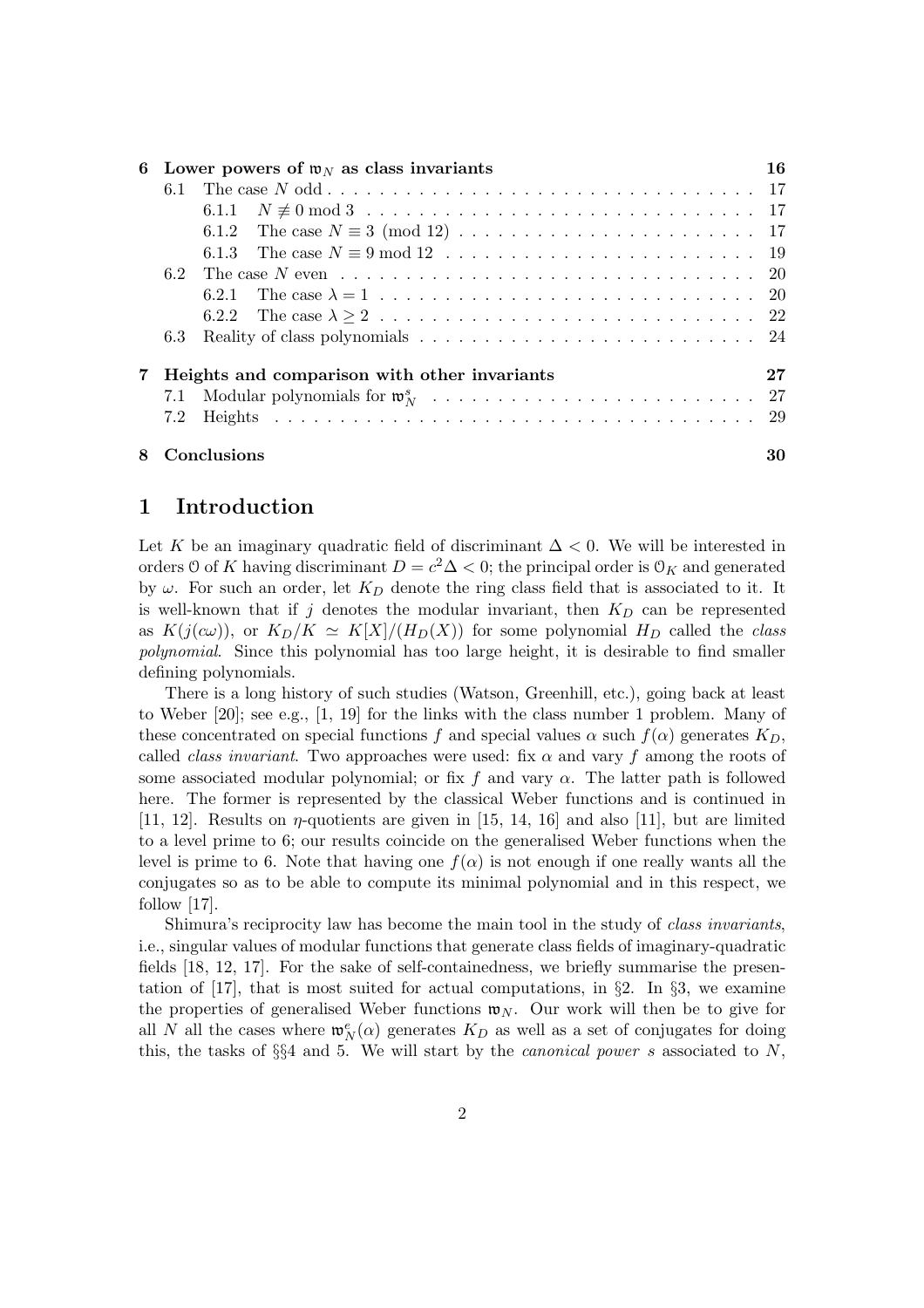followed by divisors of s.  $\S6$  will insist on some particular values of N. Finally,  $\S7$  will compute the height of our new invariants, using the degree of the associated modular polynomial. This will enable us to compare their use extending [6]. A sequel to this article will contain results on  $\zeta_{24}^k \mathfrak{w}_N^2$  for integers k, thus extending the results of [11] in the case where  $N$  is prime to 6.

## 2 Class invariants by Shimura reciprocity

#### sct:Shimura

In the following, we denote by  $f \circ M$  the action of matrices  $M = \begin{pmatrix} a & b \\ c & d \end{pmatrix} \in \Gamma =$  $\text{Sl}_2(\mathbb{Z})/\{\pm 1\}$  on modular functions given by

$$
(f \circ M)(z) = f(Mz) = f\left(\frac{az+b}{cz+d}\right).
$$

For  $n \in \mathbb{N}$ , let  $\Gamma(n) = \begin{cases} \begin{pmatrix} a & b \\ c & d \end{pmatrix} \equiv$  $\begin{pmatrix} 1 & 0 \\ 0 & 1 \end{pmatrix}$  (mod *n*) be the principal congruence subgroup of level *n*; for a congruence subgroup  $\Gamma'$  such that  $\Gamma(n) \subseteq \Gamma' \subseteq \Gamma$ , denote by  $\mathbb{C}_{\Gamma'}$  the field of modular functions for  $\Gamma'$ . One of the most important congruence subgroups is given by  $\Gamma^0(n) = \begin{cases} \begin{pmatrix} a & b \\ c & d \end{pmatrix} \equiv$  $\begin{pmatrix} * & 0 \\ * & * \end{pmatrix}$  (mod *n*)  $\bigg\}$ .

def:FN Definition 1 The set  $\mathcal{F}_n$  of modular functions of level n rational over the n-th cyclotomic field  $\mathbb{Q}(\zeta_n)$  is given by all functions f such that

- 1. f is modular for  $\Gamma(n)$  and
- 2. the q-expansion of f has coefficients in  $\mathbb{Q}(\zeta_n)$ , that is,

$$
f\in\mathbb{Q}(\zeta_n)\left(\left(q^{1/n}\right)\right),\,
$$

where  $q^{1/n} = e^{2\pi i z/n}$ .

The function field extension  $\mathcal{F}_n/\mathbb{Q}(j)$  has Galois group isomorphic to  $\mathrm{Gl}_2(\mathbb{Z}/n\mathbb{Z})/\{\pm 1\}$ , where the isomorphism is defined by the following action of matrices on functions:

- $(f \circ M)(z) = f(Mz)$  as above for  $M \in \Gamma$ ; this implies in particular that also the q-expansion of  $f \circ M$  has coefficients in  $\mathbb{O}(\zeta_n)$ ;
- $f \circ \begin{pmatrix} 1 & 0 \\ 0 & d \end{pmatrix}$  $0 \t d$ for  $gcd(d, n) = 1$  is obtained by applying to the q-expansion of f the automorphism  $\zeta_n \mapsto \zeta_n^d$ ;
- any other matrix M that is invertible modulo n may be decomposed as  $M \equiv$  $M_1\begin{pmatrix} 1 & 0 \\ 0 & d \end{pmatrix}$  $0 \t d$  $M_2 \pmod{n}$  with  $gcd(d, n) = 1$  and  $M_1, M_2 \in \Gamma$ , and

$$
(f \circ M)(z) = \left( \left( (f \circ M_1) \circ \begin{pmatrix} 1 & 0 \\ 0 & d \end{pmatrix} \right) \circ M_2 \right) (z).
$$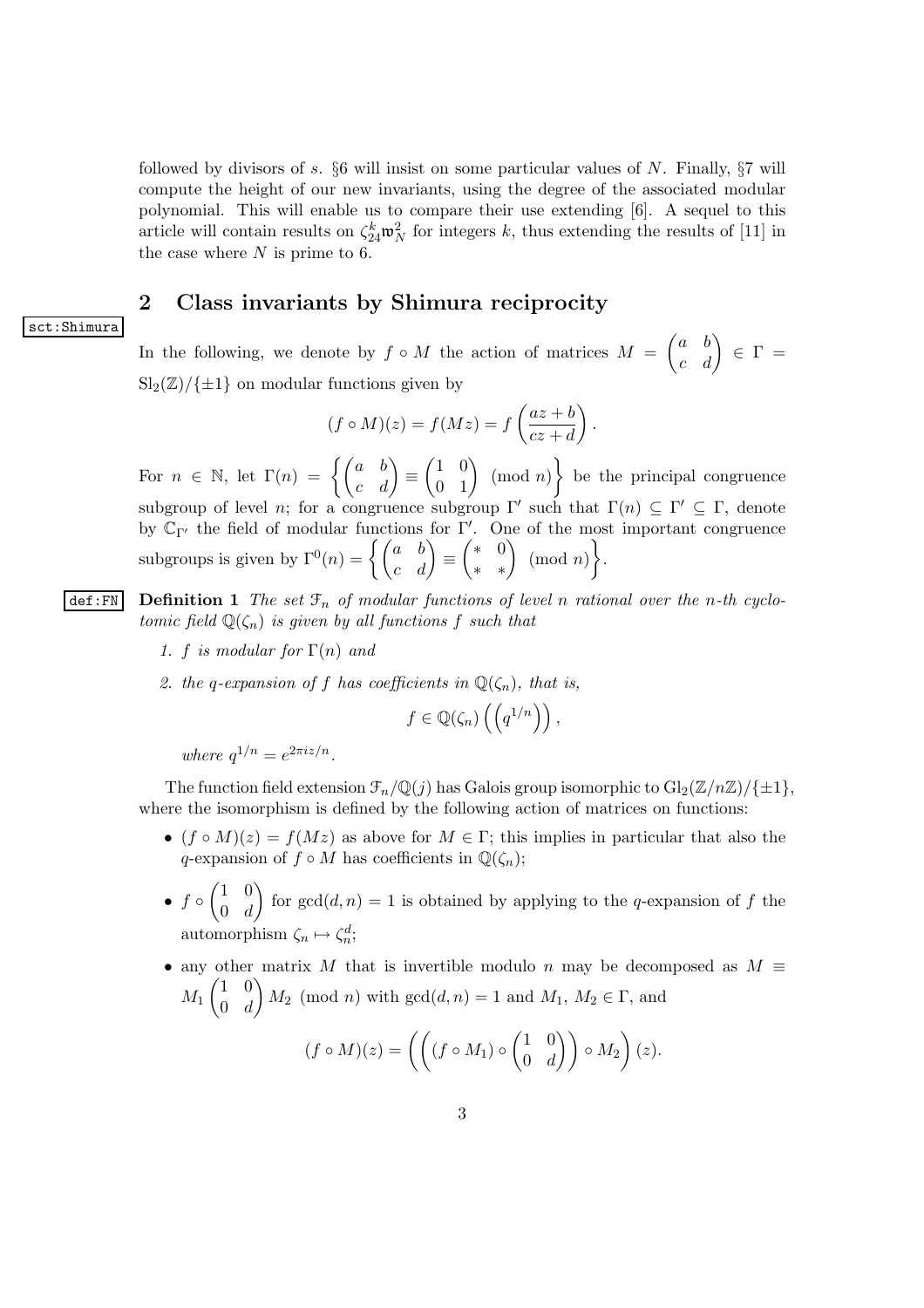Shimura reciprocity makes a link between the Galois group of the function field  $\mathcal{F}_n$ and the Galois groups of class fields generated over an imaginary-quadratic field by singular values of modular functions.

th:shimura Theorem 2 (Shimura's reciprocity law, Th. 5 of [17]) Let  $f \in \mathcal{F}_n$ ,  $\Delta < 0$  a fundamental discriminant and O the order of  $K = \mathbb{Q}(\sqrt{\Delta})$  of conductor c. In the following, all  $\mathbb{Z}$ -bases of ideals are written as column vectors. Let  $\mathfrak{a} = \begin{pmatrix} \alpha_1 \\ \alpha_2 \end{pmatrix}$  $\alpha_2$  $\setminus$ Z with basis quotient  $\alpha = \frac{\alpha_1}{\alpha_2}$  $\frac{\alpha_1}{\alpha_2} \in \mathbb{H}$  be a proper ideal of 0,  $\mathfrak{m}$  another proper ideal of 0 of norm m prime to cn,  $\mathfrak{m}' = \mathfrak{m} \mathfrak{O}_K$  the corresponding ideal in the maximal order of K and  $M \in Gl_2(\mathbb{Z})$  a matrix of determinant m such that  $M\begin{pmatrix} \alpha_1 \\ \vdots \end{pmatrix}$  $\alpha_2$ is a basis of  $\mathfrak{a}\overline{\mathfrak{m}}$ . If f does not have a pole in  $\alpha$ , then

- $f(\alpha)$  lies in the ray class field modulo cn over K and
- the Frobenius map  $\sigma(\mathfrak{m}')$  acts as

$$
f(\alpha)^{\sigma(\mathfrak{m}')} = (f \circ mM^{-1})(M\alpha).
$$

In the following, we are particularly interested in *class invariants*, that is, values  $f(\alpha)$  that lie not only in a ray class field, but even in a ring class field. Using Shimura's reciprocity law, [17, Th. 4] gives a very general criterion for class invariants, which is the basis for our further investigations.

th:main Theorem 3 Let  $f \in \mathbb{C}_{\Gamma^{0}(n)}$  for some  $n \in \mathbb{N}$  be such that f itself and  $f \circ S$  have rational q-expansions. Denote by  $\alpha \in \mathbb{H}$  a root of the primitive form  $[A, B, C]$  of discriminant D with  $gcd(A, n) = 1$  and n | C. If  $\alpha$  is not a pole of f, then  $f(\alpha) \in K_D$ .

> The conjugates of  $f(\alpha)$  are then derived generically in a form that is well suited for computations in [17, Prop. 3 and Th. 7].

th:N-system Theorem 4 An n-system for the discriminant  $D$  is a complete system of equivalence classes of primitive quadratic forms  $[A_i, B_i, C_i] = A_i X^2 + B_i X + C_i$ ,  $i = 1, ..., h(D)$ , of discriminant  $D = B_i^2 - 4A_iC_i$ , such that  $gcd(A_i, n) = 1$  and  $B_i \equiv B_1 \pmod{2n}$ . Such a system exists for any n. To these quadratic forms, we associate in the following the quadratic numbers  $\alpha_i = \frac{-B_i + \sqrt{D}}{2A_i}$  $\frac{5_i + \sqrt{D}}{2A_i}$ .

> Let  $f \in \mathcal{F}_n$  be such that  $f \circ S$  with  $S = \begin{pmatrix} 0 & -1 \\ 1 & 0 \end{pmatrix}$  has a rational q-expansion. If  $f(\alpha_1) \in K_D$ , then a complete system of conjugates of  $f(\alpha_1)$  under the Galois group of  $K_D$  is given by the  $f(\alpha_i)$ , and the characteristic polynomial of  $f(\alpha_1)$  over K is

$$
H_D[f] = \prod_{i=1}^{h(D)} (X - f(\alpha_i)).
$$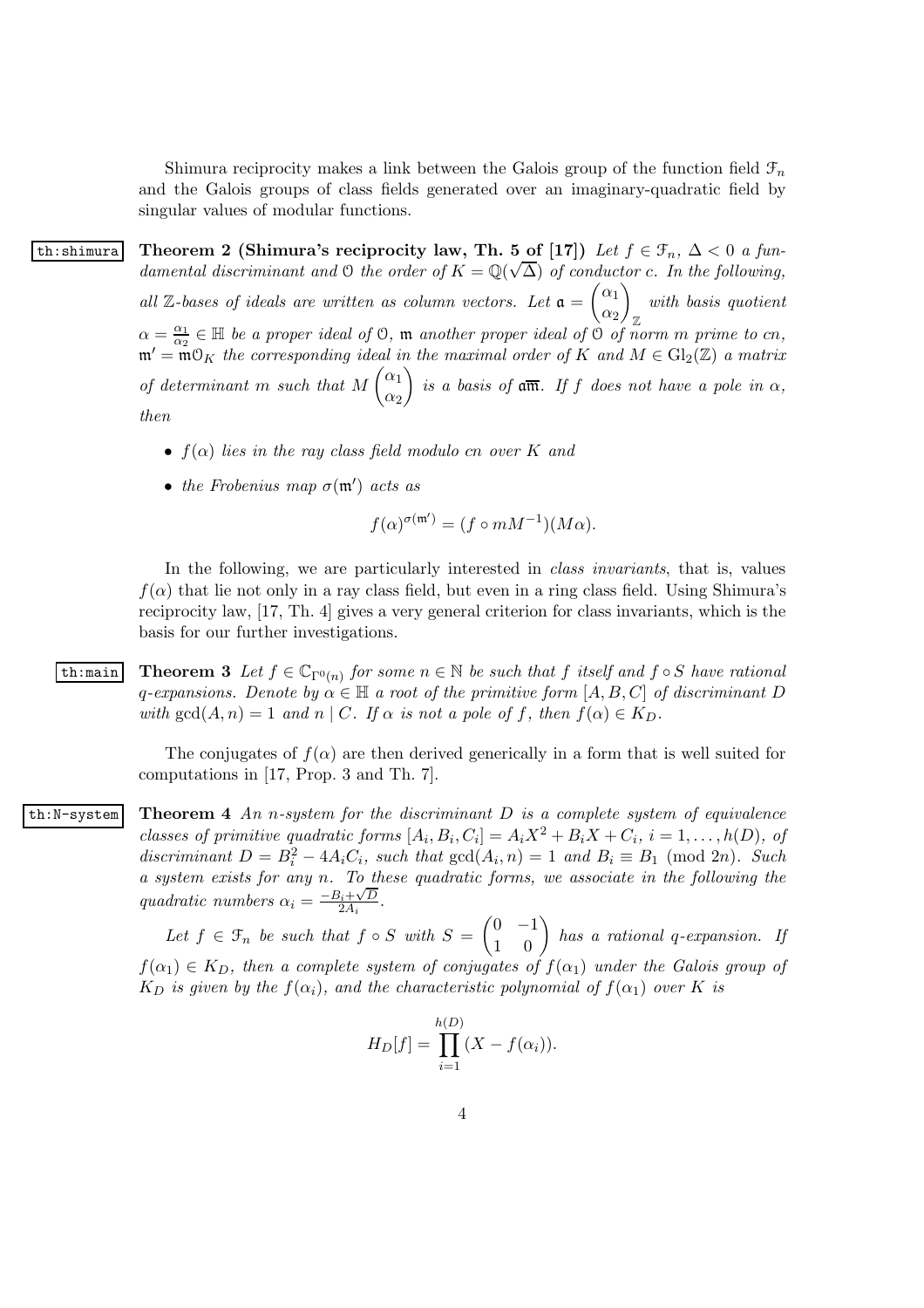# 3 The generalised Weber functions  $\mathfrak{w}_N$

sct:wN

In this section we examine the general properties of the function  $\mathfrak{w}_N$ , with the aim in mind of applying Theorem 3 to its powers.

Let z be any complex number and put  $q = e^{2i\pi z}$ . Dedekind's *η*-function is defined by  $[4]$ 

$$
\eta(z) = q^{1/24} \prod_{m \ge 1} (1 - q^m).
$$

The Weber functions are [20, § 34, p. 114]

$$
\mathfrak{f}(z) = \zeta_{48}^{-1} \frac{\eta((z+1)/2)}{\eta(z)}, \quad \mathfrak{f}_1(z) = \frac{\eta(z/2)}{\eta(z)}, \quad \mathfrak{f}_2(z) = \sqrt{2} \frac{\eta(2z)}{\eta(z)}.
$$

The modular invariant *i* is recovered via [20,  $\S$  54, p. 179]:

$$
j(z) = \frac{(f^{24} - 16)^3}{f^{24}} = \frac{(f_1^{24} + 16)^3}{f_1^{24}} = \frac{(f_2^{24} + 16)^3}{f_2^{24}}
$$

.

The functions  $-f^{24}$ ,  $f_1^{24}$  and  $f_2^{24}$  are the three roots of the modular polynomial

$$
\Phi_2^c(F,j) = F^3 + 48 F^2 + F(768 - j) + 4096,
$$

that describes the curve  $X_0(2)$ .

For an integer  $N > 1$ , let the *generalised Weber function* be defined by

$$
\mathfrak{w}_N = \frac{\eta(z/N)}{\eta(z)}.
$$

As shown in the following, there is a canonical exponent t such that  $\mathfrak{w}_N^t$  is modular for  $\Gamma^0(N)$ . Its minimal polynomial  $\Phi_N^c(F, j)$  over  $\mathbb{C}(j)$  is a model for  $X_0(N)$ . The other roots of this polynomial can be expressed in terms of  $\eta$ , too, a topic to which we come back in §7.

We need to know the behaviour of  $\mathfrak{w}_N$  under unimodular transformations, which can be broken down to the transformation behaviour of  $\eta(z/K)$  for  $K = 1$  or N. This has been worked out in [8, Th. 3].

 $\begin{array}{ll} \hbox{\tt \texttt{transformation}} \end{array} \textbf{ Theorem 5 } \textit{Let } M = \begin{pmatrix} a & b \ c & d \end{pmatrix} \in \Gamma \textit{ be normalised such that } c \geq 0, \textit{ and } d > 0 \textit{ if } c = 0. \end{array}$ Write  $c = c_1 2^{\lambda(c)}$  with  $c_1$  odd; by convention,  $c_1 = \lambda(c) = 1$  if  $c = 0$ . Define

$$
\varepsilon(M) = \left(\frac{a}{c_1}\right) \zeta_{24}^{ab+c(d(1-a^2)-a)+3c_1(a-1)+\frac{3}{2}\lambda(c)(a^2-1)}.
$$

For  $K \in \mathbb{N}$  write

$$
ua + vKc = \delta = \gcd(a, Kc) = \gcd(a, K).
$$

Then

$$
\eta\left(\frac{z}{K}\right) \circ M = \varepsilon \left(\frac{\frac{a}{\delta}}{\frac{Kc}{\delta}} - \frac{-v}{u}\right) \sqrt{\delta(cz+d)} \eta\left(\frac{\delta z + (ub + vKd)}{\frac{K}{\delta}}\right),\,
$$

where the square root is chosen with positive real part.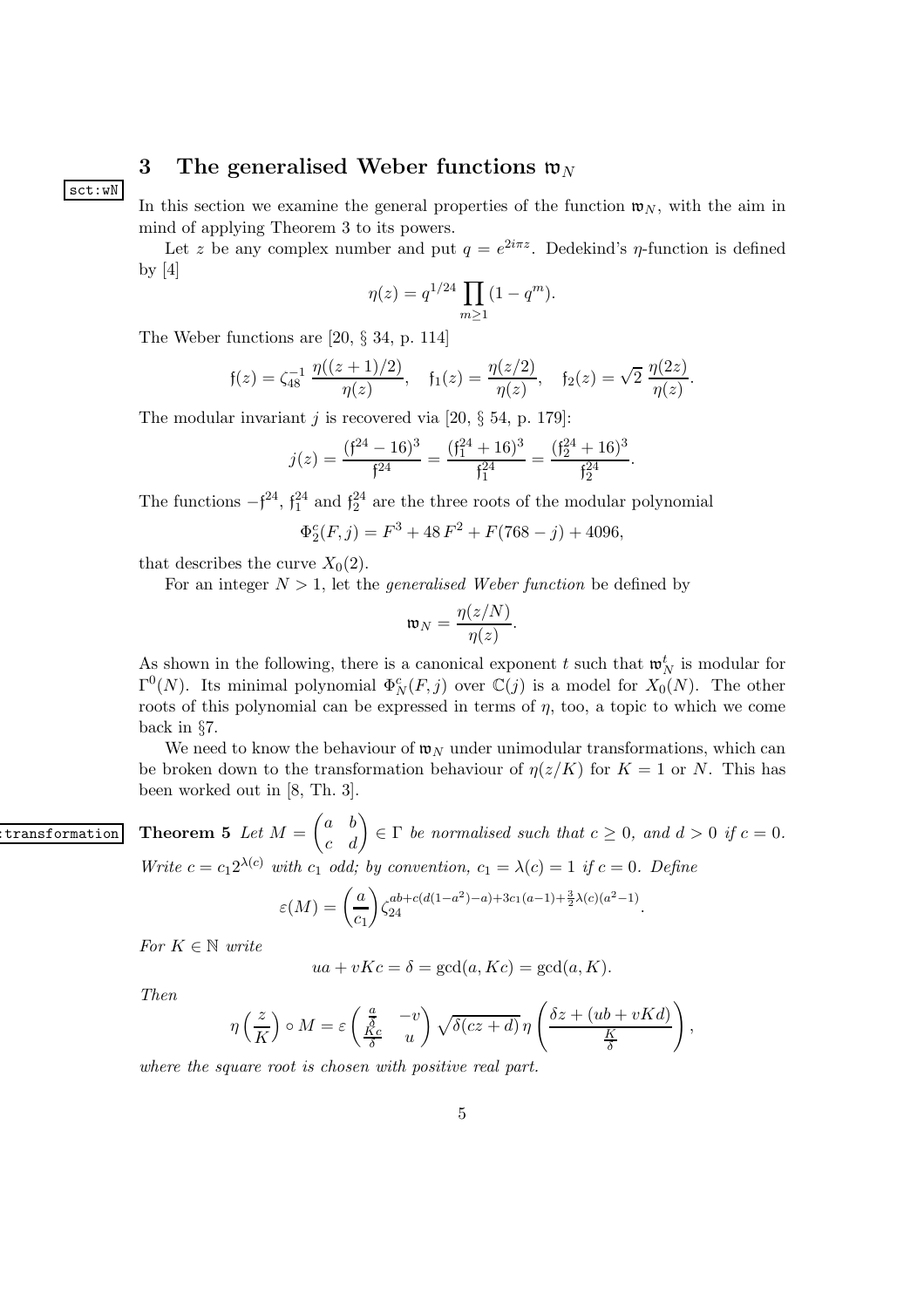**th:F24N** Theorem 6 The function  $w_N$  has a rational q-expansion. Denote by  $S = \begin{pmatrix} 0 & -1 \\ 1 & 0 \end{pmatrix}$  the matrix belonging to the inversion  $z \mapsto -\frac{1}{z}$ . If N is a square, then  $\mathfrak{w}_N \circ S$  has a rational q-expansion. Otherwise,  $\mathfrak{w}_N^2 \circ S$  has a rational q-expansion.

Let  $t = \frac{24}{\gcd(N-1,24)}$  measure how far  $N-1$  is from being divisible by 24, and let  $e \mid t$ .<br>Let the subscript 1 and the function  $\lambda$  have the same meaning for a positive integer n as in Theorem 5, that is,  $n = n_1 2^{\lambda(n)}$  with  $n_1$  odd. If  $M = \begin{pmatrix} a & Nb_0 \ c & d \end{pmatrix} \in \Gamma^0(N)$ , then  $\mathfrak{w}_N \circ M = \varepsilon \mathfrak{w}_N$  with

$$
\varepsilon = \left(\frac{a}{N_1}\right) \zeta_{24}^{(N-1)(-b_0a + c(d(1-a^2)-a))} \zeta_4^{c_1\frac{(N_1-1)(a-1)}{2}} (-1)^{\frac{\lambda(N)(a^2-1)}{8}}.
$$
 (1) eq:epsilon

In particular, if  $N_1$  is a square or e is even, then  $\mathfrak{w}_N^e$  is modular for  $\Gamma\left(\frac{t}{e}\right)$  $\frac{t}{e}$ )  $\cap \Gamma^0\left(\frac{t}{e}N\right)$ . Otherwise,  $\mathfrak{w}_N^e$  is modular for  $\Gamma\left(\frac{t}{e}N_1\right) \cap \Gamma^0\left(\frac{t}{e}N\right)$ . In both cases,  $\mathfrak{w}_N^e \subseteq \mathfrak{F}_{\frac{t}{e}N} \subseteq \mathfrak{F}_{24N}$ .

**Proof:** The q-expansion of  $w_N$  is rational since that of  $\eta$  is. Let  $M = \begin{pmatrix} a & b \\ c & d \end{pmatrix} \in \Gamma$ . By Theorem 5 applied to  $K = 1$  and N, we have

$$
\mathfrak{w}_N \circ M = \varepsilon \begin{pmatrix} \frac{a}{\delta} & -v \\ \frac{Nc}{\delta} & u \end{pmatrix} \varepsilon \begin{pmatrix} a & b \\ c & d \end{pmatrix}^{-1} \sqrt{\delta} \frac{\eta \left( \frac{\delta z + (ub + vNd)}{\frac{N}{\delta}} \right)}{\eta(z)}
$$
(2)  $\boxed{\text{eq:w\_N|M}}$ 

with  $\delta = \gcd(a, N) = ua + vNc$ .

In the special case  $M = S$  we obtain  $\delta = N$ ,  $v = 1$ ,  $u = 0$  and

$$
\mathfrak{w}_N \circ S = \sqrt{N} \, \frac{\eta(Nz)}{\eta(z)},
$$

which proves the assertion on the q-expansion of  $\mathfrak{w}_N \circ S$ .

Assume now that  $M \in \Gamma^0(N)$ . Letting  $b = Nb_0$ , we have  $\delta = 1$ ,  $u = d$  and  $v = -b_0$ since  $ad - bc = 1$ . Thus, (2) specialises as

$$
\mathfrak{w}_N \circ M = \varepsilon \begin{pmatrix} a & b_0 \\ Nc & d \end{pmatrix} \varepsilon \begin{pmatrix} a & b \\ c & d \end{pmatrix}^{-1} \frac{\eta(z/N)}{\eta(z)} = \varepsilon \mathfrak{w}_N(z)
$$

with

$$
\varepsilon = \left(\frac{a}{c_1 N_1}\right) \left(\frac{a}{c_1}\right)^{-1} \zeta_{24}^{(b_0 - b)a + c(N-1)(d(1-a^2) - a) + 3c_1(N_1 - 1)(a-1) + \frac{3}{2}(\lambda(Nc) - \lambda(c))(a^2 - 1)},
$$

which proves  $(1)$ .

We need to examine under which conditions  $\varepsilon^e = 1$ . The Legendre symbol vanishes when  $N_1$  is a square, e is even or  $a \equiv 1 \pmod{N_1}$ . The exponent of  $\zeta_{24}$  becomes divisible by  $t(N-1)$  and thus by 24 whenever  $\frac{t}{e}$  divides  $b_0$  and  $c$ .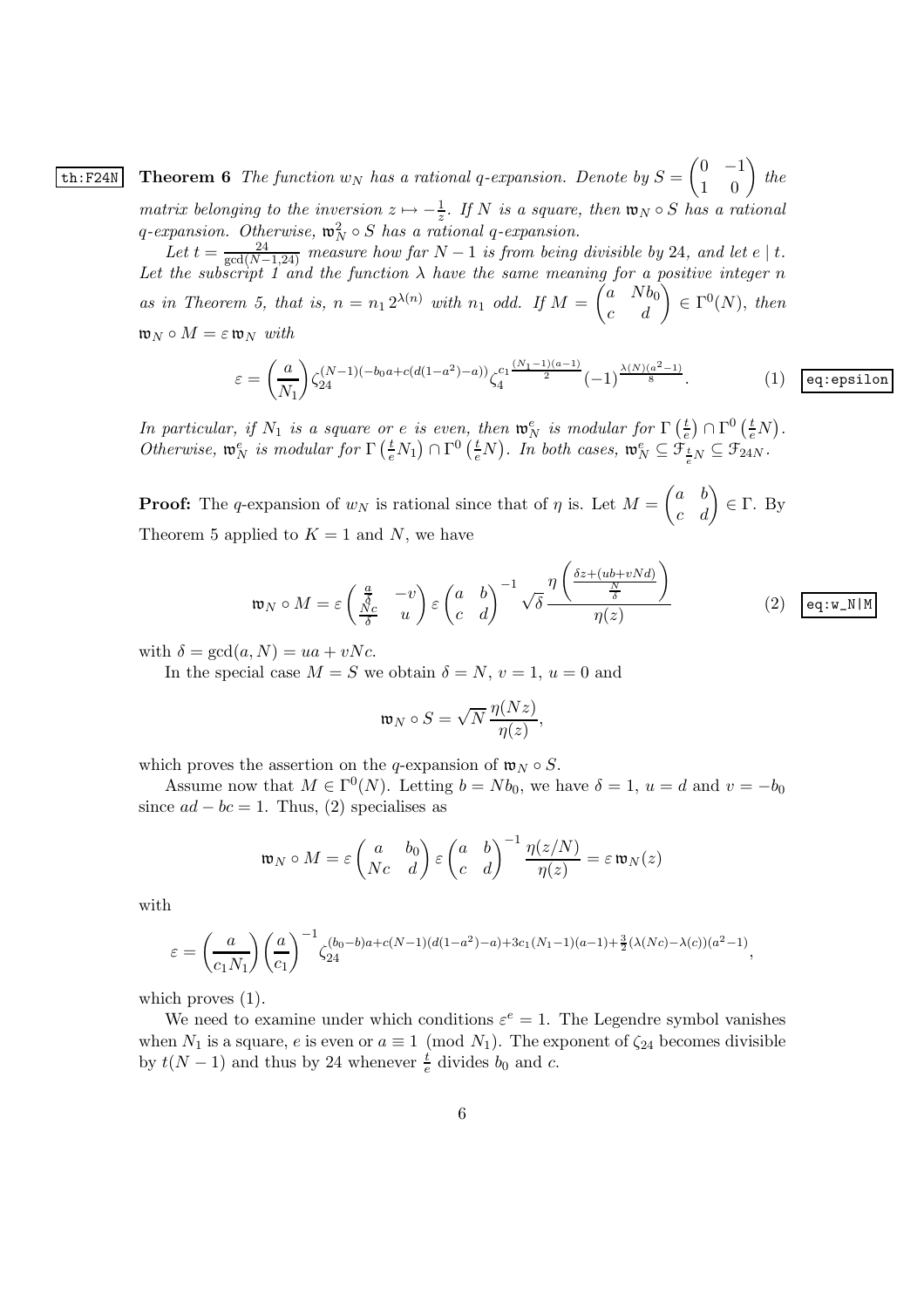In the case of odd N, we have  $\lambda(N) = 0$  and  $N = N_1$ , and the condition on a implies that the exponent of  $\zeta_4$  is divisible by 4.

In the case of even N, the coefficient a is odd since det  $M = 1$ , and

$$
\varepsilon^e = (-1)^e \Big( \frac{c_1 \frac{(N_1 - 1)(a - 1)}{4} + \lambda(N) \frac{a^2 - 1}{8}}{1} \Big).
$$

For even e, there is nothing to show. If e is odd, then  $8 \mid t$  implies that  $a \equiv 1 \pmod{8}$ , which finishes the proof.

## 4 Full powers of  $w_N$  as class invariants

sct:fullpowers

To be able to apply Theorem 3 directly to powers of  $\mathfrak{w}_N$ , we are interested in the minimal exponent s such that  $\mathfrak{w}_N^s$  is invariant under  $\Gamma^0(N)$  and  $\mathfrak{w}_N^s \circ S$  has a rational q-expansion. By Theorem 6, we have  $s = 2t$  if t is odd and N is not a square, and  $s = t$  otherwise.

#### 4.1 Arithmetical prerequisites

We begin with the following purely arithmetical lemma.

**lemma:eq2** Lemma 7 Let N be an integer. For a prime p, denote by  $v_p$  the p-adic valuation. Let  $D = c^2 \Delta$  be a discriminant with fundamental part  $\Delta$ . Then D admits a square root B modulo 4N if and only if for each prime p dividing N, one of the following holds.

1.  $\left(\frac{\Delta}{p}\right) = +1;$ 

2. 
$$
\left(\frac{\Delta}{p}\right) = -1
$$
 and  $v_p(N) \le 2v_p(c)$ ;

3. 
$$
\left(\frac{\Delta}{p}\right) = 0 \text{ and } v_p(N) \le 2v_p(c) + 1.
$$

Proof: The Chinese remainder theorem allows to argument modulo the different prime powers dividing  $N$ . The argumentation is slightly different for  $p$  odd and even, and we give some hints only for  $p = 2$ .

When  $\Delta \equiv 1 \mod 8$ ,  $\Delta$  admits a squareroot modulo any power of 2.

When  $\Delta$  is even, then  $\Delta \equiv 8$  or 12 (mod 16), and  $\Delta$  is a square modulo 8, but not modulo any higher power of 2. Therefore,  $c^2\Delta$  is a square modulo 4N if and only if  $v_2(c^2) + 3 \ge v_2(4N).$ 

When  $\Delta \equiv 5 \mod 8$ ,  $\Delta$  has a square root modulo 4 but not modulo 8, so that  $c^2$ ) + 2 >  $v_2(4N)$  is needed in that case.  $v_2(c^2) + 2 \ge v_2(4N)$  is needed in that case.

In the following, arithmetical conditions on a prime  $p$  to be representable by the principal form of discriminant  $D$  will be needed. We take the following form of Dirichlet's theorem from [2, Ch. 4] (alternatively, see [3, Chap 18, G]). For an integer  $p$ , let  $\chi_4(p) = \left(\frac{-1}{p}\right)$  and  $\chi_8(p) = \left(\frac{2}{p}\right)$  $\frac{2}{p}$ ). The *generic characters* of  $D = c^2 \Delta$  are defined as follows:

(a)  $\left(\frac{p}{q}\right)$  for all odd primes q dividing D;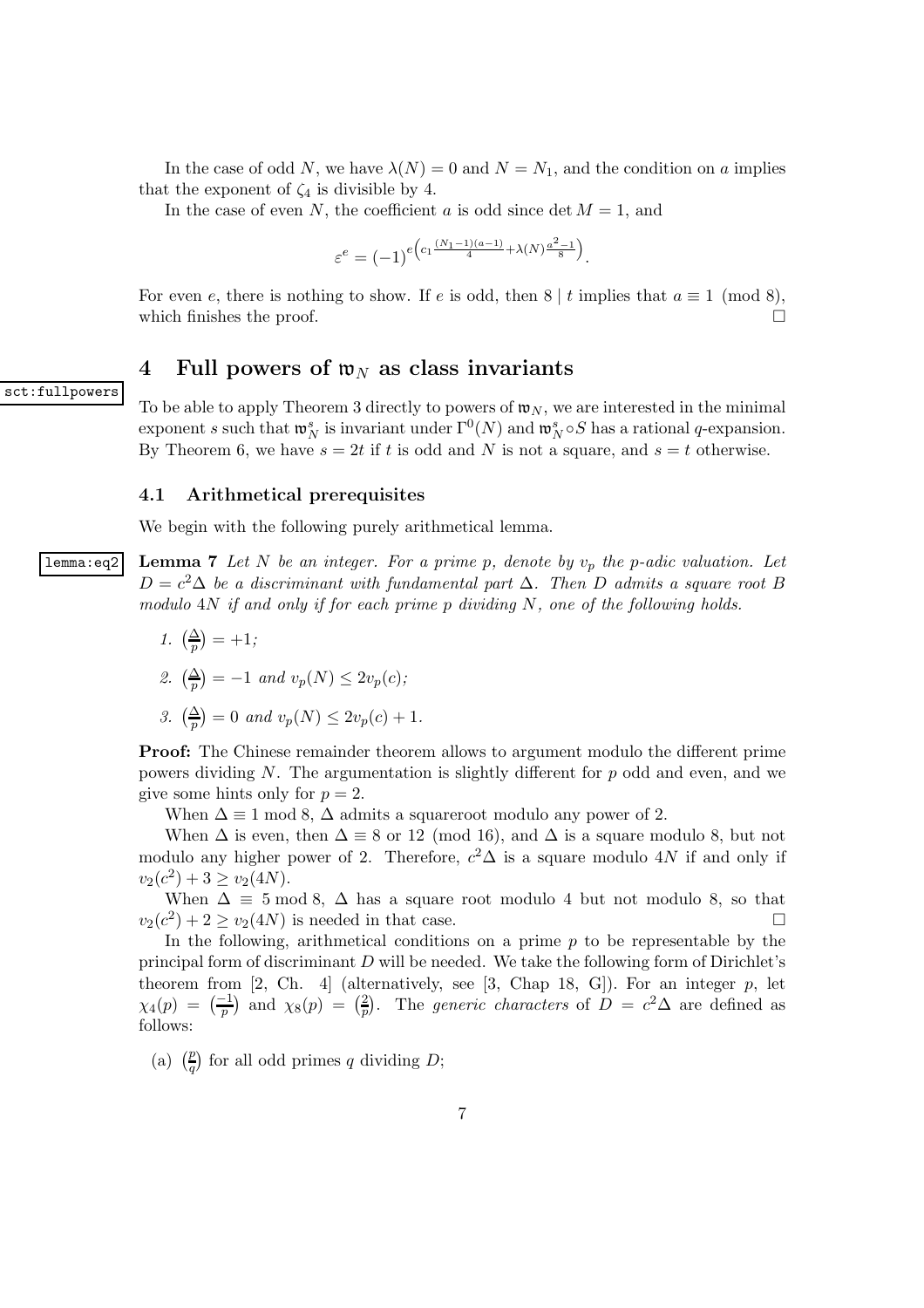- (b) if  $D$  is even:
	- (i)  $\chi_4(p)$  if  $D/4 \equiv 3, 4, 7 \pmod{8}$ ;
	- (ii)  $\chi_8(p)$  if  $D/4 \equiv 2 \pmod{8}$ ;
	- (iii)  $\chi_4(p) \cdot \chi_8(p)$  if  $D/4 \equiv 6 \pmod{8}$ ;
	- (iv)  $\chi_4(p)$  and  $\chi_8(p)$  if  $D/4 \equiv 0 \pmod{8}$ .

Note that if D is fundamental (i.e.,  $c = 1$ ), then case (iv) cannot occur and in case (i), we may have  $D/4 \equiv 3, 7 \pmod{8}$  only.

thm-Dirichlet Theorem 8 An integer p such that  $gcd(p, 2cD) = 1$  is representable by some class of forms in the principal genus of discriminant D if and only if all generic characters  $\chi(p)$  have value  $+1$ . In particular, this condition is necessary for representability by the principal class.

#### 4.2 The fundamental theorem

**th:full** Theorem 9 Let N be an integer and  $t = \frac{24}{gcd(N-1,24)}$ . If t is odd and N is not a square, let s = 2t, otherwise, let s = t. Suppose D satisfies Lemma 7. Consider an N-system of forms  $[A_i, B_i, C_i]$  with roots  $\alpha_i = \frac{-B_i + \sqrt{D}}{2A_i}$  $\frac{a_i + \sqrt{D}}{2A_i}$  such that  $B_i \equiv B \pmod{2N}$ . Then the singular values  $\mathfrak{w}_N^s(\alpha_i)$  lie in the ring class field  $K_D$ , and they form a complete set of Galois conjugates.

> **Proof:** Once the existence of B is verified, the form  $[1, B, C]$  with  $C = \frac{B^2 - D}{4}$  is of discriminant D and satisfies  $N \mid C$ . The assertion of the theorem is then a direct consequence of Theorems 3 and 6 consequence of Theorems 3 and 6.

> Sometimes, the characteristic polynomial of  $\mathfrak{w}_N^s$  is real, so that its coefficients lie in  $\mathbb Z$  instead of the ring of integers of  $\mathbb Q(\sqrt{D})$ . It is then interesting to determine the pairs of quadratic forms that lead to complex conjugates.

th:reality Theorem 10 Under the assumptions of Theorem 9, let  $B \equiv 0 \pmod{N}$ , which is possible whenever N is odd and N | D, or N is even and  $4N \mid D$ . Then the characteristic polynomial of  $\mathfrak{w}_N^s$  is real. <u>More pr</u>ecisely, if  $\alpha_i$  and  $\alpha_j$  are roots of inverse forms of the  $N$ -system, then  $\mathfrak{w}_N^s(\alpha_j) = \overline{\mathfrak{w}_N^s(\alpha_i)}$ .

> **Proof:** Notice that  $B \equiv 0 \pmod{N}$  and  $B_i \equiv B \pmod{2N}$  imply  $-B_i \equiv B \pmod{2N}$ , so that  $[A_i, -B_i, C_i]$ , the inverse form of  $[A_i, B_i, C_i]$ , satisfies the N-system constraint; thus  $\mathfrak{w}_{N}^{s}(\alpha_j) = \mathfrak{w}_{N}^{s}\left(\frac{B_i + \sqrt{D}}{2A_i}\right)$  $\left(\frac{\partial+\sqrt{D}}{\partial a_i}\right) = \mathfrak{w}_N^s(-\overline{\alpha_i})$ . On the other hand,  $q(-\overline{\alpha_i}) = \overline{q(\alpha_i)}$ , which implies  $\mathfrak{w}_N(-\overline{\alpha_i}) = \overline{\mathfrak{w}_N(\alpha_i)}$  since  $\mathfrak{w}_N$  has a rational q-expansion.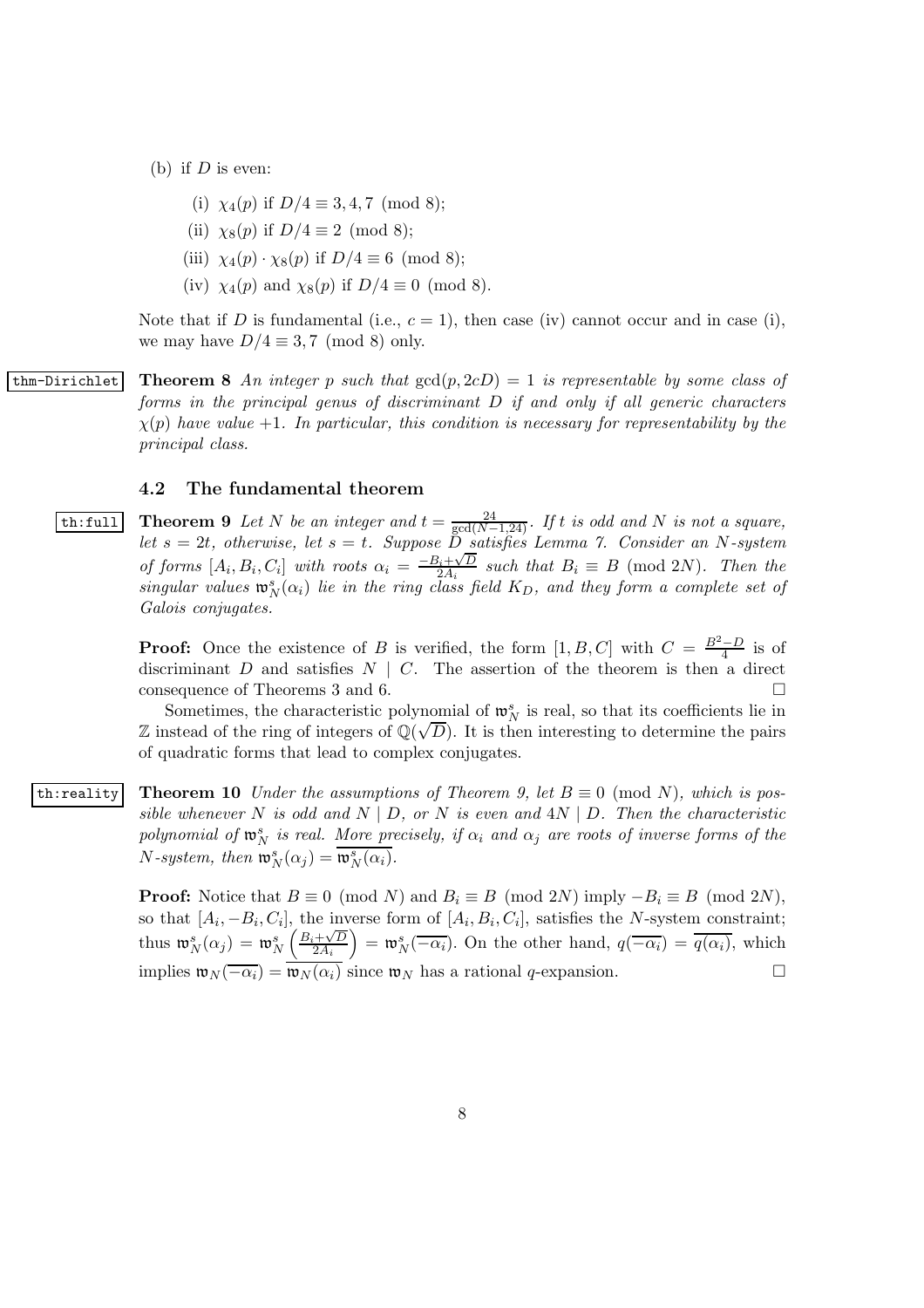## 5 Explicit Galois action

#### sct:lowerbis

Throughout the remainder of this section, we assume that  $N$  is a square or  $e$  is even, so that  $f = \mathfrak{w}_N^e$  and  $f \circ S$  have rational q-expansions by Theorem 6. Let  $\alpha$  be a root of the primitive quadratic form  $[A, B, C]$  of discriminant D with  $gcd(A, N) = 1$ . By Theorems 6 and 2, the singular value  $f(\alpha)$  lies in the ray class field modulo  $c_e^t N$  over K, and the Galois action of ideals in  $\mathcal{O}_K$  can be computed explicitly. We eventually need to show that the action of principal prime ideals generated by elements in O is trivial, which implies that the singular value lies in the ring class field  $K<sub>D</sub>$ . Then Theorems 6 and 4 show that the conjugates are given by the singular values in a  $\frac{t}{e}N$ -system.

We are only interested in the situation that  $N \mid C$ . Notice that under  $gcd(A, N) = 1$ this is equivalent to  $4N \mid 4AC = B^2 - D$ , or  $B^2 \equiv D \pmod{4N}$ . The remainder of this section is devoted to computing in this case the Galois action of principal prime ideals  $(\pi)$  with  $\pi \in \mathcal{O}$  coprime to 6cN on the singular values according to the arithmetic properties of N and D.  $\S6$  applies these results to the determination of class invariants.

To apply Shimura reciprocity in the formulation of Theorem 2, we need to explicitly

write down adapted bases for the different ideals. So let  $a = \begin{pmatrix} A\alpha \\ 4 \end{pmatrix}$ A  $\setminus$ Z be an ideal of  $\vartheta = \begin{pmatrix} A\alpha \\ 1 \end{pmatrix}$ 1  $\setminus$ Z with basis quotient  $\alpha$ . Without loss of generality, we may assume that  $p = N(\pi)$  | C by suitably modifying  $\alpha$ : Indeed, notice that the quadratic form associated

to  $\alpha' = \alpha - 24kN$  for some  $k \in \mathbb{Z}$  is given by  $[A, B', C'] = [A, B + 2A(24kN), A(24kN)^2 +$  $B(24kN) + C$ . This form still satisfies  $N \mid C'$ , and furthermore  $f(\alpha') = f(\alpha)$  since f is invariant under translations by  $24N$  according to Theorem 6. Since p splits in  $\mathcal O$  and is prime to c, the equation  $AX^2 + BX + C$  has a root x modulo p. Choosing  $k \in \mathbb{Z}$  such that  $k \equiv x(24N)^{-1} \pmod{p}$ , which is possible since  $p \nmid 6N$ , we obtain  $p \mid C'$ .

Let  $\pi = u + vA\alpha$  with  $u, v \in \mathbb{Z}$ . From

$$
p = N(\pi) = u(u - vB) + v^2AC
$$
 (3)  $\boxed{\text{eq:cond}}$ 

and  $p \mid C$  we deduce that p divides u or  $u' = u - vB$ . Using  $A\overline{\alpha} = -A\alpha - B$  and  $N(A\alpha) = AC$ , we compute

$$
\overline{\mathfrak{pa}} = \overline{\pi} \begin{pmatrix} A\alpha \\ A \end{pmatrix} = \begin{pmatrix} uA\alpha + vAC \\ uA - vA^2\alpha - vAB \end{pmatrix} = \begin{pmatrix} u & vC \\ -vA & u - vB \end{pmatrix} \begin{pmatrix} A\alpha \\ A \end{pmatrix}
$$

So if  $p \mid u$ , the matrix M of Theorem 2 is given by

$$
M = \begin{pmatrix} u & vC \\ -vA & u - vB \end{pmatrix} = \begin{pmatrix} p & 0 \\ 0 & 1 \end{pmatrix} M_1 \text{ with } M_1 = \begin{pmatrix} \frac{u}{p} & v\frac{C}{p} \\ -vA & u' \end{pmatrix} \in \Gamma^0(N)
$$

since  $N \mid C$  and  $p \nmid N$ .

If f is invariant under  $M_1^{-1}$ , the rationality of its q-expansion implies that

$$
f \circ mM^{-1} = f \circ M_1^{-1} \circ \begin{pmatrix} 1 & 0 \\ 0 & p \end{pmatrix} = f,
$$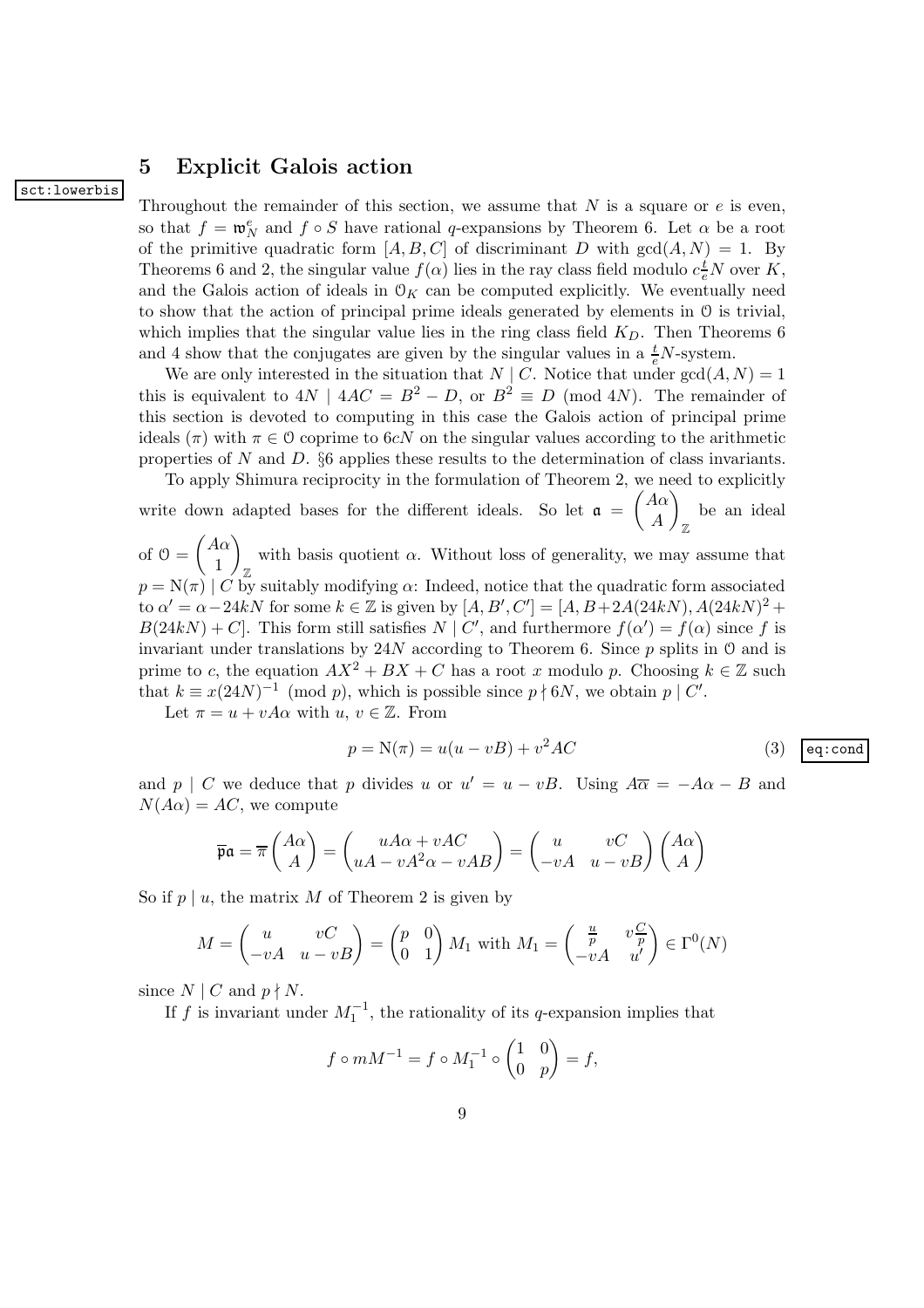so that

$$
f(\alpha)^{\sigma(\mathfrak{p})} = f(M\alpha) = f\left(\frac{u\alpha + vC}{-vA\alpha + u - vB}\right) = f\left(\frac{\overline{\pi}\alpha}{\overline{\pi}}\right) = f(\alpha).
$$

For  $p \mid u'$ , we decompose in a similar manner

$$
M = M_2 \begin{pmatrix} 1 & 0 \\ 0 & p \end{pmatrix} = M_2 S \begin{pmatrix} p & 0 \\ 0 & 1 \end{pmatrix} S \text{ with } M_2 = \begin{pmatrix} u & v \frac{C}{p} \\ -vA & \frac{u'}{p} \end{pmatrix} \in \Gamma^0(N),
$$

and the rationality of the q-expansion of  $f \circ S$  allows to conclude if f is invariant under  $M_2^{-1}$ .

So we need the transformation of  $f$  under

$$
M_1^{-1} = \begin{pmatrix} u' & -v\frac{C}{p} \\ vA & \frac{u}{p} \end{pmatrix}.
$$

Rewriting (1), it is given by  $f \circ M_1^{-1} = \zeta_{24}^{e\theta} f$  with

$$
\theta = (N-1)v\left(u'\frac{C}{Np} + A\left(\frac{u}{p}(1-u'^2) - u'\right)\right) + 3v_1A_1(N_1-1)(u'-1) + \frac{3\lambda(N)(u'^2-1)}{2}.
$$
\n(4)

We obtain invariance provided  $e\theta \equiv 0 \mod 24$ . (The treatment of  $M_2^{-1}$  is completely analogous and omitted.) In the following, we classify the values of D and B for which  $\theta$ is 0 modulo some divisor of 24. It is natural to study separately  $\theta$  mod 3 and  $\theta$  mod 2<sup> $\xi$ </sup> for  $1 \leq \xi \leq 3$  depending on the value of N. We will give code names to the following propositions for future use.

#### 5.1 The value of  $\theta$  modulo 3

ssct:theta3

To be able to use some exponent e not divisible by 3, we need to impose  $3 \mid \theta$ . From the reduction of (4) modulo 3, namely

$$
\theta = (N-1)v\left(u'\frac{C}{Np} + A\left(\frac{u}{p}(1-u'^2) - u'\right)\right) \mod 3,
$$

we immediately see that  $3 | \theta$  for  $N \equiv 1 \text{ mod } 3$  without any further condition, which is coherent with  $3 \nmid s$  in this case.

For  $N \neq 1 \pmod{3}$ , we impose  $B^2 \equiv D \pmod{4N}$  to obtain divisibility of C by N (see the discussion above), and define  $r \in \{0, 1, 2\}$  such that

$$
A\frac{C}{N} = \frac{B^2 - D}{4N} \equiv r \pmod{3}.
$$
 (5)  $\boxed{\text{eq: r3}}$ 

Notice that  $r = 1$  implies  $A \equiv \frac{C}{N}$  $\frac{C}{N}$  (mod 3), while  $r = 2$  implies  $A \equiv -\frac{C}{N}$  (mod 3). eq:theta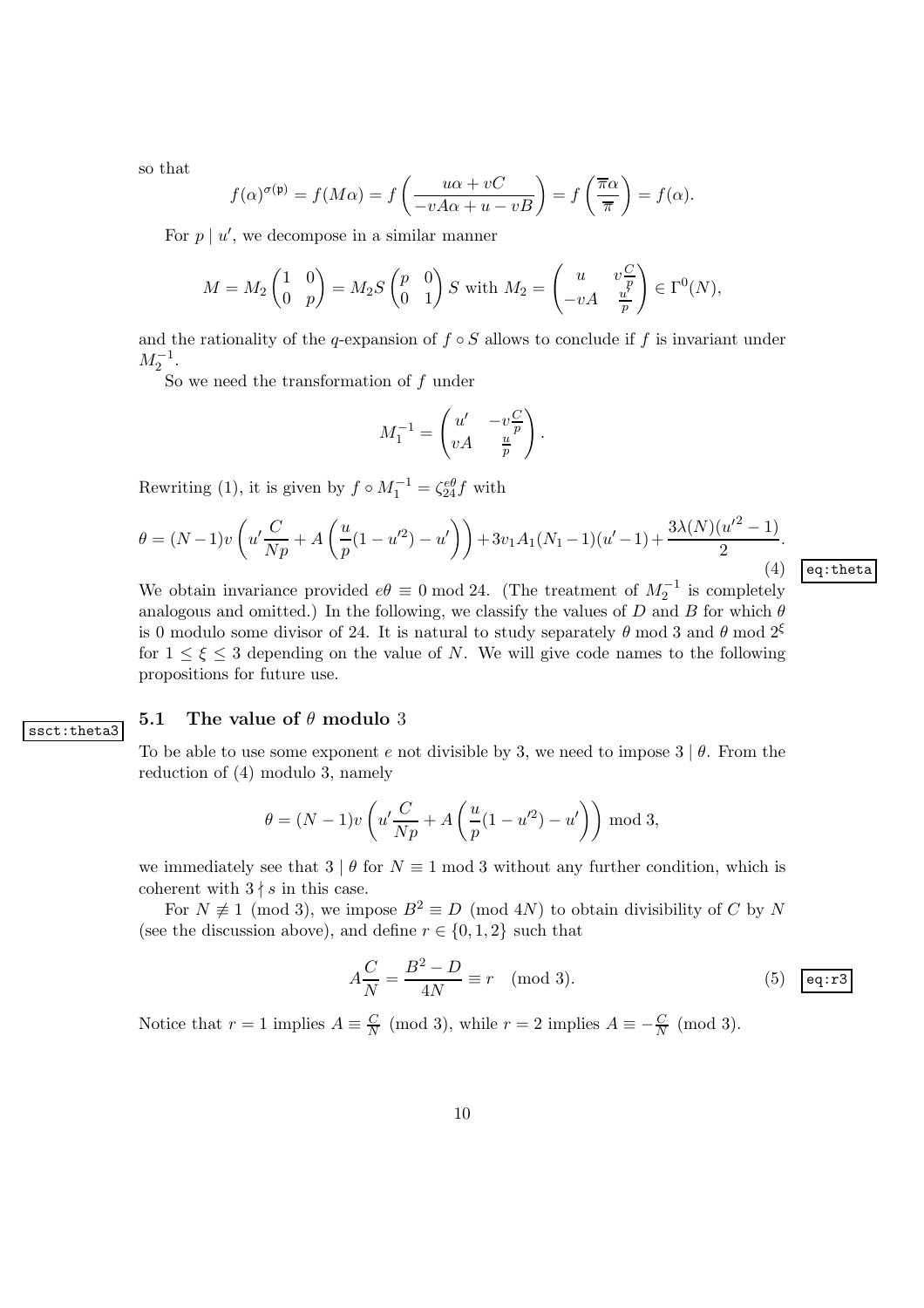5.1.1 The case  $N \equiv 0 \mod 3$ 

prop:Neq0mod3 Proposition 11 (PROP30) Let  $N \equiv 0 \pmod{3}$ ,  $B^2 \equiv D \pmod{4N}$  and r as in (5). Then  $3 \mid \theta \text{ if}$ 

- (a)  $3 | D$  and  $r = 1$ ;
- (b)  $D \equiv 1 \pmod{3}$  and  $r = 2$ .

In these cases, B satisfies the following congruences modulo 3:

- (a)  $3 | B;$
- (b)  $3 \nmid B$ .

**Proof:** Since  $3 | N | C$  and  $3 \nmid p$ ,  $u^2 \equiv u'^2 \equiv 1 \pmod{3}$  by (3) and

$$
\theta \equiv \pm v \left( \frac{C}{Np} - A \right) \bmod 3.
$$

- (a) If  $3 | B$ , or equivalently  $3 | D$ , then  $p \equiv u^2 \equiv 1 \pmod{3}$  in (3). The desired result follows from  $(5)$ .
- (b) If  $3 \nmid B$ , which is equivalent with  $D \equiv 1 \pmod{3}$ , only the case  $3 \nmid v$  needs to be examined. Then  $u \not\equiv u' \pmod{3}$  and  $p \equiv 2 \pmod{3}$ , and again (5) allows to conclude.

#### **5.1.2** The case  $N \equiv 2 \mod 3$

prop:Neq2mod3 Proposition 12 (PROP32) Let  $N \equiv 2 \pmod{3}$ ,  $B^2 \equiv D \pmod{4N}$  and  $r \in \{1,2\}$ as in (5). If  $D \equiv r \pmod{3}$ , then  $3 | \theta$  and  $3 | B$ .

> **Proof:** Notice that  $D \equiv r \pmod{3}$  is equivalent with  $3 | B$  by (5). Then  $u' \equiv u \pmod{3}$ and

$$
\theta \equiv uv \left( \frac{C}{Np} + \frac{A}{p} (1 - u^2) - A \right) \pmod{3}.
$$

If 3 divides  $u$  or  $v$ , we are done.

Otherwise,  $u^2 \equiv v^2 \equiv 1 \pmod{3}$ , which implies

$$
\theta \equiv \pm \left( \frac{C}{Np} - A \right) \pmod{3}.
$$

Writing  $p \equiv 1 + AC \equiv 1 - r \pmod{3}$ , we see that this case is possible only for  $r = 2$  and  $p \equiv 2 \pmod{3}$ , and then  $A \equiv -\frac{C}{2} \pmod{3}$  and  $3 | \pmod{3} = A$ . and  $p \equiv 2 \pmod{3}$ , and then  $A \equiv -\frac{C}{N} \pmod{3}$  and  $3 | \frac{C}{Np} - A$ .

Note that the proposition does not hold for  $r = 0$ , since then  $3 | D, 3 | B, 3 | AC$ , and exactly one of A and C is divisible by 3 (if both were, then  $[A, B, C]$  would not be primitive), causing  $\theta \neq 0$  mod 3 unless one of u or v is divisible by 3.

 $\Box$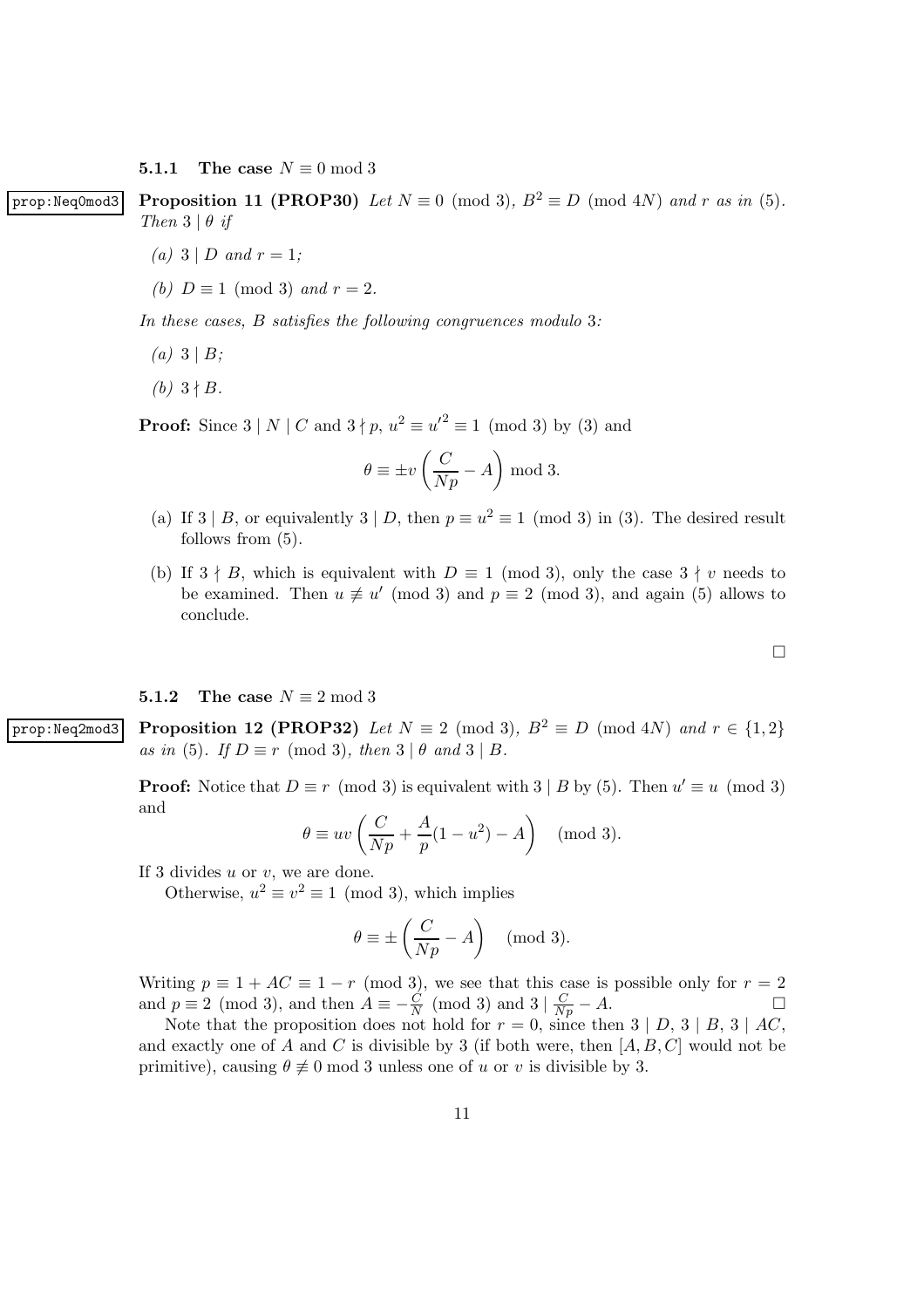### 5.2 The value of  $\theta$  modulo powers of 2

#### 5.2.1 The case N odd

Since  $N_1 = N$  and  $\lambda(N) = 0$ , (4) becomes

$$
\theta \equiv (N-1)\rho \pmod{8}
$$

for

ssct:theta2

ssct:Nodd

$$
\rho = v \left( u' \frac{C}{Np} + A \left( \frac{u}{p} (1 - u'^2) - u' \right) \right) + 3v_1 A_1 (u' - 1).
$$

So  $\theta$  is divisible by 8 if  $N \equiv 1 \pmod{8}$ , which is the case in particular if N is a square. Otherwise, e is supposed to be even, so  $e\theta$  is divisible by 4; if  $N \equiv 1 \pmod{4}$ ,  $e\theta$  is even divisible by 8. So the only remaining case of interest is  $N \equiv 3 \pmod{4}$ ; then for  $e \equiv 2$ (mod 4),  $8 \mid e\theta$  is equivalent with  $\rho$  even. We have

$$
\rho \equiv v(u'C + A(u(1+u') + u')) + u' + 1 \bmod 2.
$$

prop:Dodd Proposition 13 (PROP21) Let N be odd. If D is odd, then  $\theta \equiv (N-1)\rho \pmod{8}$ with  $\rho$  even.

**Proof:** Since B is odd,  $u' \equiv u + v \pmod{2}$ .

If one of v, A and C is even, then u and u' are odd by  $(3)$  (so that in fact v is even), and  $\rho$  is even.

Otherwise, v, A and C are odd,  $u' = u + 1 \pmod{2}$  and  $\rho$  is even as well.

#### 5.2.2 The case N even

Let  $N = 2^{\lambda(N)} N_1$  with  $N_1$  odd and  $\lambda(N) \geq 1$ . We study divisibility of  $\theta$  by  $2^{\xi}$  for increasing values of  $\xi$ . The value  $\xi = 3$  is of interest only when e is odd, in which case  $N$  and thus  $N_1$  are squares. We start with an elementary remark.

### lem:thetamod4 Lemma 14 If  $2 | N | C$ , then

 $(a)$  u and u' are odd and

$$
\theta \equiv (N-1)v u' \left(\frac{C}{Np} - A\right) \pmod{4};\tag{6} \qquad \text{eq:thetamod4}
$$

(b) moreover, if  $4 | C$ , then  $2 | vB$ .

#### Proof:

- (a) u and u' are odd by (3), so that  $u'^2 \equiv 1 \pmod{8}$ . Since  $N_1$  is odd, almost all terms disappear from (4).
- (b) We have  $p = u^2 + v(-uB + vAC) \equiv u(u vB) \mod 4$ . Since u is odd by (a), we deduce that  $vB$  must be even.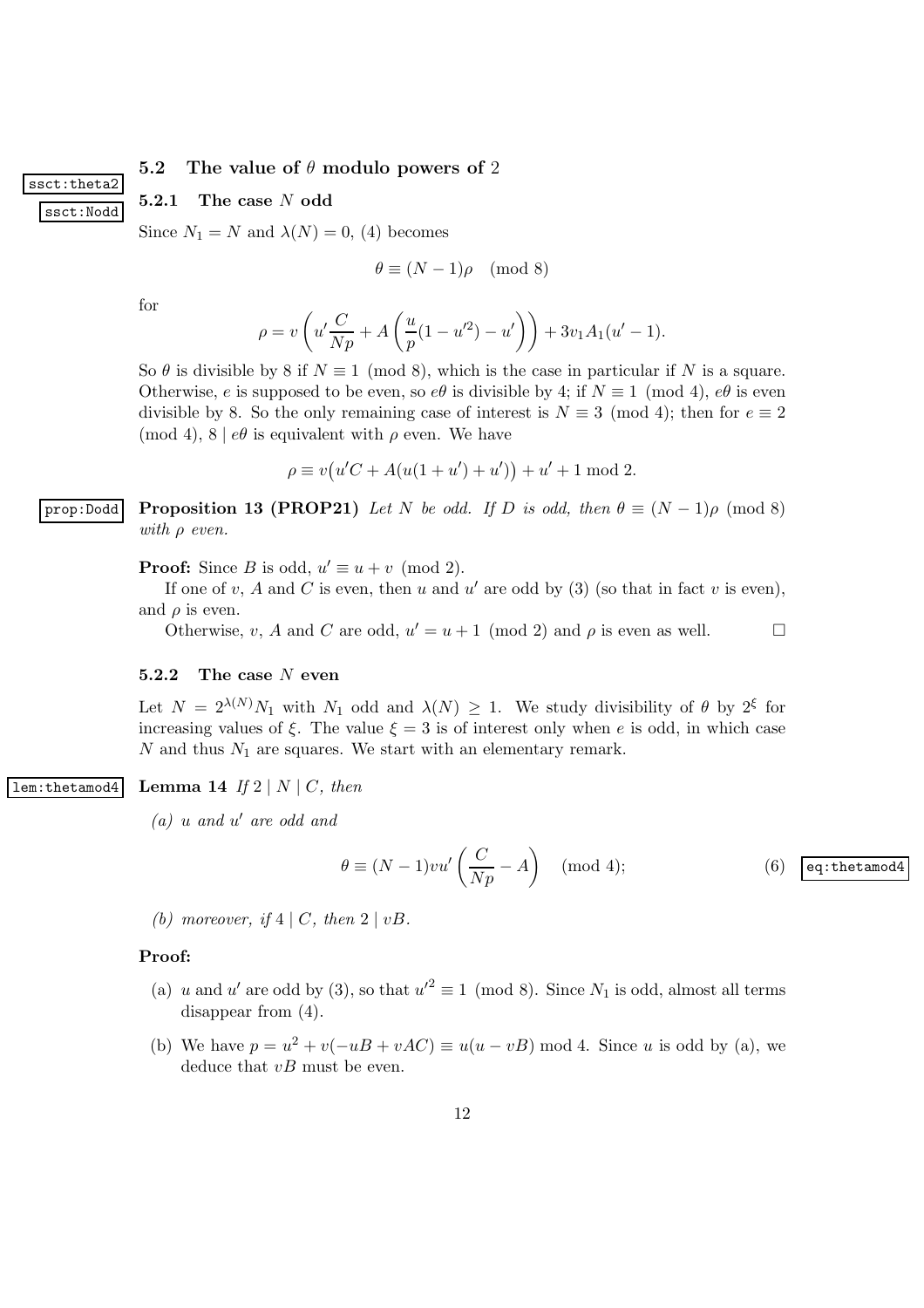$\Box$ As discussed above, N | C is equivalent with  $B^2 \equiv D \pmod{4N}$ . Then  $A\frac{C}{N} = \frac{B^2 - D}{4N}$ ; by gradually imposing more restrictions modulo powers of 2 times  $4N$ , we fix  $\widetilde{A}_{\overline{N}}^{\overline{C}}$  modulo powers of 2.

op:Neventheta2 Proposition 15 (PROP20) When N is even,  $\theta$  is even in the following cases:

- (a)  $B^2 \equiv D + 4N \pmod{8N}$ ;
- (b)  $B^2 \equiv D \pmod{8N}$  and  $D \equiv 1 \pmod{8}$ .

#### Proof:

- (a) The conditions imply that  $A(C/N)$  is odd, and Lemma 14(a) allows to conclude since  $p$  is odd.
- (b) In that case  $A(C/N)$  is even. Since A is prime to N, it is odd and therefore  $C/N$ is even, which implies in turn  $4 \mid C$ . By Lemma 14(b), we get  $2 \mid vB$ . Since D is odd,  $B$  is odd and  $v$  is even, and (6) finishes the proof.

 $\Box$ 

#### Divisibility of  $\theta$  by 4

We begin with a purely arithmetical lemma that will give us necessary conditions on the parameters for the equation  $B^2 \equiv D + r(4N) \mod (16N)$  to have a solution.

**lem:DB4** Lemma 16 Let  $r \in \{0, 1, 2, 3\}$  and N be even. Given D, suppose the equation  $B^2 \equiv$  $D+4rN \pmod{16N}$  admits a solution in B. Then either  $D \equiv 1 \mod 8$  which implies B is odd, or  $D$  is even and  $D$  satisfies one of the conditions of the following table depending on rN mod 8, which in turn gives properties of B.

| $rN \mod 8$ | condition on D  | $\Rightarrow D/4 \mod 8$ | B/2        |
|-------------|-----------------|--------------------------|------------|
|             | 4 mod 32        |                          | odd        |
|             | $16 \mid D$     |                          | even       |
| 2           | 24 mod 32       | 6                        | $0 \mod 4$ |
|             | $28 \mod 32$    |                          | odd        |
|             | 8 mod 32        | 2                        | $2 \mod 4$ |
|             | $16 \mid D$     |                          | even       |
|             | $20 \mod 32$    | 5                        | odd        |
| 6           | $8 \parallel D$ |                          | $0 \mod 4$ |
|             | $12 \mod 32$    |                          | odd        |

**Proof:** Since  $B^2 \equiv D \mod 8$ , the only possible value for odd D is  $D \equiv 1 \mod 8$ , giving  $B$  odd. If  $D$  is even, then

$$
\left(\frac{B}{2}\right)^2 \equiv \frac{D}{4} + rN \text{ mod } 8
$$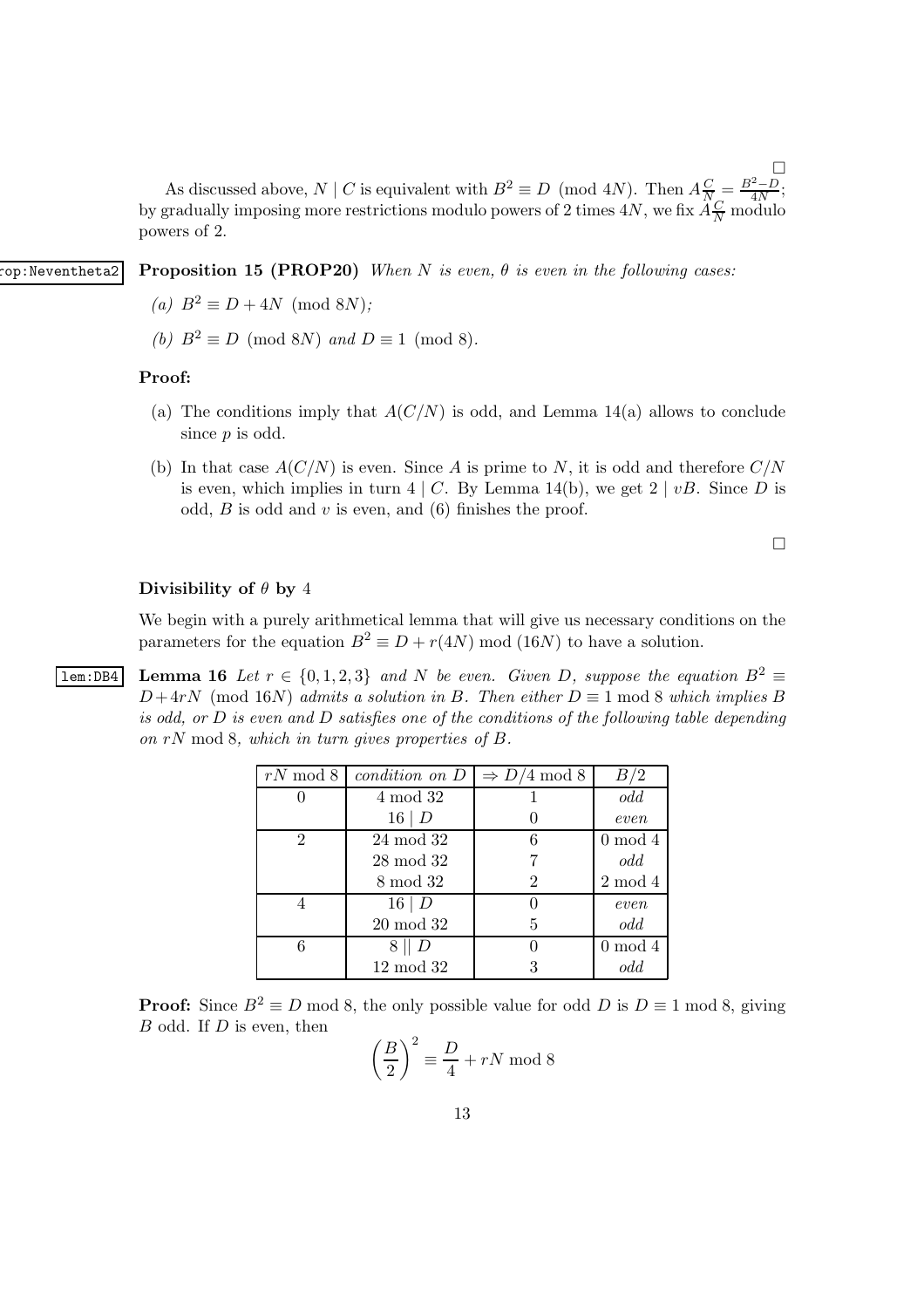and since N is even, the above table makes sense.

Remembering that the only squares modulo 8 are  $\{0, 1, 4\}$ , the table is easily con-<br>acted and left as an exercise to the reader. structed and left as an exercise to the reader.

Now, we are ready to extend the result of Proposition 15 by considering  $B^2 \equiv$  $D + r(4N)$  (mod 16N) with  $r \in \{1,3\}$ , which yields  $A\frac{C}{N} \equiv r \pmod{4}$ . Note that case (b) cannot be extended and we leave the proof of this to the reader.

prop:44 Proposition 17 (PROP44) Let N be even, and suppose  $B^2 \equiv D + 4N \pmod{16N}$ has a solution. Then  $\theta$  is divisible by 4 if one of the following conditions is met:

- (a)  $D \equiv 1 \pmod{8}$ ;
- (b) 16 |  $D$ ;
- (c) 2 || N and 4 || D.

**Proof:** If D is odd, the condition follows from Lemma 16. Then  $u' = u - vB$  leads to  $2 | v \text{ and } 4 | \theta.$ 

Assuming D even, Theorem 8 implies that  $\chi_4(p) = 1$  (or, equivalently,  $p \equiv 1$ ) (mod 4)) when  $D/4 \mod 8 \in \{3, 4, 7, 0\}$ , which immediately settles case (b). When  $D/4$  is odd, we see that we cannot have the case  $4 \mid N$  when comparing with the table of Lemma 16, and this gives us (c).

In the other cases, when  $p \equiv 3 \mod 4$ , we get v odd since  $AC \equiv 2 \mod 4$  and there is no reason to have  $\theta \equiv 0 \mod 4$ .

prop:412 Proposition 18 (PROP412) Let N be even, and suppose  $B^2 \equiv D + 12N \pmod{16N}$ . Then  $\theta$  is divisible by 4 if one of the following conditions is met:

- (a)  $D \equiv 1 \pmod{8}$ ;
- (b) 8 ||  $D$  and 2 ||  $N$ ;
- $(c)$  4 || D and 4 | N.

In the cases of  $D$  even,  $B$  satisfies the following congruences modulo 4:

- (b)  $4 \mid B;$
- $(c)$  2 || B.

**Proof:** The proof for D odd as well as the case distinctions for D even are the same as in Proposition 17. However, we now have  $A\frac{C}{N} \equiv -1 \pmod{4}$ .

In the cases where  $\chi_4(p) = 1$  (i.e.,  $D/4 \in \{3, 4, 7, 0\}$ ), we get  $p \equiv 1 \pmod{4}$  and  $\frac{C}{Np} - A \equiv 2 \pmod{4}$ . Since there is no compelling reason why v should be even,  $\theta$  may or may not be divisible by 4.

So we have to turn our attention to the four other cases, i.e.,  $D/4 \in \{1, 2, 5, 6\}$ , with Lemma 16 in mind. If 4 | B, 8 || D and 2 || N, then 2 || C, and either v is even or  $p \equiv 3$ (mod 4). In both cases, Lemma 14 shows that  $4 \mid \theta$ . If  $2 \mid B$  and  $4 \mid D$ , suppose that furthermore 4 | N. Then 4 | AC, and again v is even or  $p \equiv 3 \pmod{4}$ .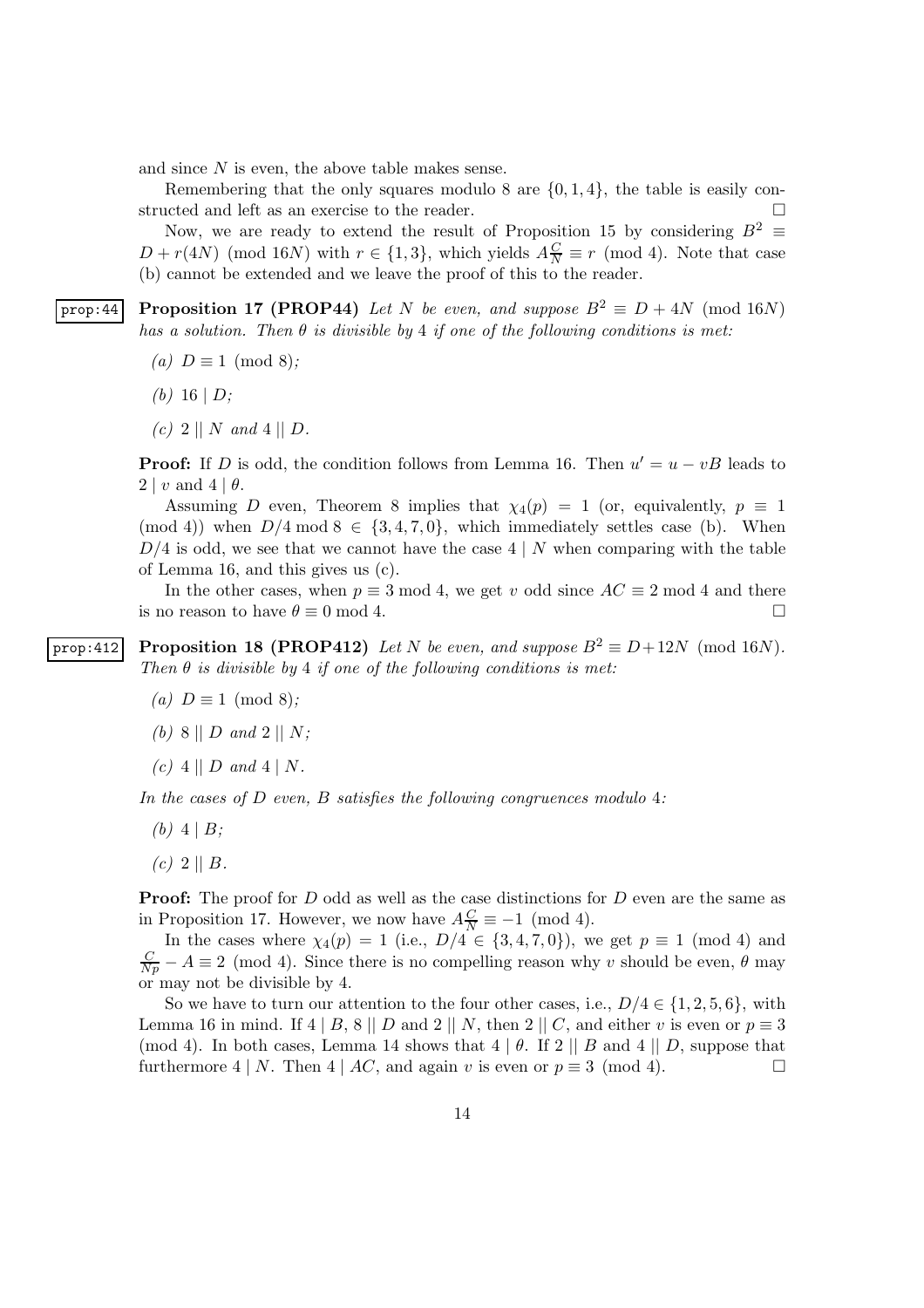#### Divisibility of  $\theta$  by 8

As discussed at the beginning of §5.2.1, for generating class fields we are only interested in  $\theta$  mod 8 when N is a square, that is,  $\lambda(N)$  is even and  $N_1$  is a square; in particular,  $N_1 \equiv 1 \pmod{8}$ . Then the following generalisation of Lemma 14 is immediately seen to hold:

**lem:**thetamod8 Lemma 19 If N is an even square dividing C, then

$$
\theta \equiv (N-1)v u' \left(\frac{C}{Np} - A\right) \pmod{8}.
$$

From the results obtained for  $B^2 \equiv D + 4rN \pmod{16N}$  for  $r \in \{1,3\}$ , it is natural to look at  $B^2 \equiv D + 4rN \pmod{32N}$  for  $r \in \{1, 3, 5, 7\}$ . Then  $A_{\overline{N}}^{\overline{C}} \equiv r \pmod{8}$ .

**Proposition 20 (PROP8)** Let N be an even square, and suppose  $B^2 \equiv D + 4rN$ (mod 32N). Then  $\theta$  is divisible by 8 if one of the following conditions holds:

- (a)  $r = 3$  or  $r = 7$ , and  $D \equiv 1 \pmod{8}$ ;
- (b)  $r = 1$ , and  $32 | D$ ;
- (c)  $r = 5$ , and 16 || D.

In the cases of  $D$  even,  $B$  satisfies the following congruences modulo 8:

- (b1) 4 || B if 4 || N;
- (b2)  $8 \mid B \text{ if } 16 \mid N$ .
- (c1) 4 || B if 16 | N;
- $(c2)$  8 | B if 4 || N.

**Proof:** Since  $4 | N | C$ , we have  $p \equiv u(u - vB) \pmod{4}$  by (3).

For D odd, B is odd and v is even as seen in Proposition 17. If v is divisible by 4, then  $\theta$  is divisible by 8 by Lemma 19. If 2 || v, then  $p \equiv 3 \pmod{4}$ ; if furthermore  $r \equiv 3$ (mod 4), then  $4 | \frac{C}{Np} - A$ , and  $8 | \theta$  by Lemma 19.

In the remaining cases of the proposition, 16 | D, 4 | B,  $r \equiv 1 \pmod{4}$  and  $p \equiv 1$ (mod 4). If v is even, Lemma 19 implies that  $8 \mid \theta$ . From now on, we assume that v is odd. Then  $p = u^2 - uvB + AC \pmod{8}$ , and we need to verify that  $8 | \frac{C}{Np} - A$ .

The results now follow from close inspection of

$$
AC \equiv rN \pmod{8}
$$
 and  $\left(\frac{B}{4}\right)^2 \equiv \frac{D}{16} + r\frac{N}{4} \pmod{8}$ .

Consider first the case  $r = 1$  and  $32 \mid D$ . By Theorem 8, we have  $\chi_4(p) = \chi_8(p) = 1$ , which yields  $p \equiv 1 \mod 8$  and implies the desired divisibility of  $\frac{C}{Np} - A$  by 8.

Consider now  $r = 5$ ; it is sufficient to show that  $p \equiv 5 \pmod{8}$ . If 16 || D and 16 | N | C, then  $B \equiv 4 \pmod{8}$  and  $p \equiv 5 \pmod{8}$ . If 16 || D and  $4 \mid N$ , then  $AC \equiv 4 \pmod{8}$  and  $32 \mid D + 4rN$ , whence  $8 \mid B$  and  $n \equiv 5 \pmod{8}$ . (mod 8) and  $32 | D + 4rN$ , whence  $8 | B$  and  $p \equiv 5 \pmod{8}$ .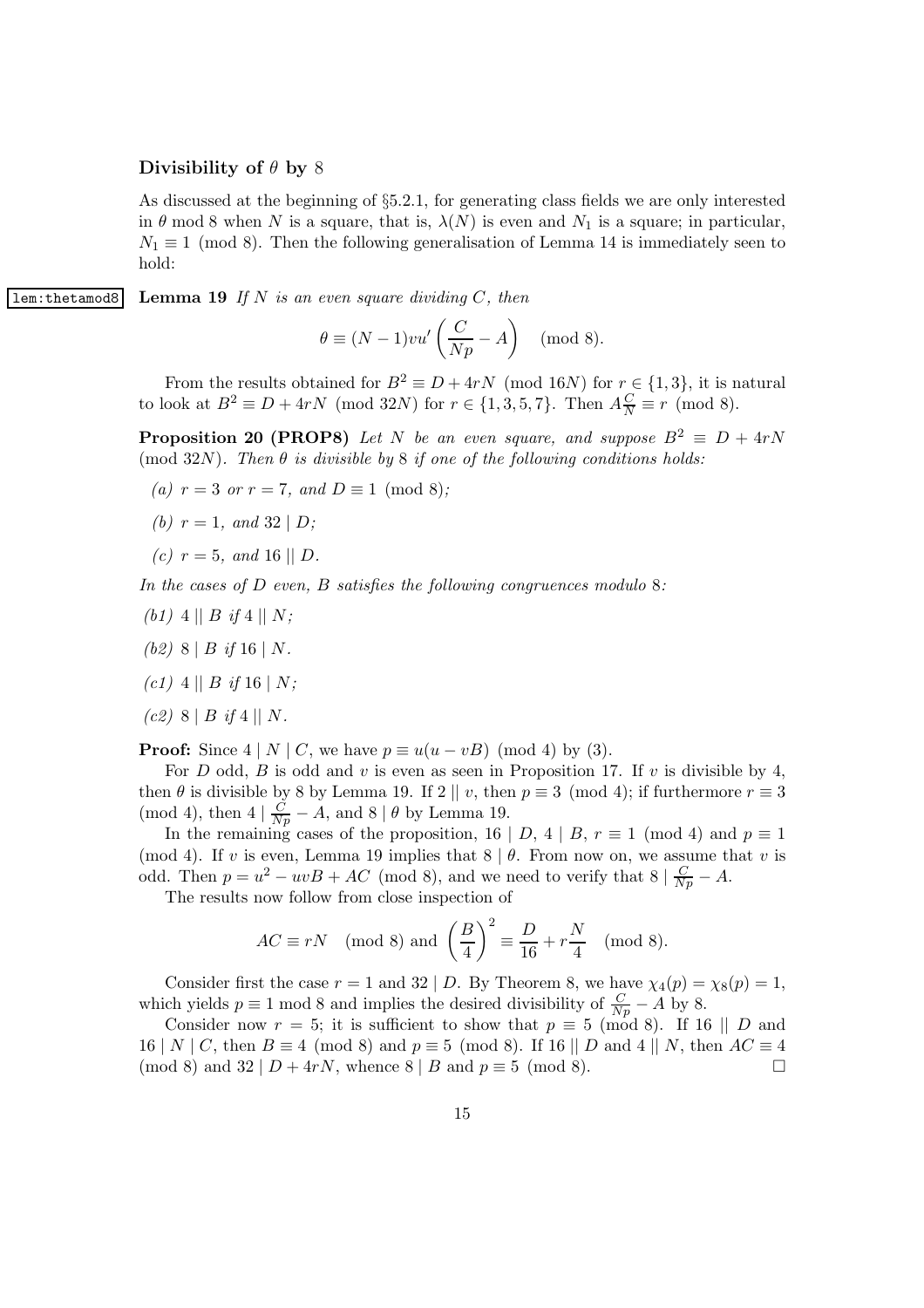### 6 Lower powers of  $\mathfrak{w}_N$  as class invariants

#### specialization

The aim of this section is to determine conditions under which singular values of lower powers of  $\mathfrak{w}_N$  than those given in Theorem 9 yield class invariants. When N is not a square, only even powers are possible by Theorems 6 and 3. So we specialise the propositions of §5 according to the value of N (mod 12). When N is a square, odd powers may yield class invariants, and we need to distinguish more finely modulo 24. Note that then  $N \in \{0, 1, 4, 9, 12, 16\} \pmod{24}$ .

Throughout this section, we use the notation of Theorem 9. The number  $\alpha$  is a root of the quadratic form  $[A, B, C]$  of discriminant D and N is an integer such that A is prime to N and B is a square root of D modulo  $4N$  according to Lemma 7, so that  $N \mid C$ . The canonical power s such that  $\mathfrak{w}_N^s(\alpha)$  is a class invariant, that is,  $\mathfrak{w}_N^s(\alpha) \in K_D$ , is defined as in Theorem 9, and we wish to determine the minimal exponent e such that  $\mathfrak{w}_N^e(\alpha)$  is still a class invariant. The general procedure is as follows: Given the value of N, we assemble the propositions of §5 (using their code names throughout) and deduce from them conditions on  $B$  as well as the period of  $D$  for which class invariants are obtained. In general, we can combine a condition on B related to  $\theta$  mod 3 and another one related to  $\theta$  mod  $2^{\xi}$ . The Chinese remainder theorem is then used to find compatible values. When no particular condition modulo 3 or powers of 2 is imposed, that is, e and s have the same 3-adic or 2-adic valuation, then Theorem 9 already leads to the desired conclusion.

Once a power  $\mathfrak{w}_N^e(\alpha)$  is identified as a class invariant, its conjugates may be obtained by an M-system for  $M = \frac{s}{e}N$  containing  $[A, B, C]$  as shown through Theorems 4 and 6. In more detail, one may proceed as follows:

- 1. Determine a form  $[A, B, C]$  with root  $\alpha$  satisfying  $gcd(A, M) = 1$  and the constraint on B so that  $\mathfrak{w}_N^e(\alpha)$  is a class invariant; in general, one may choose  $A = 1$ .
- 2. Enumerate all reduced forms  $[a_i, b_i, c_i], i = 1, \ldots, h(D)$  of discriminant D, numbered in such a way that  $[a_1,b_1,c_1] \equiv [A,B,C].$
- 3. Let  $[A_1, B_1, C_1] = [A, B, C]$ . For  $i \ge 2$ , find a form  $[A_i, B_i, C_i] \equiv [a_i, b_i, c_i]$  such that  $gcd(A_i, M) = 1$  and  $B_i \equiv B \pmod{2M}$ , using, for instance, the algorithm of [17, Prop. 3].

Then a floating point approximation of the class polynomial can be computed as

$$
\prod_{i=1}^{h_D} \left( X - \mathfrak{w}_N^e(\alpha_i) \right)
$$

with  $\alpha_i = \frac{-B_i + \sqrt{D}}{2A_i}$  $\frac{2A_i + \sqrt{D}}{2A_i}$ . Using the algorithms of [10], one obtains a quasi-linear complexity in the total size of the class polynomial.

Note that the conditions on B of §5 can be summarised as  $B^2 \equiv D + 4rN \pmod{4RN}$ , where  $r$  is defined modulo  $R$  and the only primes dividing  $R$  are 2 and 3. For the sake of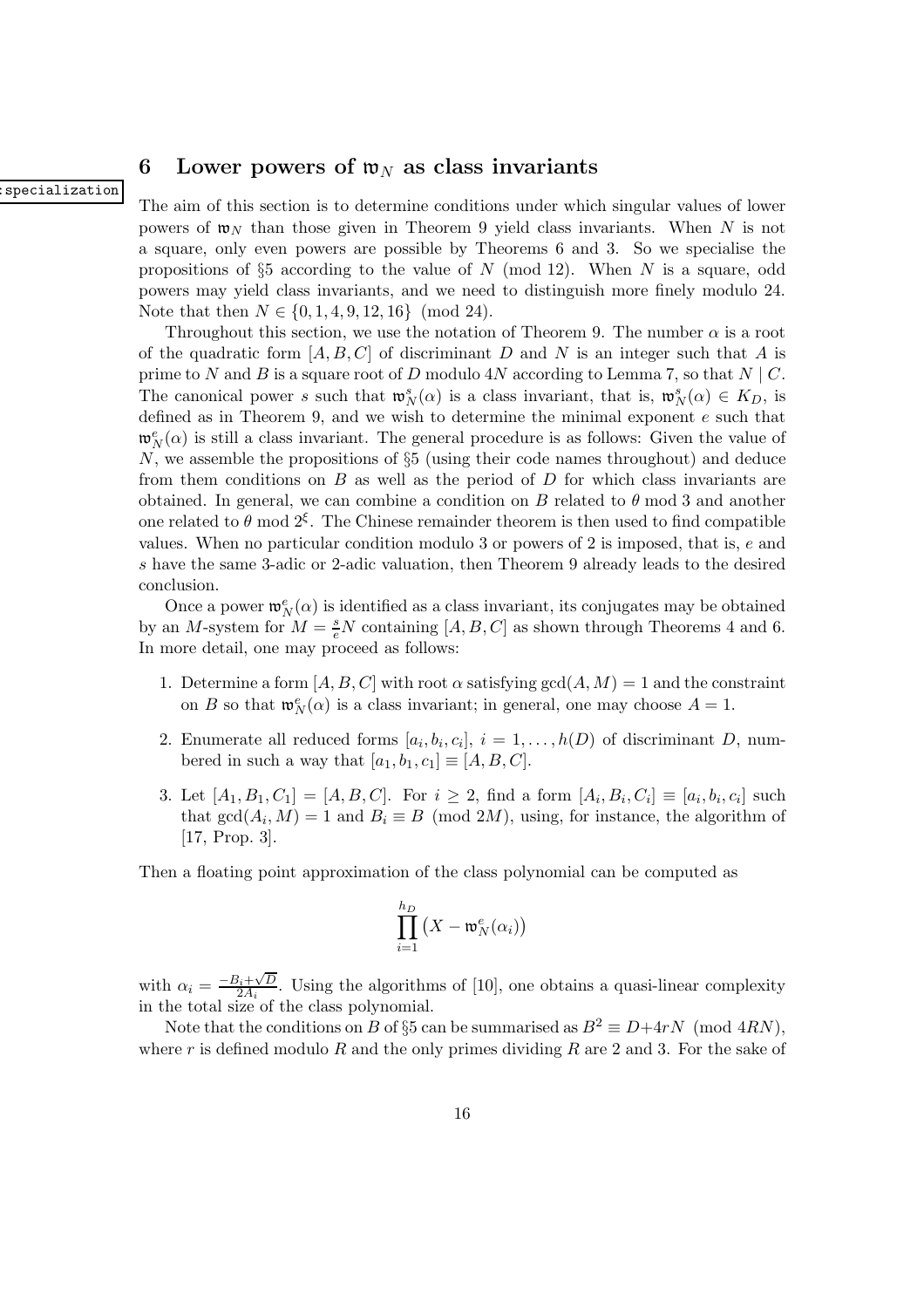brevity, we denote such a condition by  $r:R$  and authorise writings such as 1,2:3 for signalling that  $r \in \{1,2\}$  (mod 3). So if no particular condition beyond  $B^2 \equiv D \pmod{4N}$ is required, this is denoted by 0:1.

We will give more details for the first non-trivial cases and be briefer in the sequel, since the results rapidly become unweildy. We add numerical examples for these cases.

### 6.1 The case N odd

#### 6.1.1  $N \not\equiv 0 \mod 3$

This is the simplest case. We may use PROP32, PROP21 or both of them. Whenever  $N \equiv 2 \pmod{3}$  and  $3 \nmid D$ , then PROP32 applies; moreover, the resulting condition  $3 \mid B$ is automatically satisfied, and we gain a factor of  $3$  in the exponent. Similarly if  $D$  is odd, then PROP21 applies without any restriction on B, and we gain a factor of 2 in the exponent.

| $N \mod 12$ | $\mathcal{S}_{0}$ | B   | D                   | $\epsilon$     | proposition(s) |
|-------------|-------------------|-----|---------------------|----------------|----------------|
| 5           | 6                 | 1:3 | $D \equiv 1 \mod 3$ | 2              | PROP32         |
| 5           | 6                 | 2:3 | $D \equiv 2 \mod 3$ | 2              | PROP32         |
|             | 4                 | 0:1 | $2 \nmid D$         | $\overline{2}$ | PROP21         |
| 11          | 12                | 0:1 | $2 \nmid D$         | 6              | PROP21         |
| 11          | 12                | 1:3 | $D \equiv 1 \mod 3$ | 4              | PROP32         |
| 11          | 12                | 2:3 | $D \equiv 2 \mod 3$ | 4              | PROP32         |
| 11          | 12                | 1:3 | $D \equiv 1 \mod 6$ | 2              | PROP32+PROP21  |
| 11          | 12                | 2:3 | $D \equiv 5 \mod 6$ | 2              | PROP32+PROP21  |

Letting  $D = c^2 \Delta$ , we put  $\omega = \sqrt{\Delta/4}$  if  $4 | \Delta$  and  $\omega = (1 + \sqrt{\Delta})/2$  otherwise. Here are some numerical examples:

| N  |                         |    | $H_D f $                                                                                                                                                       |
|----|-------------------------|----|----------------------------------------------------------------------------------------------------------------------------------------------------------------|
| 5  | $\mathfrak{w}_5^2$      | 11 | $X-\omega-1$                                                                                                                                                   |
| 5  | $\mathfrak{w}_5^2$      |    | $X-1-2\omega$                                                                                                                                                  |
| 7  | $\mathfrak{w}^2_7$      |    | $3 \mid X-3\omega+1$                                                                                                                                           |
| 11 | $\mathfrak{w}_{11}^{6}$ |    | $\begin{array}{c c}\n 39 & X^4 + (27\,\omega - 73)\,X^3 + (1656\,\omega - 8914)\,X^2 \\  + (7947\,\omega - 139058)\,X - 515016\,\omega + 1000693\n\end{array}$ |
|    |                         |    |                                                                                                                                                                |
| 11 | $\mathfrak{w}_{11}^4$   | 8  | $X+7+6\omega$                                                                                                                                                  |
| 11 | $\mathfrak{w}_{11}^4$   |    | $28 \mid X + 8\omega - 7$                                                                                                                                      |
| 11 | $\mathfrak{w}_{11}^2$   |    | $X-2\omega+1$                                                                                                                                                  |
|    | $\mathfrak{w}_1^2$      |    | $X-2\omega+3$                                                                                                                                                  |

**6.1.2** The case  $N \equiv 3 \pmod{12}$ 

The situation becomes more intricate when  $gcd(N, 6) \neq 1$ . For  $N \equiv 3 \pmod{12}$ , we have  $s = 12$ , and N cannot be a square. Therefore we need an even exponent e. Since already the full power  $\mathfrak{w}_N^{12}$  can only be used when D is a square modulo 4N, we only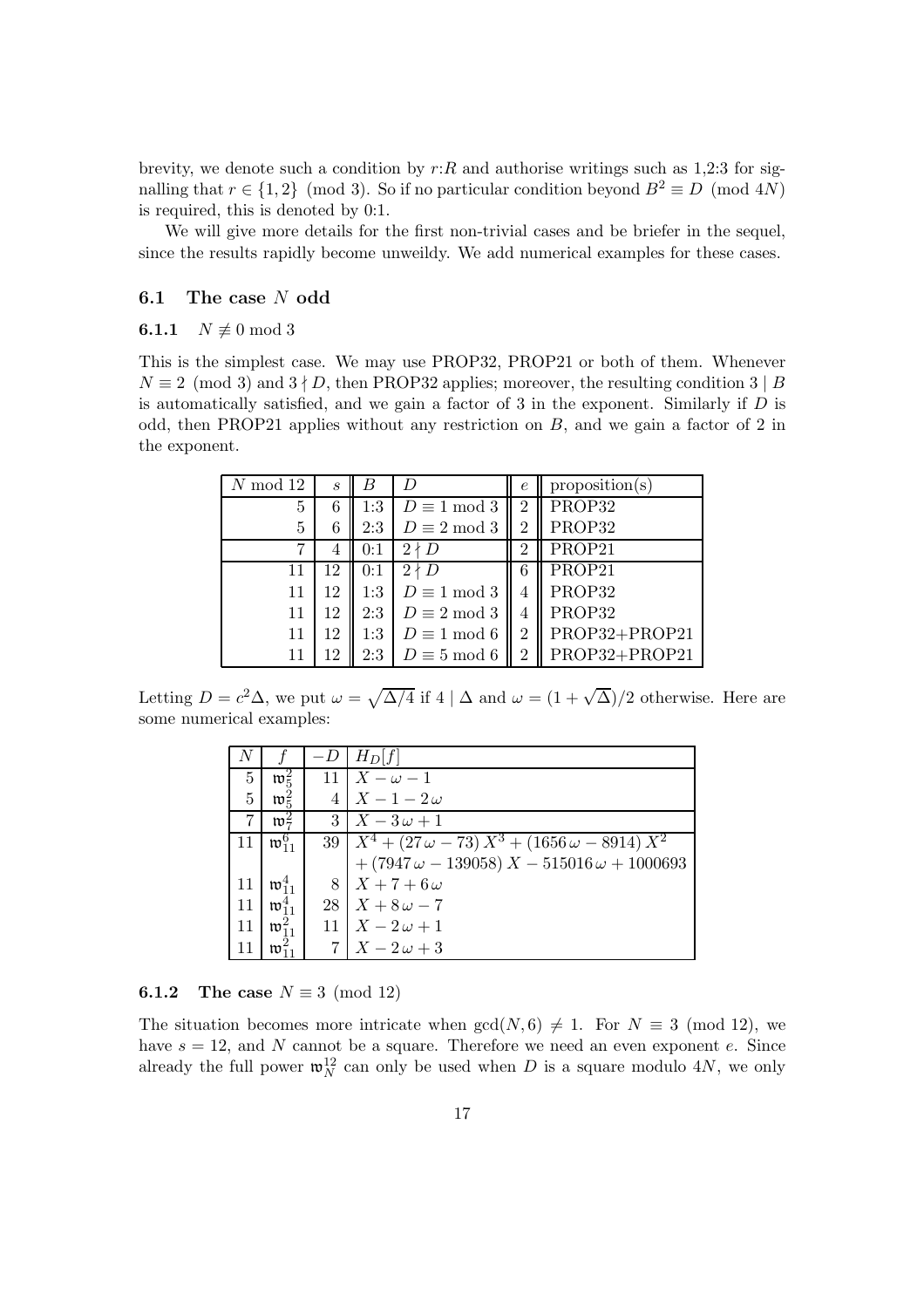have to consider  $D \in \{0, 1, 4, 9\}$  (mod 12). Then PROP30 applies; moreover, PROP21 applies whenever  $D$  is odd, resulting in the following table.

| $N \bmod 12$ | $\mathcal{S}_{0}$ |     | $\mid D \mod 12$ |                | $e \parallel$ propositions(s) |
|--------------|-------------------|-----|------------------|----------------|-------------------------------|
| 3            | 19                | 0:1 |                  |                | PROP21                        |
| 3            | 19                | 1:3 |                  |                | PROP30(a)                     |
| 3            | 12                | 2:3 |                  |                | $\vert$ PROP30(b)             |
| 3            |                   | 1:3 |                  | $\overline{2}$ | $\parallel$ PROP30(a)+PROP21  |
|              |                   |     |                  | $\overline{2}$ | $PROP30(b) + PROP21$          |

The entries in the first and last line for  $D \equiv 1 \pmod{12}$  may seem redundant; but note that they induce differently severe restrictions on B. The entry  $D \equiv 1 \pmod{12}$ in the third line, as well as  $D \equiv 9 \pmod{12}$  in the second line, are redundant, however: Since PROP21 does not induce any additional restriction on  $B$ , the lower exponent is available for precisely the same quadratic forms. In the following, we will present only tables that have been reduced accordingly.

However, the previous table does not yet contain the full truth. A line in the table means that if there is a solution to  $B^2 \equiv D + 4rN \pmod{4RN}$  with D in the given residue class  $D_0$  modulo 12, then  $\mathfrak{w}_N^e$  yields a class invariant. Examining this equation modulo the part of  $4RN$  that contains only 2 and 3 yields further restrictions. Write  $N = N_6N'$ such that the only primes dividing  $N_6$  are 2 and 3 and  $gcd(N', 6) = 1$ . Then we need to ensure that  $D + 4rN \equiv D$  is a square modulo N'; this is guaranteed by Lemma 7, since otherwise we would not even consider the full power  $\mathfrak{w}_N^s$ . We furthermore need to examine under which conditions

 $D + 4N_6rN'$  is a square modulo  $4RN_6$  and  $D \equiv D_0 \pmod{12}$ .

Concerning the second to last line, for instance, the condition becomes

$$
D + 12 \frac{N}{3}
$$
 is a square modulo 36 and  $D \equiv 9 \pmod{12}$ .

Thus,  $D+12\frac{N}{3}\equiv 9\pmod{36}$ , and depending on  $\frac{N}{3}$  mod 3, only one value of D (mod 36) remains.

For  $N = 3$ , for instance, or more generally  $\frac{N}{3} \equiv 1 \pmod{3}$ , we obtain the following class invariants.

|     | D mod 36  | e              |
|-----|-----------|----------------|
| 0:1 | 0, 12     | 12             |
| 0:1 | 9, 21     | 6              |
| 1:3 | 24        | 4              |
| 2:3 | 4, 16, 28 | 4              |
| 1:3 | 33        | $\overline{2}$ |
| 2:3 | 1, 13, 25 | 2              |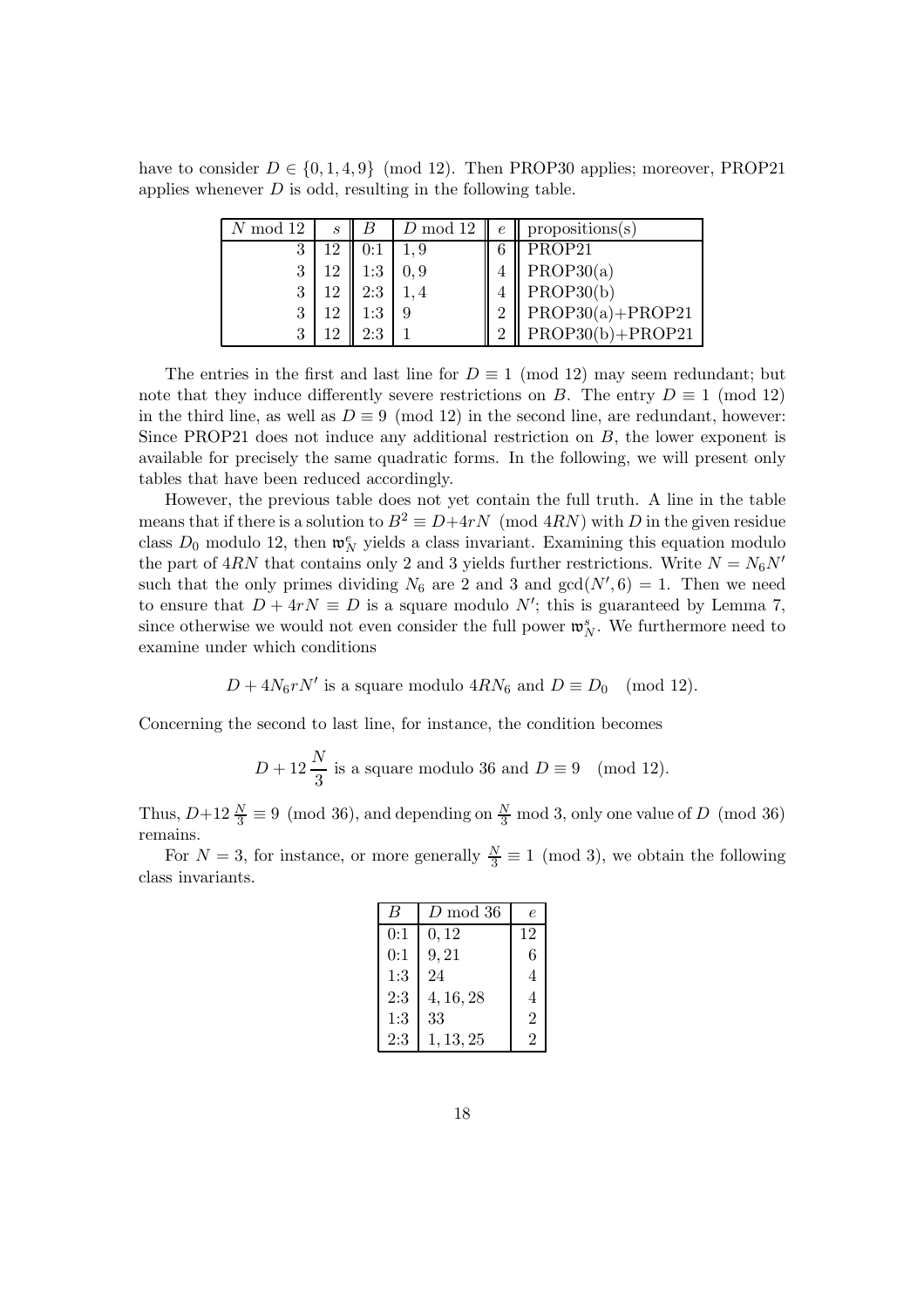To illustrate this, we give the following table of examples:

|   |                    |    | $H_D[f]$                                |
|---|--------------------|----|-----------------------------------------|
| 3 |                    |    | $\overline{24}$   $X^2 - 162X + 729$    |
| 3 | $\mathfrak{w}^6_2$ |    | $15\left  X^2-3(2\omega-1)X-27 \right $ |
| 3 | $\mathfrak{w}_2^4$ |    | $12 \mid X-3$                           |
| 3 | $\mathfrak{w}_2^*$ |    | $8\mid X-1-2\omega$                     |
| 3 | $\mathfrak{w}_2$   |    | $3 \mid X - \omega - 1$                 |
|   |                    | 11 | $X-\omega$                              |

### **6.1.3** The case  $N \equiv 9 \mod 12$

We have  $s = 3$  for squares in that family (for instance,  $N = 3^{2n}$ ) and may then reach  $\mathfrak{w}_N$ . Otherwise,  $s = 6$ , and the only possible smaller exponent is 2.

|                                                         | $N \perp s \perp B$ |  | $e \parallel$ propositions(s) |
|---------------------------------------------------------|---------------------|--|-------------------------------|
| 9 mod 12, $\neq \Box$ 6   1:3   0 mod 3   2   PROP30a   |                     |  |                               |
| 9 mod 12, $\neq \Box$ 6   2:3   1 mod 3   2   PROP30b   |                     |  |                               |
| 9 mod 12, = $\Box$   3    1:3   0 mod 3    1    PROP30a |                     |  |                               |
| 9 mod 12, = $\Box$   3    2:3   1 mod 3    1    PROP30b |                     |  |                               |

We give two examples, one for  $N = 21$ , the second for  $N = 9$ . For the former, we find

| $D \mod 252$                                                                                                                                               |  |
|------------------------------------------------------------------------------------------------------------------------------------------------------------|--|
| $0:1 \mid 0, 9, 21, 36, 57, 72, 81, 84, 93, 120, 144, 156, 165, 189, 225, 228 \mid 6$                                                                      |  |
| $1:3$ 60, 105, 141, 168, 177, 204, 240, 249                                                                                                                |  |
|                                                                                                                                                            |  |
| 2:3   1, 4, 16, 25, 28, 37, 49, 64, 85, 88, 100, 109, 112, 121, 133, 148, $\begin{bmatrix} 2 \\ 2 \\ 169, 172, 184, 193, 196, 205, 217, 232 \end{bmatrix}$ |  |

|  | $N \mid f \mid -D \mid H_D[f]$                                                                                                                                                                            |
|--|-----------------------------------------------------------------------------------------------------------------------------------------------------------------------------------------------------------|
|  |                                                                                                                                                                                                           |
|  |                                                                                                                                                                                                           |
|  | 21 $\mathfrak{w}_{21}^6$ $24$ $X^2 + (108 + 102 \omega) X - 6345 + 2754 \omega$<br>21 $\mathfrak{w}_{21}^2$ $3$ $X + \omega + 4$<br>21 $\mathfrak{w}_{21}^2$ $20$ $X^2 + (-2 + 4\omega) X - 19 - 4\omega$ |

For  $N = 9$ , we get:

| $B \parallel D \mod 108$ |  |
|--------------------------|--|
|                          |  |
|                          |  |
|                          |  |
|                          |  |

|   |                  |    | $H_D[f]$            |
|---|------------------|----|---------------------|
| 9 |                  | 72 | $\sqrt[2]{-18X+27}$ |
| 9 | $\mathfrak{w}_9$ | 27 | $-\omega$           |
| 9 | m٩               |    | - ω                 |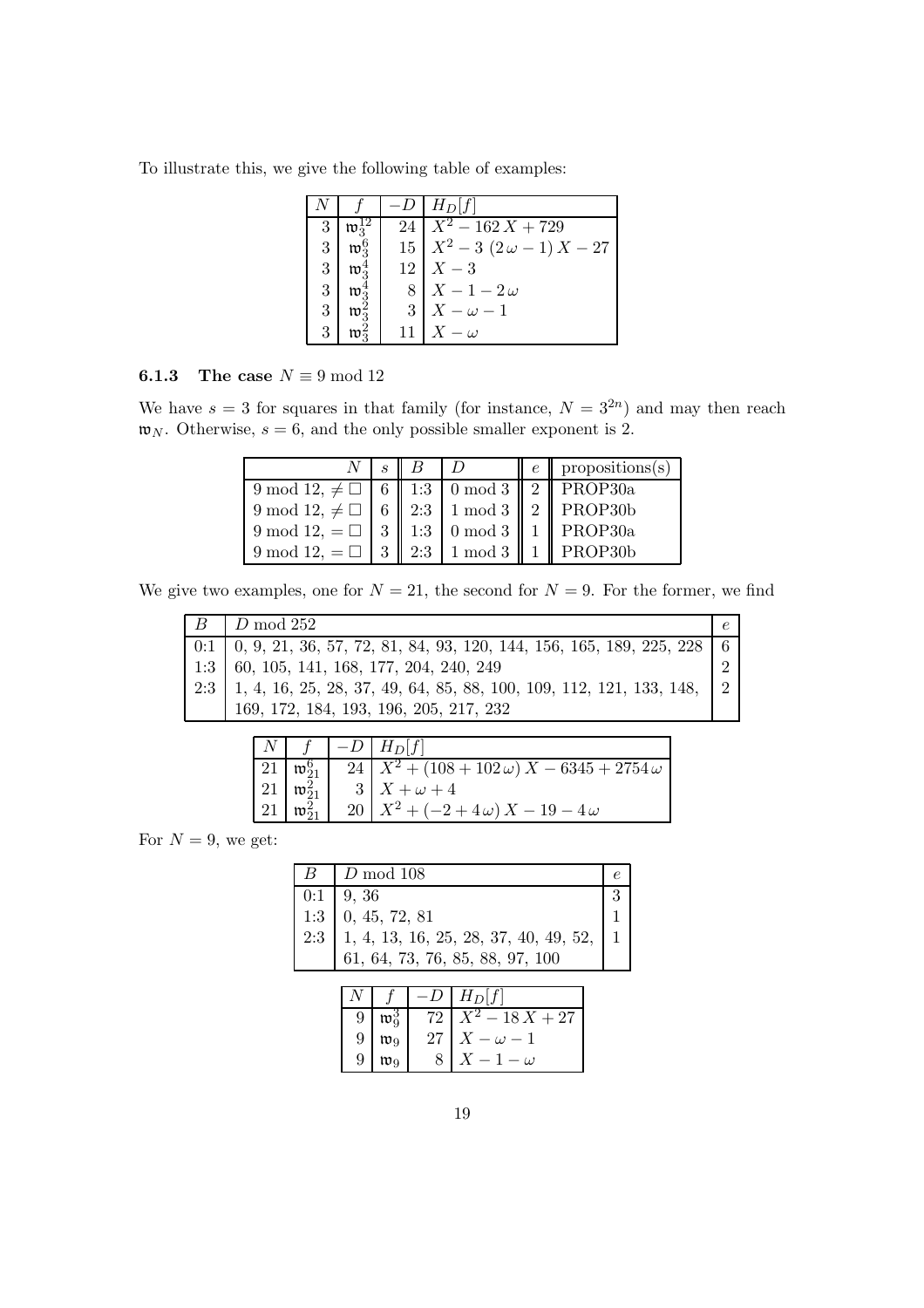### 6.2 The case N even

A look at  $\S5$  immediately shows the complexity of the results when  $N$  is even. We distinguish the cases  $\lambda = 1$  (in which N cannot be a square) and  $\lambda \geq 2$  with N a square or not.

### **6.2.1** The case  $\lambda = 1$

Three values are concerned, namely N mod  $12 \in \{2,6,10\}$ . We have  $s = 24$  for N mod  $12 \in \{2, 6\}$ , whereas  $s = 8$  for  $N \equiv 10 \pmod{12}$ .

| $N \mod 12$    | $\boldsymbol{s}$ | $\boldsymbol{B}$ | $\boldsymbol{D}$           | $\boldsymbol{e}$ | proposition(s)       |
|----------------|------------------|------------------|----------------------------|------------------|----------------------|
| $\overline{2}$ | 24               | 1:2              |                            | 12               | PROP20a              |
| $\overline{2}$ | 24               | 0:2              | $1 \mod 8$                 | 12               | PROP <sub>20</sub> b |
| $\overline{2}$ | 24               | 1:3              | $1 \mod 3$                 | 8                | PROP32               |
| $\overline{2}$ | 24               | 2:3              | $2 \mod 3$                 | $8\,$            | PROP32               |
| $\overline{2}$ | 24               | 1:4              | 1, 4 mod 8; 0 mod 16       | $6\phantom{.}6$  | PROP44               |
| $\overline{2}$ | 24               | 3:4              | 1 mod 8; 8 mod 16          | $6\phantom{.}6$  | PROP412ab            |
| $\overline{2}$ | 24               | $1:2 \cap 1:3$   | $1 \mod 3$                 | $\overline{4}$   | PROP20a+PROP32       |
| $\overline{2}$ | 24               | $1:2 \cap 2:3$   | $2 \bmod 3$                | $\overline{4}$   | PROP20a+PROP32       |
| $\overline{2}$ | 24               | $0:2 \cap 1:3$   | $1 \bmod 24$               | $\overline{4}$   | PROP20b+PROP32       |
| $\overline{2}$ | 24               | $0:2 \cap 2:3$   | 17 mod 24                  | $\overline{4}$   | PROP20b+PROP32       |
| $\overline{2}$ | 24               | $1:4 \cap 1:3$   | 1, 4 mod 24; 16 mod 48     | $\overline{2}$   | PROP44+PROP32        |
| $\overline{2}$ | 24               | $1:4 \cap 2:3$   | 17, 20 mod 24; 32 mod 48   | $\overline{2}$   | PROP44+PROP32        |
| $\overline{2}$ | 24               | $3:4 \cap 1:3$   | 1 mod 24; 40 mod 48        | $\overline{2}$   | PROP412ab+PROP32     |
| $\overline{2}$ | 24               | $3:4 \cap 2:3$   | 17 mod 24; 8 mod 48        | $\overline{2}$   | PROP412ab+PROP32     |
| $\,6\,$        | 24               | 1:2              |                            | 12               | PROP <sub>20</sub> a |
| 6              | 24               | 0:2              | $1 \mod 8$                 | 12               | PROP <sub>20</sub> b |
| 6              | 24               | 1:3              | $0 \mod 3$                 | 8                | PROP <sub>30a</sub>  |
| 6              | 24               | 2:3              | $1 \mod 3$                 | 8                | PROP30b              |
| 6              | 24               | 1:4              | 1, 4 mod 8; 0 mod 16       | $\boldsymbol{6}$ | PROP44               |
| 6              | 24               | 3:4              | 1 mod 8; 8 mod 16          | $6\phantom{.}6$  | PROP412ab            |
| 6              | 24               | $1:2 \cap 1:3$   | $0 \mod 3$                 | $\overline{4}$   | PROP20a+PROP30a      |
| 6              | 24               | $1:2 \cap 2:3$   | $1 \mod 3$                 | $\sqrt{4}$       | PROP20a+PROP30b      |
| 6              | 24               | $0:2 \cap 1:3$   | 9 mod 24                   | $\overline{4}$   | PROP20b+PROP30a      |
| 6              | 24               | $0:2 \cap 2:3$   | $1 \bmod 24$               | $\overline{4}$   | PROP20b+PROP30b      |
| 6              | 24               | $1:4 \cap 1:3$   | 9, 12 mod 24; 0 mod 48     | $\overline{2}$   | PROP44+PROP30a       |
| 6              | 24               | $1:4 \cap 2:3$   | 1, 4 mod 24; 16 mod 48     | $\overline{2}$   | PROP44+PROP30b       |
| 6              | 24               | $3:4 \cap 1:3$   | 9 mod 24; 24 mod 48        | $\overline{2}$   | PROP412ab+PROP30a    |
| 6              | 24               | $3:4 \cap 2:3$   | 1 mod 24; 40 mod 48        | $\overline{2}$   | PROP412ab+PROP30b    |
| $10\,$         | 8                | 1:2              |                            | $\overline{4}$   | PROP <sub>20</sub> a |
| 10             | $8\,$            | 0:2              | $1 \mod 8$                 | $\overline{4}$   | PROP20b              |
| 10             | 8                | 1:4              | $1, 4 \mod 8$ ; 0 mod $16$ | $\sqrt{2}$       | PROP44               |
| 10             | 8                | 3:4              | 1 mod 8; 8 mod 16          | $\overline{2}$   | PROP412ab            |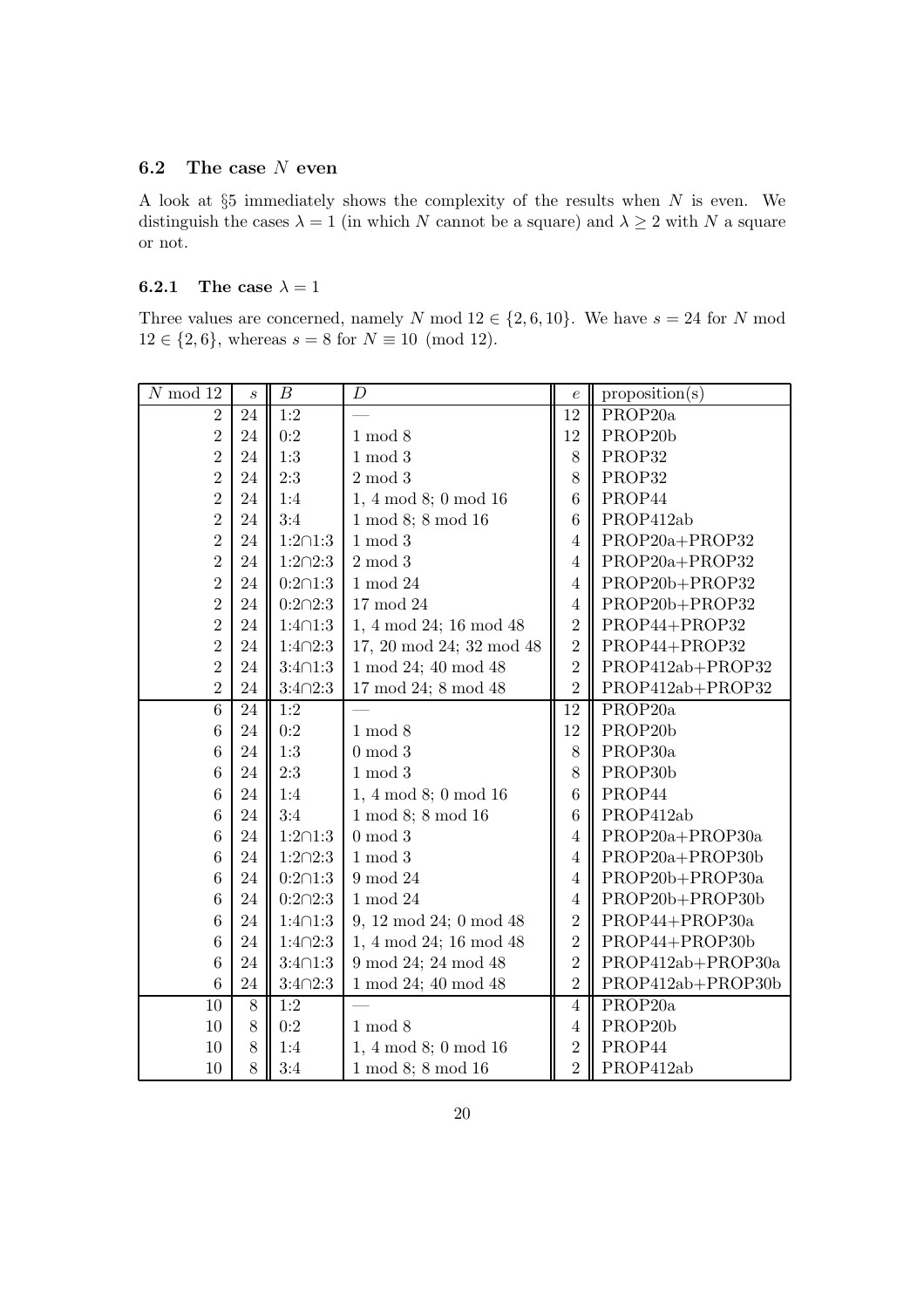| $\boldsymbol{B}$ | $D \mod 288$                                          | $\epsilon$     |
|------------------|-------------------------------------------------------|----------------|
| 0:1              | 0, 36, 96, 132, 144, 180, 240, 276                    | 24             |
| 1:2              | 60, 252                                               | 12             |
| 1:3              | 48, 84, 192, 228                                      | 8              |
| 2:3              | 4, 16, 52, 64, 100, 112, 148, 160, 196, 208, 244, 256 | 8              |
| 3:4              | 24, 72, 168, 216                                      | 6              |
| 1:4              | 9, 33, 81, 105, 153, 177, 225, 249                    | 6              |
| 1:4              | 108, 204                                              | 6              |
| $1:2 \cap 1:3$   | 156                                                   | 4              |
| $1:2 \cap 2:3$   | 28, 124, 220                                          | $\overline{4}$ |
| $3:4 \cap 1:3$   | 120, 264                                              | $\overline{2}$ |
| $1:4 \cap 1:3$   | 57, 129, 201, 273                                     | $\overline{2}$ |
| $1:4 \cap 1:3$   | 12                                                    | $\overline{2}$ |
| $3:4 \cap 2:3$   | 40, 88, 136, 184, 232, 280                            | $\mathfrak{2}$ |
| $1:4 \cap 2:3$   | 1, 25, 49, 73, 97, 121, 145, 169, 193, 217, 241, 265  | $\overline{2}$ |
| $1:4 \cap 2:3$   | 76, 172, 268                                          | $\overline{2}$ |

The case  $N = 2$  corresponds to Weber's classical functions. We present the case  $N = 6$  in more detail, illustrating the complexity of the process.

| $\,N$ | f                                           | $-D$ | $H_D f $                                                                                           |
|-------|---------------------------------------------|------|----------------------------------------------------------------------------------------------------|
| 6     | $\mathfrak{w}_6^{24}$                       | 12   | $X + 186624$                                                                                       |
| 6     | $\mathfrak{w}_6^{12}$                       |      | $36 \mid X^2 - 3888 \omega X + 1259712$                                                            |
| 6     | $\mathfrak{w}_6^8$                          |      | 60   $X^2 + (432\omega - 720) X + 20736$                                                           |
| 6     | $\mathfrak{w}_6^8$                          |      | $32\left  X^2 + (112 + 64\omega) X - 1088 - 3584\omega \right $                                    |
| 6     | $\mathfrak{w}_6^6$                          |      | $72 \mid X^2 - 216X - 5832$                                                                        |
| 6     | $\mathfrak{w}_6^6$                          |      | 39   $X^4 + (3\omega - 42) X^3 + (486\omega + 108) X^2$                                            |
|       |                                             |      | $+(-648\omega+9072)X+6561\omega-45198$                                                             |
| 6     | $\mathfrak{w}_6^6$                          |      | $84 \mid X^4 + (324 + 60\omega) X^3 + 14688 X^2$                                                   |
|       |                                             |      | $+(69984-12960\,\omega) X + 46656$                                                                 |
| 6     | $\mathfrak{w}_6^4$                          |      | $132 \mid X^4 + (144 - 12\omega) X^3 + 2196 X^2$                                                   |
|       |                                             |      | $+(5184+432\omega) X + 1296$                                                                       |
| 6     | $\mathfrak{w}_6^4$                          |      | 68   $X^4 + (-32 + 4\omega) X^3 + (-204 - 96\omega) X^2$                                           |
|       |                                             |      | $+(1152 - 144\omega) X - 752 + 256\omega$                                                          |
| 6     | $\mathfrak{w}_6^2$                          |      | $24\mid X^2-\omega X-6$                                                                            |
| 6     | $\mathfrak{w}_6^2$                          |      | $15\left  X^2+(-2\omega-2)X+3\omega-3 \right $                                                     |
| 6     | $\mathfrak{w}_6^2$                          |      | 276   $X^8 + (-12 - 4\omega) X^7 + (132 + 6\omega) X^6$                                            |
|       |                                             |      | $-144 X^5 - 576 X^4 - 864 X^3 + (4752 - 216 \omega) X^2$                                           |
|       |                                             |      | $+(-2592+864\omega) X + 1296$                                                                      |
| 6     | $\frac{\mathfrak{w}_6^2}{\mathfrak{w}_6^2}$ |      | $8\mid X+2+\omega$                                                                                 |
| 6     |                                             |      | $\begin{array}{ c c c c c }\n\hline\n23 & X^3 - 6X^2 + (-\omega + 15)X + \omega - 15\n\end{array}$ |
| 6     | $\mathfrak{w}_6^2$                          |      | $20\mid X^2 + (2-2\omega) X - 4-2\omega$                                                           |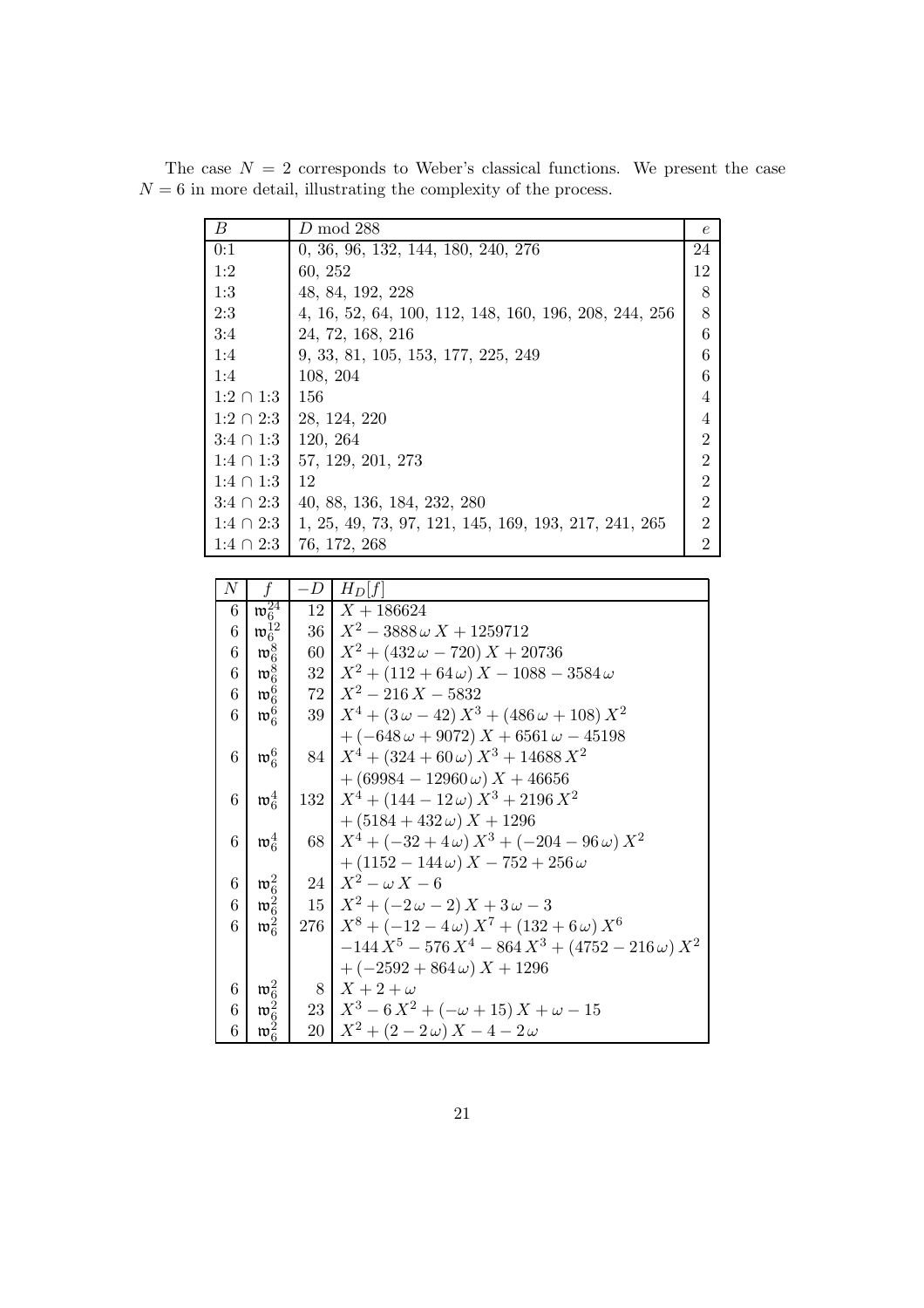### **6.2.2** The case  $\lambda \geq 2$

We have to study three values of N mod 12, namely, 0, 4 and 8, for which  $s = 24, 8$ , and 24, respectively. The cases  $N \equiv 0$  or 4 authorise squares, so that the results become somewhat lengthy.

| N                    | $\mathcal{S}_{0}$ | B   | $\overline{D}$ | $\epsilon$     | proposition(s)       |
|----------------------|-------------------|-----|----------------|----------------|----------------------|
| 4 mod 12             | 8                 | 1:2 |                | 4              | PROP <sub>20</sub> a |
| 4 mod 12             | 8                 | 1:2 | $1 \mod 8$     | 4              | PROP <sub>20</sub> b |
| 4 mod 12             | 8                 | 1:4 | $1 \mod 8$     | $\overline{2}$ | PROP44a              |
| 4 mod 12             | 8                 | 1:4 | $0 \mod 16$    | $\overline{2}$ | PROP44b              |
| 4 mod 12             | 8                 | 3:4 | $1 \mod 8$     | $\overline{2}$ | PROP412a             |
| 4 mod 12             | 8                 | 3:4 | $4 \mod 8$     | $\overline{2}$ | PROP412c             |
| 4 mod 12, $= \Box$   | 8                 | 3:8 | $1 \mod 8$     |                | PROP <sub>8</sub> a  |
| 4 mod 12, $=$ $\Box$ | 8                 | 7:8 | $1 \mod 8$     | 1              | PROP <sub>8a</sub>   |
| 4 mod 12, $= \Box$   | 8                 | 1:8 | $0 \mod 32$    | 1              | PROP8b               |
| 4 mod 12, $= \Box$   | 8                 | 5:8 | $16 \mod 32$   |                | PROP <sub>8c</sub>   |

When  $N \equiv 4 \mod 12$ , we find

When  $N \equiv 8 \mod 12$ , it cannot be a square, and the results are:

| $N \mod 12$ | $\mathcal{S}_{\mathcal{S}}$ | $\boldsymbol{B}$ | $\boldsymbol{D}$ | $\epsilon$     | proposition(s)       |
|-------------|-----------------------------|------------------|------------------|----------------|----------------------|
| 8           | 24                          | 1:2              |                  | 12             | PROP <sub>20</sub> a |
| 8           | 24                          | 1:2              | $1 \mod 8$       | 12             | PROP <sub>20</sub> b |
| 8           | 24                          | 1:4              | $1 \mod 8$       | 6              | PROP44a              |
| 8           | 24                          | 1:4              | $0 \mod 16$      | 6              | PROP44b              |
| 8           | 24                          | 3:4              | $1 \bmod 8$      | 6              | PROP412a             |
| 8           | 24                          | 3:4              | $4 \mod 8$       | $\overline{6}$ | PROP412c             |
| 8           | 24                          | 1:3              | $1 \mod 3$       | 8              | PROP32               |
| 8           | 24                          | 2:3              | $2 \bmod 3$      | 8              | PROP32               |
| 8           | 24                          | $1:2 \cap 1:3$   | $1 \mod 3$       | $\overline{4}$ | PROP20a+PROP32       |
| 8           | 24                          | $1:2 \cap 2:3$   | $2 \mod 3$       | $\overline{4}$ | PROP20a+PROP32       |
| 8           | 24                          | $1:2 \cap 1:3$   | 1 mod 24         | $\overline{4}$ | PROP20b+PROP32       |
| 8           | 24                          | $1:2 \cap 2:3$   | $17 \mod 24$     | 4              | PROP20b+PROP32       |
| 8           | 24                          | $1:4 \cap 1:3$   | 1 mod 24         | $\overline{2}$ | PROP44a+PROP32       |
| 8           | 24                          | $1:4 \cap 2:3$   | $17 \bmod 24$    | $\overline{2}$ | PROP44a+PROP32       |
| 8           | 24                          | $1:4 \cap 1:3$   | $16 \mod 48$     | $\overline{2}$ | PROP44b+PROP32       |
| 8           | 24                          | $1:4 \cap 2:3$   | $32 \mod 48$     | $\overline{2}$ | PROP44b+PROP32       |
| 8           | 24                          | $3:4 \cap 1:3$   | 1 mod 24         | $\overline{2}$ | PROP412a+PROP32      |
| 8           | 24                          | $3:4 \cap 2:3$   | 17 mod 24        | $\overline{2}$ | PROP412a+PROP32      |
| 8           | 24                          | $3:4 \cap 1:3$   | 4 mod 24         | $\overline{2}$ | $PROP412c + PROP32$  |
| 8           | 24                          | $3:4 \cap 2:3$   | $20 \mod 24$     | $\overline{2}$ | PROP412c+PROP32      |

Finally, for  $N \equiv 0 \mod 12$ , we obtain the following results: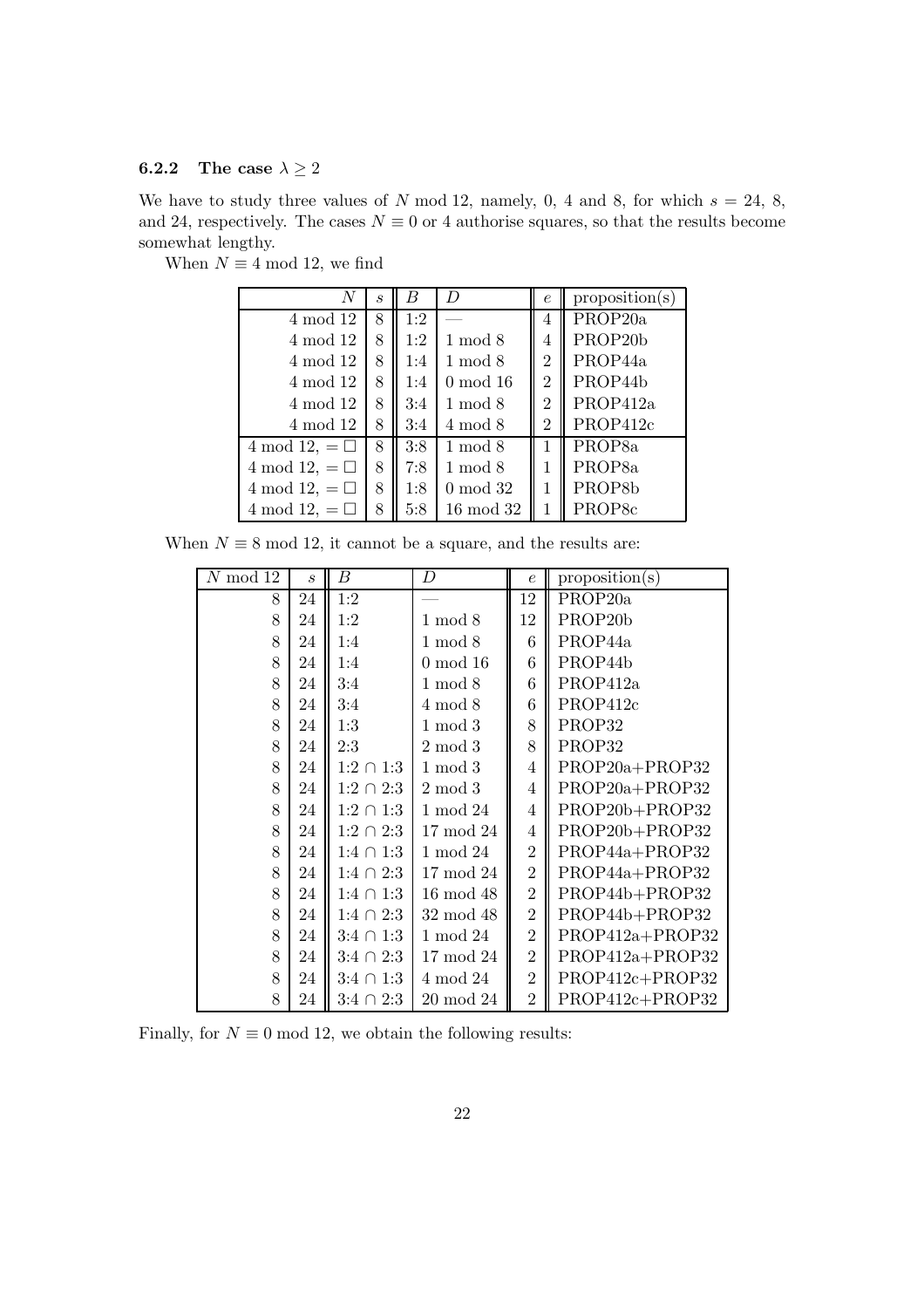| $\boldsymbol{N}$ | $\boldsymbol{s}$ | В                | D            | $\boldsymbol{e}$ | proposition(s)     |
|------------------|------------------|------------------|--------------|------------------|--------------------|
| 12               | 24               | 1:2              |              | 12               | PROP20a            |
| 12               | 24               | 1:2              | $1 \mod 8$   | 12               | PROP20b            |
| 12               | 24               | 1:4              | $1 \mod 8$   | 6                | PROP44a            |
| 12               | 24               | 1:4              | $0 \mod 16$  | $6\phantom{.}6$  | PROP44b            |
| 12               | 24               | 3:4              | $1 \mod 8$   | $\overline{6}$   | PROP412a           |
| 12               | 24               | 3:4              | $4 \mod 8$   | 6                | PROP412c           |
| 12               | 24               | 1:3              | $0 \mod 3$   | 8                | PROP30a            |
| 12               | 24               | 2:3              | $1 \mod 3$   | 8                | PROP30b            |
| 12               | 24               | $1:2 \cap 1:3$   | $0 \mod 3$   | $\overline{4}$   | PROP20a+PROP30a    |
| 12               | 24               | $1:2 \cap 2:3$   | $1 \mod 3$   | $\overline{4}$   | PROP20a+PROP30b    |
| 12               | 24               | $1:2 \cap 1:3$   | 9 mod 24     | $\overline{4}$   | PROP20b+PROP30a    |
| 12               | 24               | $1:2\;\cap\;2:3$ | 1 mod 24     | $\overline{4}$   | PROP20b+PROP30b    |
| 12               | 24               | $1:4 \cap 1:3$   | 9 mod 24     | $\overline{2}$   | PROP44a+PROP30a    |
| 12               | 24               | $1:4 \cap 2:3$   | $1 \bmod 24$ | $\overline{2}$   | PROP44a+PROP30b    |
| 12               | 24               | $1:4 \cap 1:3$   | $0 \mod 48$  | $\overline{2}$   | PROP44b+PROP30a    |
| 12               | 24               | $1:4 \cap 2:3$   | 16 mod 48    | $\overline{2}$   | PROP44b+PROP30b    |
| 12               | 24               | $3:4 \cap 1:3$   | 9 mod 24     | $\overline{2}$   | PROP412a+PROP30a   |
| $12\,$           | 24               | $3:4 \cap 2:3$   | $1 \bmod 24$ | $\overline{2}$   | PROP412a+PROP30b   |
| 12               | 24               | $3:4 \cap 1:3$   | 12 mod 24    | $\overline{2}$   | PROP412c+PROP30a   |
| 12               | 24               | $3:4 \cap 2:3$   | 4 mod 24     | $\overline{2}$   | PROP412c+PROP30b   |
| 12               | 24               | $\overline{3:8}$ | $1 \mod 8$   | $\overline{3}$   | PROP <sub>8a</sub> |
| 12               | 24               | 7:8              | $1 \mod 8$   | 3                | PROP <sub>8a</sub> |
| 12               | 24               | 1:8              | $0 \mod 32$  | 3                | PROP8b             |
| 12               | 24               | 5:8              | 16 mod 32    | 3                | PROP8c             |
| 12               | 24               | $3:8 \cap 1:3$   | 9 mod 24     | $\overline{1}$   | PROP8a+PROP30a     |
| 12               | 24               | $3:8 \cap 2:3$   | 1 mod 24     | $\mathbf{1}$     | PROP8a+PROP30b     |
| 12               | 24               | $7:8 \cap 1:3$   | 9 mod 24     | $\overline{1}$   | PROP8a+PROP30a     |
| 12               | 24               | $7:8 \cap 2:3$   | 1 mod 24     | $\overline{1}$   | PROP8a+PROP30b     |
| 12               | 24               | $1:8 \cap 1:3$   | $0 \mod 96$  | $\overline{1}$   | PROP8b+PROP30a     |
| 12               | 24               | $1:8 \cap 2:3$   | 64 mod 96    | $\overline{1}$   | PROP8b+PROP30b     |
| 12               | 24               | $5:8 \cap 1:3$   | 48 mod 96    | $\overline{1}$   | PROP8c+PROP30a     |
| 12               | 24               | $5:8 \cap 2:3$   | $16 \mod 96$ | $\overline{1}$   | PROP8c+PROP30b     |

For  $N = 4$ , these results translate as follows:

|     | D mod 128             | e              |
|-----|-----------------------|----------------|
| 0:1 | $\equiv 4 \pmod{32}$  | 8              |
| 1:2 | 16, 32, 80, 96        | 4              |
| 3:4 | $\equiv 20 \pmod{32}$ | $\overline{2}$ |
| 1:4 | 64                    | $\overline{2}$ |
| 3:8 | $\equiv 1 \pmod{8}$   | 1              |
| 1:8 | 0                     | 1              |
| 5:8 | $\equiv 48 \pmod{64}$ |                |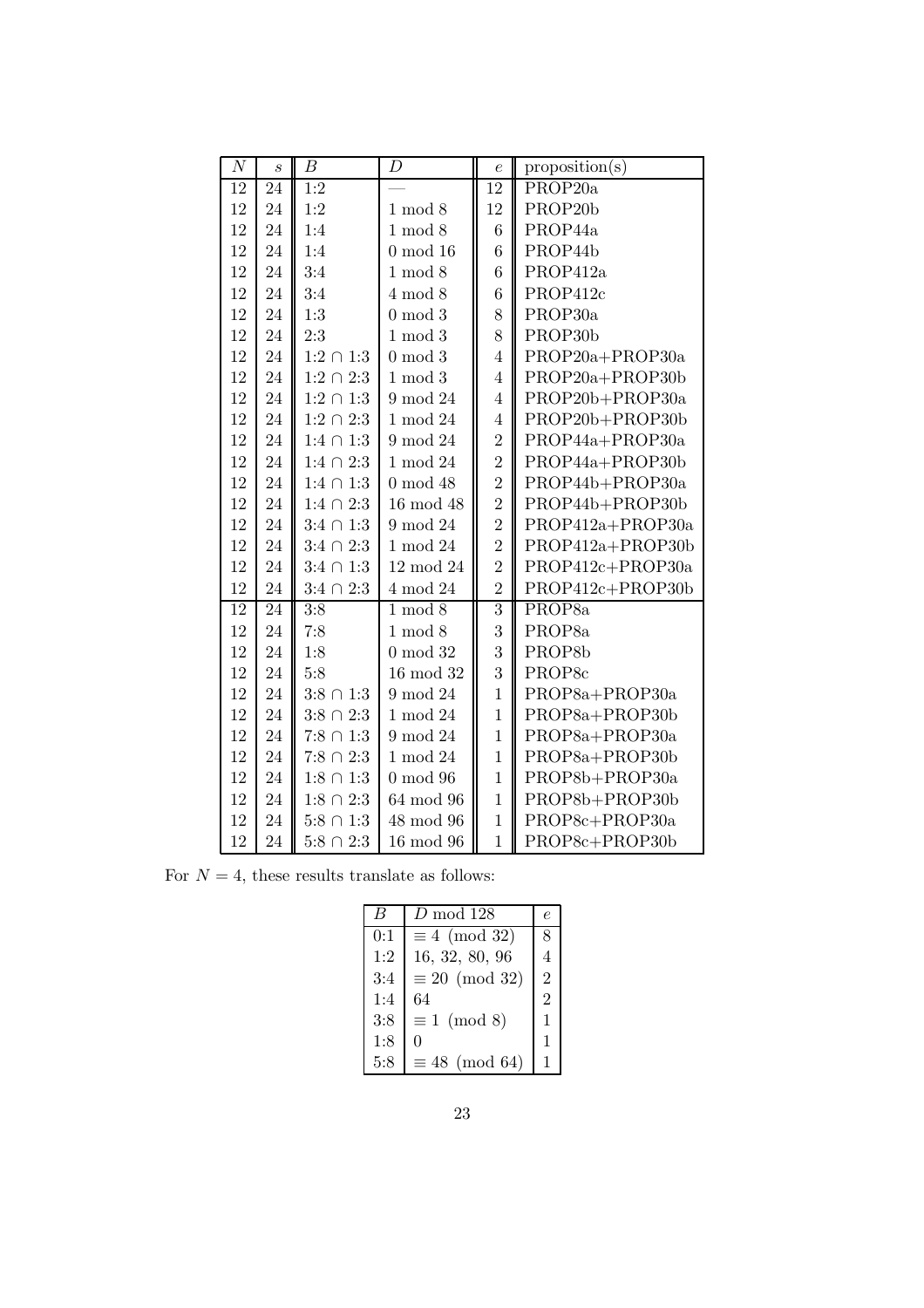|   |                    | $H_D[f]$                                                             |
|---|--------------------|----------------------------------------------------------------------|
| 4 | $\mathfrak{w}_4^8$ | $28 \mid X - 48\omega + 32$                                          |
| 4 | $\mathfrak{w}_4^4$ | $32\mid X^2-8\omega X-16$                                            |
| 4 | $\mathfrak{w}_4^2$ | $12 \mid X-2\omega$                                                  |
| 4 | $\mathfrak{w}_4^2$ | 64   $X^2 + (-4 - 4\omega) X + 4\omega$                              |
| 4 | $\mathfrak{w}_4$   | $7 \mid X - \omega$                                                  |
|   | $\mathfrak{w}_4$   | 128   $X^4 + (-4 - 2\omega) X^3 + 6\omega X^2 + (8 - 4\omega) X - 4$ |
|   | $\mathfrak{w}_4$   | $16$   $X-1-\omega$                                                  |

The precise results for  $N = 16$  are the following:

|     | $D \mod 512$           | e              |
|-----|------------------------|----------------|
| 0:1 | $\equiv 16 \pmod{128}$ | 8              |
| 1:2 | 64, 128, 320, 384      |                |
| 3:4 | $\equiv 4 \pmod{32}$   | $\overline{2}$ |
| 1:4 | 256                    | $\overline{2}$ |
| 3:8 | $\equiv 1 \pmod{8}$    | 1              |
| 1:8 | 0, 192, 448            | $\mathbf{1}$   |
| 5:8 | $\equiv 80 \pmod{128}$ |                |

|    |                         | $-I$ | $H_D f $                                                                                                                                                                |
|----|-------------------------|------|-------------------------------------------------------------------------------------------------------------------------------------------------------------------------|
| 16 |                         |      | $\mathfrak{w}_{16}^8$   112   $X^2 + (12288\omega - 8192) X - 196608\omega - 917504$                                                                                    |
| 16 | $\mathfrak{w}_{16}^{4}$ |      | 128   $X^4 + (128 + 192\omega) X^3 + 6656\omega X^2$                                                                                                                    |
|    |                         |      | $+(-32768+49152\omega) X - 65536$                                                                                                                                       |
| 16 |                         |      | $\mathfrak{w}_{16}^2$   28   $X + 2\omega - 4$                                                                                                                          |
|    |                         |      | $\begin{array}{c c c c c c} 16 & \varpi_{16}^2 & 256 & X^4 + (16 - 48\,\omega) X^3 + (-288 + 288\,\omega) X^2 \\ & & + (768 - 256\,\omega) X - 256\,\omega \end{array}$ |
|    |                         |      |                                                                                                                                                                         |
| 16 | $\mathfrak{w}_{16}$     |      | $7\mid X-\omega-1$                                                                                                                                                      |
| 16 |                         |      | $\mathfrak{w}_{16}$ 64 $X^2 - 4X + 4$                                                                                                                                   |
| 16 | $\mathfrak{w}_{16}$     |      | $48 \mid X^2 + 4X + 4$                                                                                                                                                  |

### 6.3 Reality of class polynomials

The argumentation of the proof of Theorem 10 carries over to the lower powers of  $\mathfrak{w}_N$ and shows that the characteristic polynomial is real whenever for some form  $[A, B, C]$ in the  $\frac{s}{e}N$ -system the inverse form  $[A, -B, C]$  satisfies the congruence constraints of the system as well. This is precisely the case when B is divisible by  $\frac{s}{e}N$ . In particular, this implies that  $N \mid D$ , and inspection of the previous results proves the following theorem.

**Theorem 21** Under the assumptions of §6, the characteristic polynomial of  $\mathfrak{w}_N^e$  is real whenever  $N \mid D$  and  $\frac{s}{e}N \mid B$ . For  $e < s$ , this is possible only in the following cases:

 $(a)$  N odd: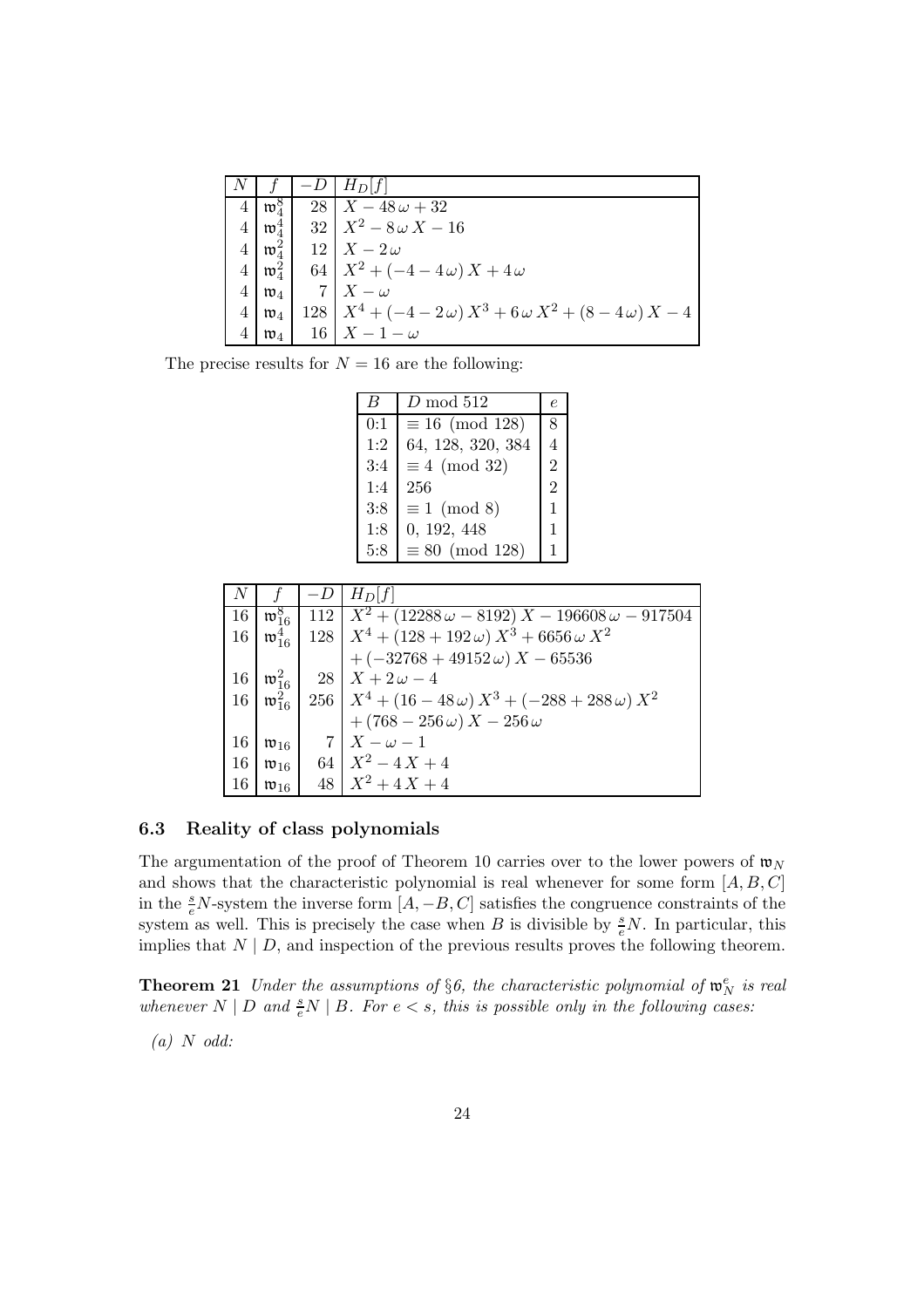|                          | $\mathcal{S}_{0}$ |     |            |                             |
|--------------------------|-------------------|-----|------------|-----------------------------|
| 5 mod 12                 | 6                 | 1:3 | $1 \mod 3$ | $\mathcal{D}_{\mathcal{L}}$ |
| $5 \mod 12$              | 6                 | 2:3 | $2 \mod 3$ | 2                           |
| $11 \mod 12$             | 12                | 1:3 | $1 \mod 3$ |                             |
| $11 \mod 12$             | 12                | 2:3 | $2 \mod 3$ |                             |
| 3 mod 12                 | 12                | 1:3 | $0 \mod 3$ |                             |
| 9 mod 12, $\neq \square$ | 6                 | 1:3 | $0 \mod 3$ | $\mathcal{D}_{\mathcal{L}}$ |
| 9 mod 12, $= \Box$       | 3                 | 1:3 | $0 \mod 3$ |                             |

- (b) 2 || N and 8 || D
- $(c) 4 | N$  and 16 | D

**Proof:** We start again from  $B^2 \equiv D + 4rN \mod 4RN$  and note that in fact  $R = s/e$ that we suppose > 1. As usual, write  $R = 2^{\lambda(R)} R_1$  with  $R_1$  odd and in fact  $R_1 \mid 3$ . Then the hypotheses of the theorem translate as  $B = NRB'$  and

$$
N^2R^2B'^2 \equiv D'N + 4rN \bmod 4RN
$$

or

$$
NR^2B'^2 \equiv D' + 4r \bmod (4R).
$$

If 3 | R, then this implies  $D' \equiv -r \mod 3$ . We can now concentrate on the power of 2 dividing  $R$ . We write as usual:

$$
2^{\lambda(N)+2\lambda(R)} N_1 R_1^2 B'^2 \equiv D' + 4r \bmod (2^{\lambda(R)+2} R_1).
$$
 (7) [eq:real]

(a) Suppose N is odd and not a square and R is odd (thus  $R \in \{1,3\}$  and  $s \mid 12$ ). Then (7) implies

$$
NR^2B'^2 \equiv D' + 4r \bmod 4R.
$$

Reducing modulo 4 does not give us more conditions on  $(B', D')$ . If  $R = 3$ , then  $D' \equiv -r \mod 3$  or  $D \equiv -rN \mod 3$ .

The case R even is only possible for  $2 \parallel R$ , since  $4 \mid R$  would imply e odd. Then (7) translates

$$
2^2 N_1 R_1^2 B'^2 \equiv D' + 4r \bmod 2^3 R_1
$$

or  $D' = 4D''$ .

(b) If N is even, then  $\lambda(N) \geq 1$ . If R is odd then (7) gives

$$
2^{\lambda(N)} N_1 R^2 B'^2 \equiv D' + 4r \bmod (2^2 R).
$$

If  $\lambda(N) \geq 2$ , this implies  $4 | D'$ . If  $\lambda(N) = 1$ , we get  $2N_1R^2B'^2 \equiv D' \mod 4$  so that  $2 \mid D'$ .

If R is even, then  $D' \equiv 4r \mod 8$ .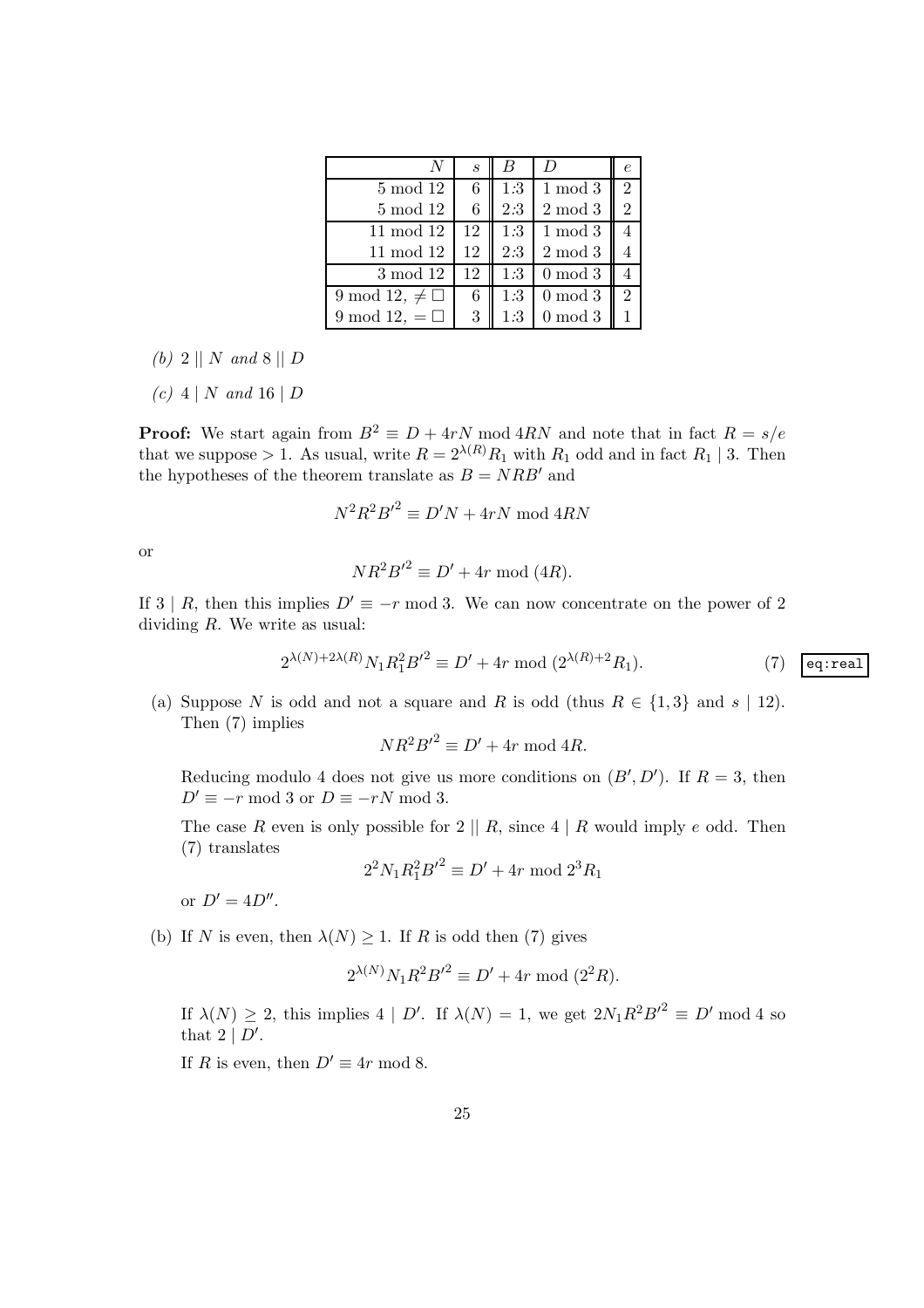We end this section with related results concerning the functions  $\sqrt{D} w_N^e$ . Since  $\sqrt{D}$ is an integer of K, a singular value  $\sqrt{D} \mathfrak{w}_N^{\rho}(\alpha)$  is a class invariant whenever  $\mathfrak{w}_N^{\rho}(\alpha)$  is and integrality of the class polynomial carries over. In some cases, however, the additional  $\frac{1}{100}$  factor  $\sqrt{D}$  may lead to *rational* class polynomials.

П

**lem:v** Lemma 22 Under the assumption that  $4 \mid s$ , let  $v = \frac{s(N-1)}{24}$ . Let  $\alpha = \frac{-B + \sqrt{D}}{2}$  $rac{+\sqrt{D}}{2}$  with  $N \mid B$ . Then  $\mathfrak{w}_N(\alpha)^{s/2} \in i\mathbb{R}$  (resp.  $\mathbb{R}$ ) if  $v\frac{B}{N}$  $\frac{B}{N}$  is odd (resp.  $v\frac{B}{N}$  $\frac{B}{N}$  is even).

Proof: Write

$$
\mathfrak{w}_N(\alpha)^{s/2} = \left(q^{1/(24N)-1/24}(1+\cdots)\right)^{s/2} = q^{-s(N-1)/(48N)}(1+\cdots) = q^{-v/(2N)}(1+\sum_{r>0}c_rq^r).
$$

The dominant term is

$$
q^{-v/(2N)} = \exp\left(i\frac{\pi}{2}v\frac{B}{N}\right)\exp\left(v\frac{\pi\sqrt{|D|}}{2N}\right),\,
$$

and if  $N \mid B$ , then the first term is a power of i, leading to the result.

**Theorem 23** Under the hypotheses of Lemma 22, if  $w_N(\alpha)^{s/2}$  is a class invariant, then  $H_D[\sqrt{D}\,\mathfrak{w}_N^{s/2}$  $\binom{s/2}{N}$  (resp.  $H_D[\mathfrak{w}_N^{s/2}]$  $\binom{s}{N}$ ) lies in  $\mathbb{Z}[X]$ .

**Proof:** Let  $f = \sqrt{D} \mathfrak{w}_N^{s/2}$  $\int_N^{s/2}$  or  $f = \mathfrak{w}_N^{s/2}$  $N^{\frac{s}{2}}$ , respectively, depending on whether  $v\frac{B}{N}$  $\frac{B}{N}$  is odd or even. The lemma shows that  $f(\alpha)$  is real, which implies that its minimal polynomial F is defined over Q:  $f(\alpha) = \overline{f(\alpha)}$  is also a root of  $\overline{F}$ , so that  $F = \overline{F}$  by the minimality of F, and F has coefficients in  $K \cap \mathbb{R} = \mathbb{Q}$ . Since  $H_D = F^{[K_D:K(f(\alpha))]}$ , this proves the desired result.

For instance, we may apply this theorem to the cases  $N \in \{2, 3, 4, 7\}$ , in which Propositions 13 or 15 hold:

|   | $12 \mod 16$ |      |
|---|--------------|------|
| 3 | 9 mod 12     | $+3$ |
|   | $21 \mod 28$ |      |
|   | $0 \mod 32$  |      |

As numerical examples, we find:

$$
H_{-35}[\mathfrak{w}_3^6](X) = X^2 + 6\sqrt{-35}X - 27,
$$
  

$$
H_{-35}[\sqrt{-35} \mathfrak{w}_3^6](X) = X^2 - 306X + 1377.
$$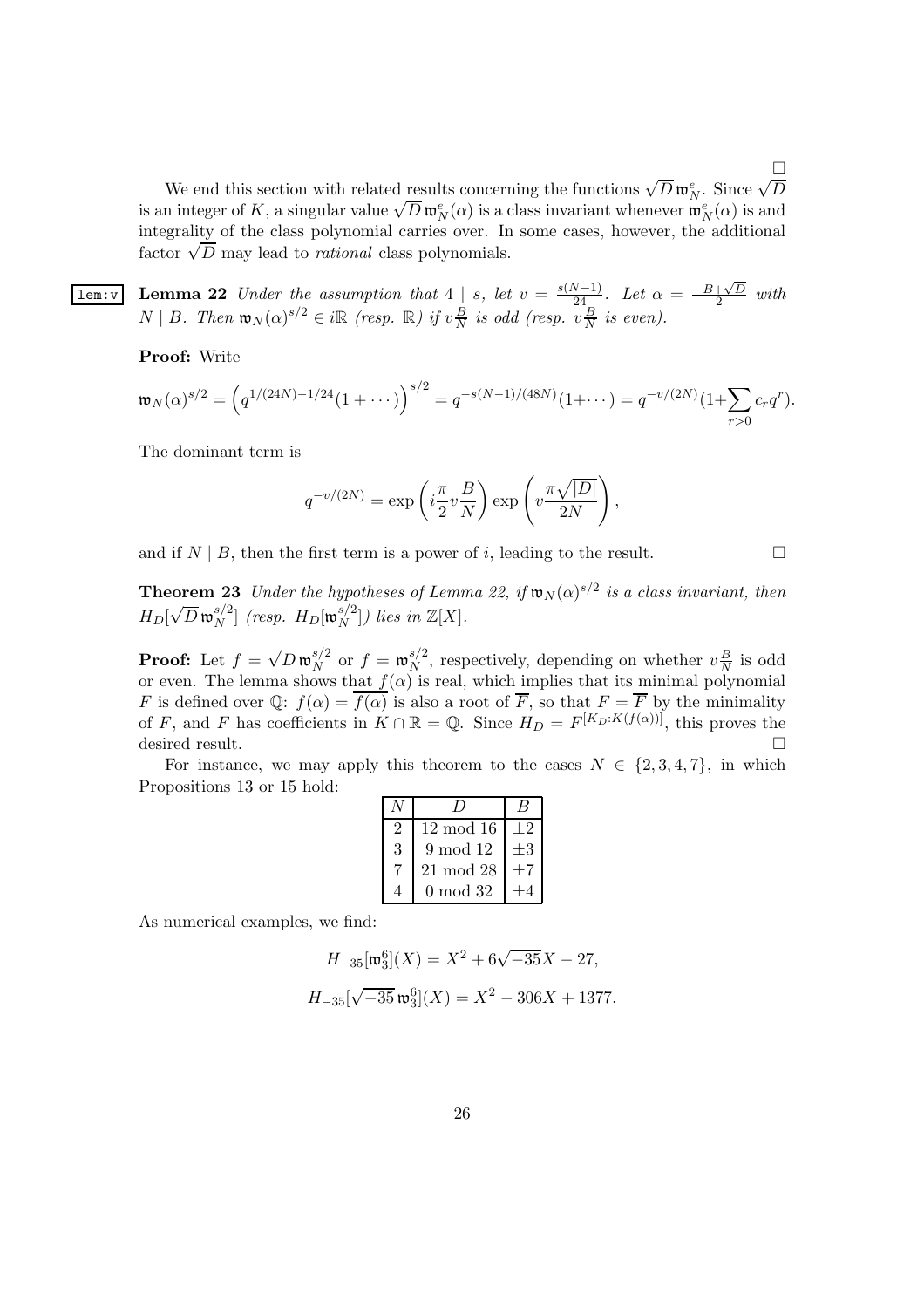## 7 Heights and comparison with other invariants

sct:heights

Let f be a modular function yielding class invariants and  $\Phi[f](F,J)$  the associated modular polynomial such that  $\Phi[f](f,j) = 0$ . It is shown in [6] that asymptotically for  $|D| \to \infty$ , the height of the class invariant  $f(\alpha)$  is  $c(f)$  times the height of  $j(\alpha)$ , where

$$
c(f) = \frac{\deg_J(\Phi[f])}{\deg_F(\Phi[f])}
$$
(8)  $\boxed{\text{eq:c}}$ 

depends only on f. It is then clear that  $c(f^r) = c(f)^r$  for rational r. So to obtain  $c(\mathfrak{w}_N^e)$ , it is sufficient to determine the degrees of the modular polynomials of the full power  $\mathfrak{w}_N^s$ , where  $s$  is as defined in Theorem 9.

# 7.1 Modular polynomials for  $\mathfrak{w}_N^s$

Since  $\mathfrak{w}_N^s$  is modular for  $\Gamma^0(N)$  by Theorem 6, we have

$$
\Phi_N^c := \Phi[\mathfrak{w}_N^s] = \prod_{M \in \Gamma^0(N) \backslash \Gamma} (F - \mathfrak{w}_N^s \circ M).
$$

So  $\deg_F \Phi_N^{\rm c} = \psi(N) = N \prod_{p \text{ prime, } p \mid N}$  $\left(1+\frac{1}{p}\right)$ . The degree in J is obtained by examining the q-developments of the conjugates  $\mathfrak{w}_N^s \circ M$  of  $\mathfrak{w}_N^s$ .

**Proposition 24 (Oesterlé)** The cosets of  $\Gamma^0(N) \backslash \Gamma$  can be split into the following three families:

$$
T^{\nu} = \begin{pmatrix} 1 & \nu \\ 0 & 1 \end{pmatrix}, 0 \le \nu < N,
$$
\n
$$
S = \begin{pmatrix} 0 & -1 \\ 1 & 0 \end{pmatrix},
$$
\n
$$
M_{k,k'} = \begin{pmatrix} k & kk' - 1 \\ 1 & k' \end{pmatrix}
$$

with  $1 < k < N$ ,  $gcd(k, N) > 1$  and  $0 \le k' < \mu(k)$  where  $\mu(k)$  is the smallest integer for which  $gcd(\mu(k)k - 1, N) = 1$ .

Using  $(2)$ , we find

### Proposition 25

$$
(\mathfrak{w}_N^s \circ T)(z) = \mathfrak{w}_N(z + \nu)^s, 0 \le \nu < N,
$$
\n
$$
(\mathfrak{w}_N^s \circ S)(z) = \left(\sqrt{N} \frac{\eta(Nz)}{\eta(z)}\right)^s,
$$
\n
$$
(\mathfrak{w}_N^s \circ M_{k,k'})(z) = \left(\zeta_{k,k'}\sqrt{\delta_k} \frac{\eta\left(\frac{\delta_k z + c_{k,k'}}{N/\delta_k}\right)}{\eta(z)}\right)^s,
$$

where  $\delta_k = \gcd(k, N)$ ,  $\zeta_{k,k'}$  is a 24-th root of unity and  $c_{k,k'}$  is a rational integer.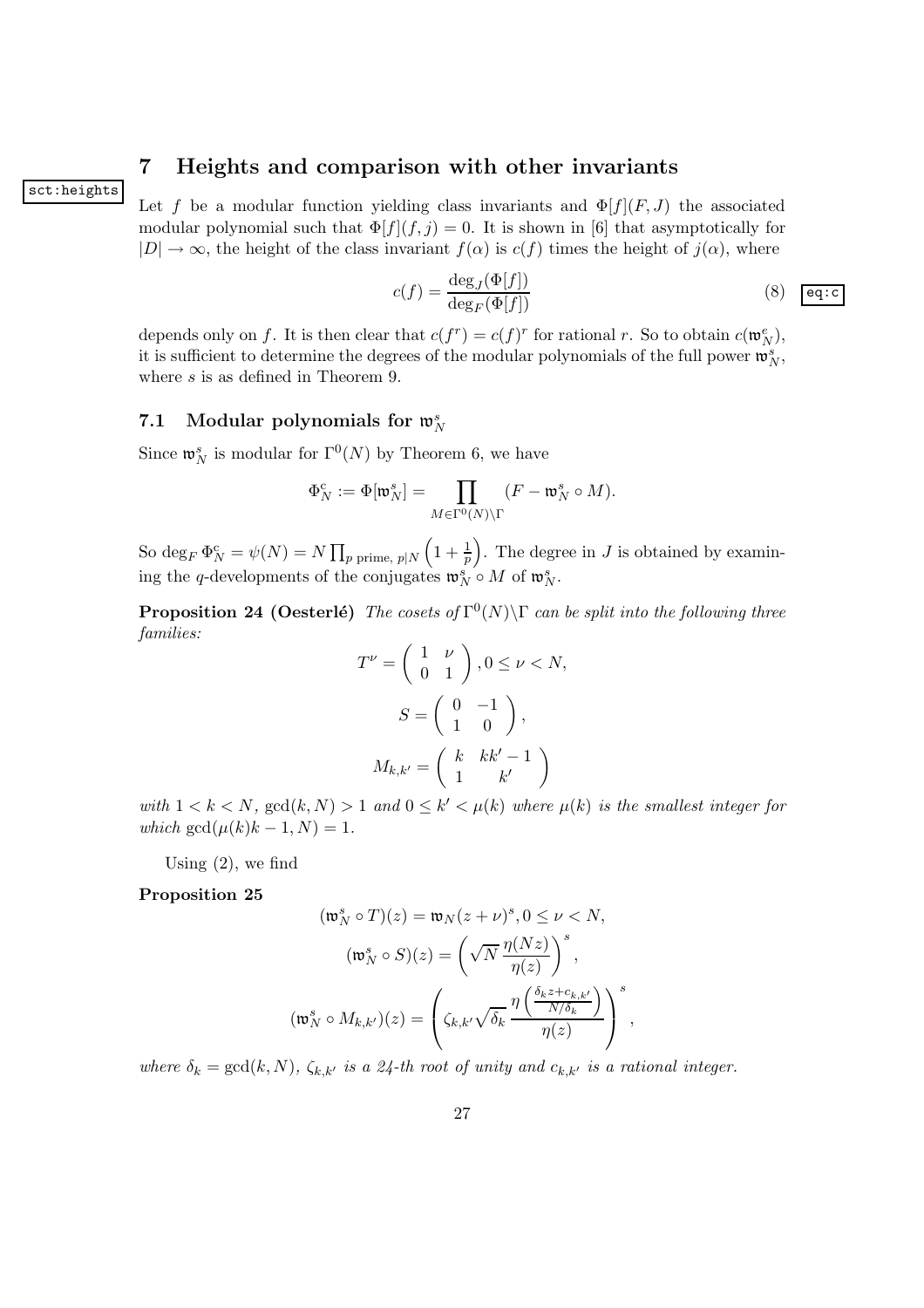The proposition shows in particular that all conjugates of  $\mathfrak{w}_N^s$  have integral and that  $\mathfrak{w}_N^s$  and  $\mathfrak{w}_N^s \circ S$  have rational q-expansions. The q-expansion principle now implies that  $\Phi_N^{\rm c}\in\mathbb{Z}[F,J],$  cf. [5, §3]

#### Theorem 26

$$
\deg_J \Phi_N^c = \frac{s}{24}(N-1+S(N))
$$

where

$$
S(N) = \sum_{k:1 < k < N, 1 < \delta_k = \gcd(k, N) < \sqrt{N}} \mu(k) \left( 1 - \frac{\delta_k^2}{N} \right). \tag{9}
$$

**Proof:** Consider  $\Phi_N^c$  as a polynomial in F with coefficients in  $\mathbb{Z}[J]$ . Following the same reasoning as in  $[8]$ , we see that the coefficient of highest degree in J is obtained when all conjugates are multiplied together whose  $q$ -expansions have strictly negative order; since the q-expansion of j starts with  $q^{-1}$ , the degree in J is then the opposite of this order. The  $\mathfrak{w}_N(z + \nu)^s$  have negative order  $-\frac{s(N-1)}{24N}$  and contribute a total of  $-\frac{s(N-1)}{24}$ . The function  $\mathfrak{w}_N^s \circ S$  has positive order. The conjugates coming from  $M_{k,k'}$  have order  $\frac{s}{24} \left( \frac{\delta_k^2}{N} - 1 \right)$ , which is negative whenever  $\delta_k < \sqrt{\frac{S}{N}}$  $N.$ 

Let us note a list of useful corollaries.

**Proposition 27** When  $N = \ell^n$  for a prime  $\ell$  and  $n \geq 1$ , then

$$
S(N) = \begin{cases} (\ell^m - 1)(\ell^{m-1} - 1) & \text{if } n = 2m, \\ (\ell^m - 1)^2 & \text{if } n = 2m + 1. \end{cases}
$$

**Proof:** The only  $\delta_k$  occurring in (9) are of the form  $\ell^r$  with  $r < n/2$ . For all corresponding k we have  $\mu(k) = 1$ , and the proof follows from counting the k.

**Proposition 28** When  $N = \ell^n$  for a prime  $\ell$  and  $n \geq 1$ , then

$$
S(N) = \begin{cases} (\ell^m - 1)^2 & \text{if } n = 2m + 1, \\ (\ell^m - 1)(\ell^{m+1} - 1) & \text{if } n = 2m + 2. \end{cases}
$$

**Proof:** The k occurring in (9) are the  $(k_1 + \ell k_2) \ell^r$  with  $1 \leq k_1 < \ell, 1 \leq r \leq m$  and  $0 \leq k_2 < \ell^{n-r-1}$  (so that  $k < N$ ); they yield  $\delta_k = \ell^r$  and  $\mu(k) = 1$ . Hence,

$$
S(N) = \sum_{r=1}^{m} (\ell - 1) \ell^{n-r-1} \left( 1 - \ell^{2r-n} \right) = (\ell^{n-m-1} - 1) (\ell^m - 1).
$$

**Corollary 29** When N is prime or the square of a prime, then  $\deg_J \Phi_N^c = \frac{s(N-1)}{24}$ . **Proposition 30** When  $N = p_1p_2$  for two primes  $p_2 \geq p_1$ , then  $S(N) = p_2 - p_1$ .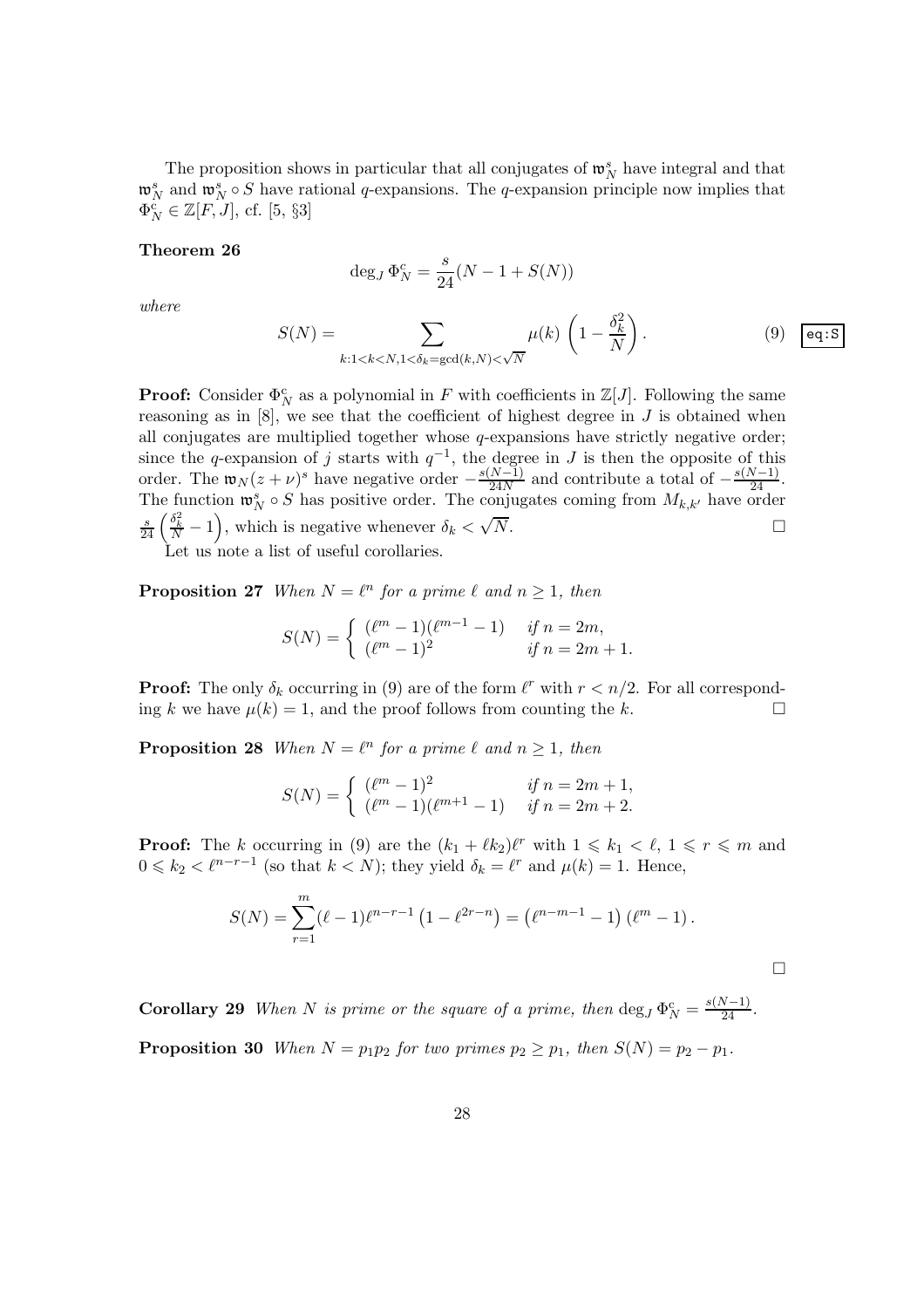**Proof:** The case  $p_1 = p_2$  is already proven. So it remains to consider  $p_1 < \sqrt{N} < p_2$ , and the integers k contributing to  $S(N)$  are the  $\tilde{k}p_1$  with  $1 \leq \tilde{k} \lt p_2$ . Among these, only one is such that  $gcd(k-1,N) \neq 1$ , namely the k with  $k \equiv 1/p_1 \pmod{p_2}$ ; for this one,  $\mu(k) = 2$ . Therefore

$$
S(N) = ((p_2 - 2) \cdot 1 + 1 \cdot 2) \left(1 - \frac{p_1^2}{N}\right) = p_2 - p_1.
$$

 $\Box$ 

With some more effort, the constant coefficient  $\Phi_N^c(0, J)$  could be obtained as the product of all conjugates, but it is not needed in the following.

#### 7.2 Heights

Knowing the degrees of the modular polynomials, we can compare class invariants obtained from  $\mathfrak{w}_N^e$  among themselves and with others using (8). Of special interest is the infinite family of invariants obtained in [7] from the double  $\eta$ -quotients

$$
\mathfrak{w}_{p_1,p_2}^{\sigma}(z)=\left(\frac{\eta\left(\frac{z}{p_1}\right)\eta\left(\frac{z}{p_2}\right)}{\eta\left(\frac{z}{p_1p_2}\right)\eta(z)}\right)^{\sigma},
$$

where  $p_1$ ,  $p_2$  are (not necessarily distinct) primes and  $\sigma = \frac{24}{\gcd(24, (p_1-1)(p_2-1))}$ . These functions yield class invariants whenever  $\left(\frac{D}{p_1}\right) = \left(\frac{D}{p_2}\right) = 1$ , and in some cases when  $\left(\frac{D}{p_1}\right) = 0$  or  $\left(\frac{D}{p_2}\right) = 0$ , see [7, Cor. 3.1]. The degrees of their modular polynomials have been worked out in [8, Th. 9], and we summarise the results in the following table, in which  $\ell$  and  $p_1 \neq p_2$  are supposed to be prime numbers.

|                                        | c(f)                                    | $\deg_J \Phi_N^{\rm c}$             |
|----------------------------------------|-----------------------------------------|-------------------------------------|
| $\mathfrak{w}^e_{\ell}$                | $e(\ell-1)$<br>$24(\ell+1)$             | $\frac{s(\ell-1)}{24}$              |
| $\mathfrak{w}_{\ell^2}^e$              | $e(\ell-1)$<br>24l                      | $\frac{\ell^2-1}{24}$ if $\ell > 3$ |
| $\mathfrak{w}_{p_1p_2}^e$              | $e(p_2-1)$<br>$24(p_2+1)$               | $s(p_2-1)(p_1+1)$                   |
| $\mathfrak{w}_N^e$                     | $e(N-1+S(N))$<br>$24\psi(N)$            | $s(N-1+S(N))$<br>24                 |
| $\mathfrak{w}^e_{\ell.\ell}$           | $e(\ell-1)^2$<br>$12\ell(\ell+1)$       | $\sigma(\ell-1)^2$                  |
| $\mathfrak{w}_{p_1,\underline{p_2}}^e$ | $e(p_1-1)(p_2-1)$<br>$12(p_1+1)(p_2+1)$ | $\sigma(p_1-1)(p_2-1)$              |

Notice that asymptotically for  $\ell$  or  $p_1, p_2 \to \infty$ , the factors  $c(f)$  tend to  $\frac{e/2}{12}$  for  $\mathfrak{w}_{\ell}^e$  (here, e is necessarily even),  $\frac{e}{12}$  for the double  $\eta$  quotients and  $\frac{e}{24}$  for  $\mathfrak{w}_{\ell^2}^e$ . For any discriminant  $D$ , there are suitable choices of primes in arithmetic progressions modulo  $D$ such that  $e/2 = 1$  resp.  $e = 1$  are reachable, and  $c(f)$  may become arbitrarily close to  $\frac{1}{12}$  resp.  $\frac{1}{24}$ . However, at the same time, the degrees of  $\Phi_N^c$  in F and J tend to infinity,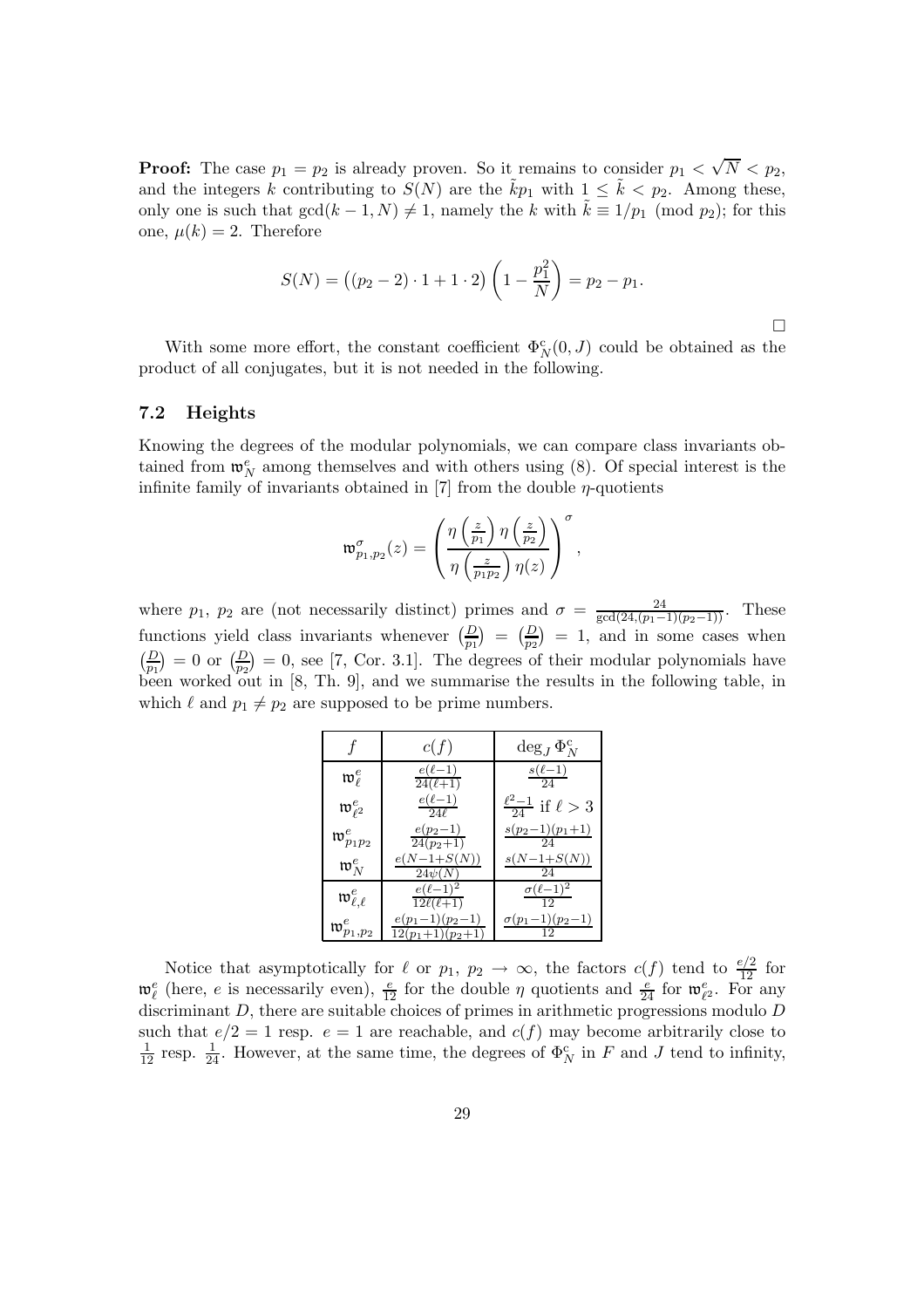which may be undesirable in complex multiplication applications where the modular polynomial needs to be factored over a finite field.

In Table 7.2, we list in decreasing order of attractiveness the functions  $f$  together with the factors  $1/c(f)$  they allow to gain in height compared to j and with the degree of the modular polynomial in  $J$ , thus completing the tables of  $[6]$  and  $[9, p. 21]$ . We limit ourselves to functions gaining a factor of at least 13 and with degree in  $J$  at most 20. The function  $\mathfrak{w}_2$  is in fact the Weber function  $\mathfrak{f}_1$ , and leads to the same height as the other two Weber functions  $f$  and  $f_2$ .

tab:comparison

Table 1: Comparison of class invariants: height factor and degree in J

|        | $\mathfrak{w}_2$<br>72,1          |     | $\mathfrak{w}_4$<br>48,1                                         | $\geq$          | $\mathfrak{w}_{2,73}$<br>37,6                                                    | >      | $\frac{\mathfrak{w}_{2,97}}{147/4,8}$                             | $>$               | $\mathfrak{w}_9$<br>36,1                                |          | $\mathfrak{w}_2^2$<br>36,1                                                                                                                        |        | $\mathfrak{w}_{16}$<br>32,6       |
|--------|-----------------------------------|-----|------------------------------------------------------------------|-----------------|----------------------------------------------------------------------------------|--------|-------------------------------------------------------------------|-------------------|---------------------------------------------------------|----------|---------------------------------------------------------------------------------------------------------------------------------------------------|--------|-----------------------------------|
| $\geq$ | $\mathfrak{w}_{25}$<br>30,1       |     | $\mathfrak{w}_{3,13}$<br>28,2                                    | $=$             | $\mathfrak{w}_{49}$<br>28,2                                                      | $\geq$ | $\mathfrak{w}_{81}$<br>27,12                                      |                   | $\mathfrak{w}_{11^2}$<br>$>$ $\frac{1}{132/5,5}$        | $\geq$   | $\mathfrak{w}_{13}^2$<br>26,7                                                                                                                     | $\geq$ | $\mathfrak{w}_{172}$<br>51/2,12   |
|        | $\mathfrak{w}_{3,37}$<br>76/3,6   |     | $=$ $\frac{\mathfrak{w}_{19^2}}{\mathfrak{m}^{19^2}}$<br>76/3,15 |                 | $>$ $\frac{\mathfrak{w}_{3,61}}{124/5,10}$ $>$ $\frac{\mathfrak{w}_{5,7}}{24,2}$ |        |                                                                   | $\quad =$         | $\mathfrak{w}_2^3$<br>24,1                              | $=$      | $\mathfrak{w}_6^2$<br>24,6                                                                                                                        |        | $\mathfrak{w}_4^2$<br>24,1        |
|        | $\mathfrak{w}_3^2$<br>24,1        |     | $\mathfrak{w}_{5,13}$<br>21,4                                    | $=$             | $\mathfrak{w}^2_{2,13}$<br>21,2                                                  |        | $> \begin{array}{c} \mathfrak{w}_{12}^2 \\ 144/7, 14 \end{array}$ | $\geq$            | $\mathfrak{w}_{5,19}$<br>20,6                           | >        | $\mathfrak{w}_{5,31}$<br>96/5,10                                                                                                                  |        | $\mathfrak{w}_{5,37}$<br>19,12    |
|        | $\mathfrak{w}_{2,37}^2$<br>19,6   |     | $\mathfrak{w}_{7,13}$<br>56/3,6                                  | >               | $\mathfrak{w}^2_{2,61}$<br>93/5,10                                               | $\geq$ | $\mathfrak{w}_{7,17}$<br>18,8                                     | $=$               | $\mathfrak{w}_{15}^2$<br>18,8                           | $=$      | $\mathfrak{w}_8^2$<br>18,8                                                                                                                        |        | $\mathfrak{w}_2^4$<br>18,1        |
|        | $\mathfrak{w}_5^2$<br>18,1        |     | $\frac{\mathfrak{w}^2_{10}}{18,4}$                               | $\geq$          | $\mathfrak{w}_{11,13}$<br>84/5,10                                                | >      | $\mathfrak{w}_{3,7}^2$<br>16,2                                    | $=$               | $\frac{\mathfrak{w}^2_{35}}{16,18}$                     | $=$      | $\mathfrak{w}_{21}^2$<br>16, 6                                                                                                                    |        | $\mathfrak{w}_{40}^2$<br>16,18    |
|        | $\mathfrak{w}_{14}^2$<br>16,18    | $=$ | $\mathfrak{w}_{16}^2$<br>16,6                                    | $\!\!\!=\!\!\!$ | $\begin{array}{c} \mathfrak{w}^2_{28}\\ 16{,}12 \end{array}$                     | $=$    | $\mathfrak{w}_7^2$<br>16,1                                        | $\!\!\!=\!\!\!\!$ | $\mathfrak{w}_3^3$<br>16,1                              | $=$      | $\mathfrak{w}_6^3$<br>16,6                                                                                                                        |        | $\mathfrak{w}_{45}^2$<br>108/7,14 |
|        | $\mathfrak{w}_{13,13}$<br>91/6,12 |     | $\mathfrak{w}_{55}^2$<br>72/5,10                                 |                 | $w_{77}^2$<br>$=$ $72/5,20$                                                      |        | $\mathfrak{w}_{22}^2$<br>$=$ $72/5,10$                            | $=$               | $\mathfrak{w}_{11}^2$<br>72/5,5                         |          | $\mathfrak{w}^2_{33}$<br>$=$ $\frac{w_{33}}{72/5,10}$                                                                                             |        | $\mathfrak{w}_{27}^2$<br>72/5,15  |
|        | $\mathfrak{w}_{91}^2$<br>14,16    | $=$ | $\mathfrak{w}_{65}^2$<br>14,18                                   | $=$             | $\mathfrak{w}_{13}^2$<br>14,1                                                    | >      | $\mathfrak{w}_{12}^3$<br>96/7,14                                  |                   | $>$ $\frac{\mathfrak{w}^3_{2,17}}{27^{12}}$ .<br>27/2,4 | $\equiv$ | $\mathfrak{w}_{85}^2$<br>27/2,8                                                                                                                   |        | $\mathfrak{w}_{34}^2$<br>27/2,16  |
|        | $\mathfrak{w}_{17}^2$<br>27/2,4   |     | $\mathfrak{w}^2_{3,19}$<br>40/3,6                                | $=$             | $\mathfrak{w}_{7.19}^2$<br>40/3,12                                               |        |                                                                   |                   |                                                         |          | $=\begin{array}{ccc} \mathfrak{w}_{57}^2 & = & \mathfrak{w}_{19}^2 & > & \mathfrak{w}_{23}^2 \\ 40/3,18 & = & 40/3,3 & > & 144/11,11 \end{array}$ |        |                                   |

## 8 Conclusions

We have given all possible powers of  $\mathfrak{w}_N$  to generate  $K_D$ . We may obtain smaller invariants if we authorize 24-th roots of unity to enter the game. This was already done by Weber for  $N = 2$  (the classical f-functions) and by Gee in [13] for  $N = 3$ .

This is the case for  $D = -40$  for which we find that  $\zeta_4 \mathfrak{w}_7^2$  is an invariant, leading to the minimal polynomial

$$
X^2 + (-5 + 2\omega) X + 3 - 4\omega.
$$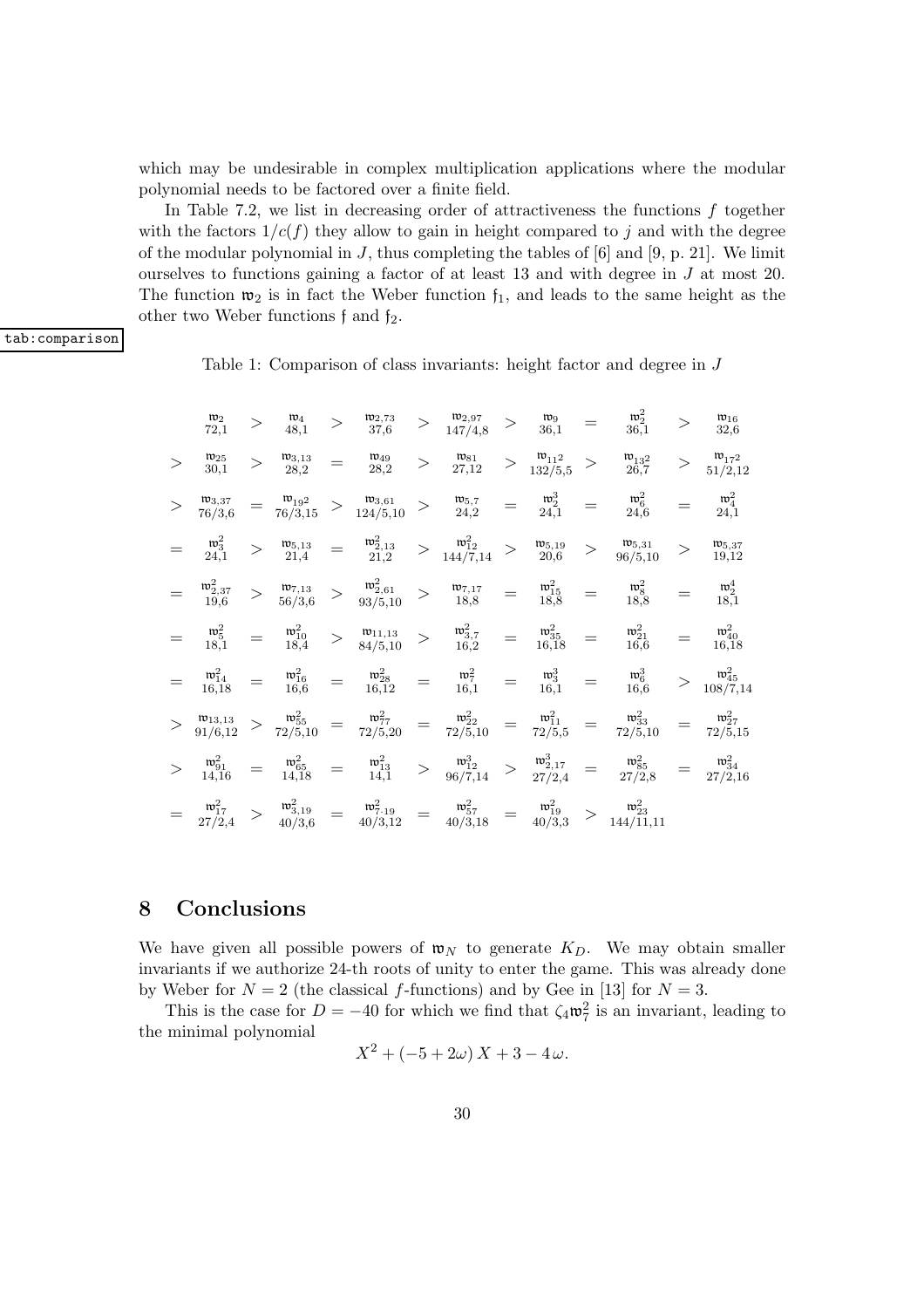The needed theorems will be the subject of Part II of the present work.

Acknowledgements. The second author wants to thank the University of Waterloo for its hospitality during his sabbatical leave; he also wants to acknowledge the warm and studious atmosphere of the Asahi Judo club of Kitchener where large parts of the results were proven.

### References

- Birch69 [1] B. J. Birch. Weber's class invariants. Mathematika, 16:283–294, 1969.
- Buell89 [2] D. A. Buell. Binary quadratic forms (Classical theory and modern computations). Springer-Verlag, 1989.
- $\lceil \text{Cohn78} \rceil$  [3] H. Cohn. A classical invitation to algebraic numbers and class fields. Universitext. Springer-Verlag, 1978.
	- ded76 [4] R. Dedekind. Erläuterungen zu den vorstehenden Fragmenten. In R. Dedekind and H. Weber, editors, Bernhard Riemann's gesammelte mathematische Werke und wissenschaftlicher Nachlaß, pages 438–447. Teubner, Leipzig, 1876.
- Deuring58 [5] M. Deuring. Die Klassenkörper der komplexen Multiplikation. In Enzyklopädie der mathematischen Wissenschaften mit Einschluß ihrer Anwendungen, volume I 2, Heft 10, Teil II. Teubner, Stuttgart, 1958.
	- EnMo02 [6] A. Enge and F. Morain. Comparing invariants for class fields of imaginary quadratic fields. In C. Fieker and D. R. Kohel, editors, Algorithmic Number Theory, volume 2369 of Lecture Notes in Comput. Sci., pages 252–266. Springer-Verlag, 2002. 5th International Symposium, ANTS-V, Sydney, Australia, July 2002, Proceedings.
	- EnSc04 [7] A. Enge and R. Schertz. Constructing elliptic curves over finite fields using double eta-quotients. Journal de Théorie des Nombres de Bordeaux, 16:555–568, 2004.
	- EnSc05 [8] A. Enge and R. Schertz. Modular curves of composite level. Acta Arith., 181(2):129– 141, 2005.
	- Enge07 [9] Andreas Enge. Courbes algébriques et cryptologie. Habilitation à diriger des recherches, Université Denis Diderot, Paris 7, 2007.
	- Enge09 [10] Andreas Enge. The complexity of class polynomial computation via floating point approximations. Mathematics of Computation, 78(266):1089–1107, 2009.
	- Gee99 [11] A. Gee. Class invariants by Shimura's reciprocity law. J. Theor. Nombres Bordeaux, 11:45–72, 1999.